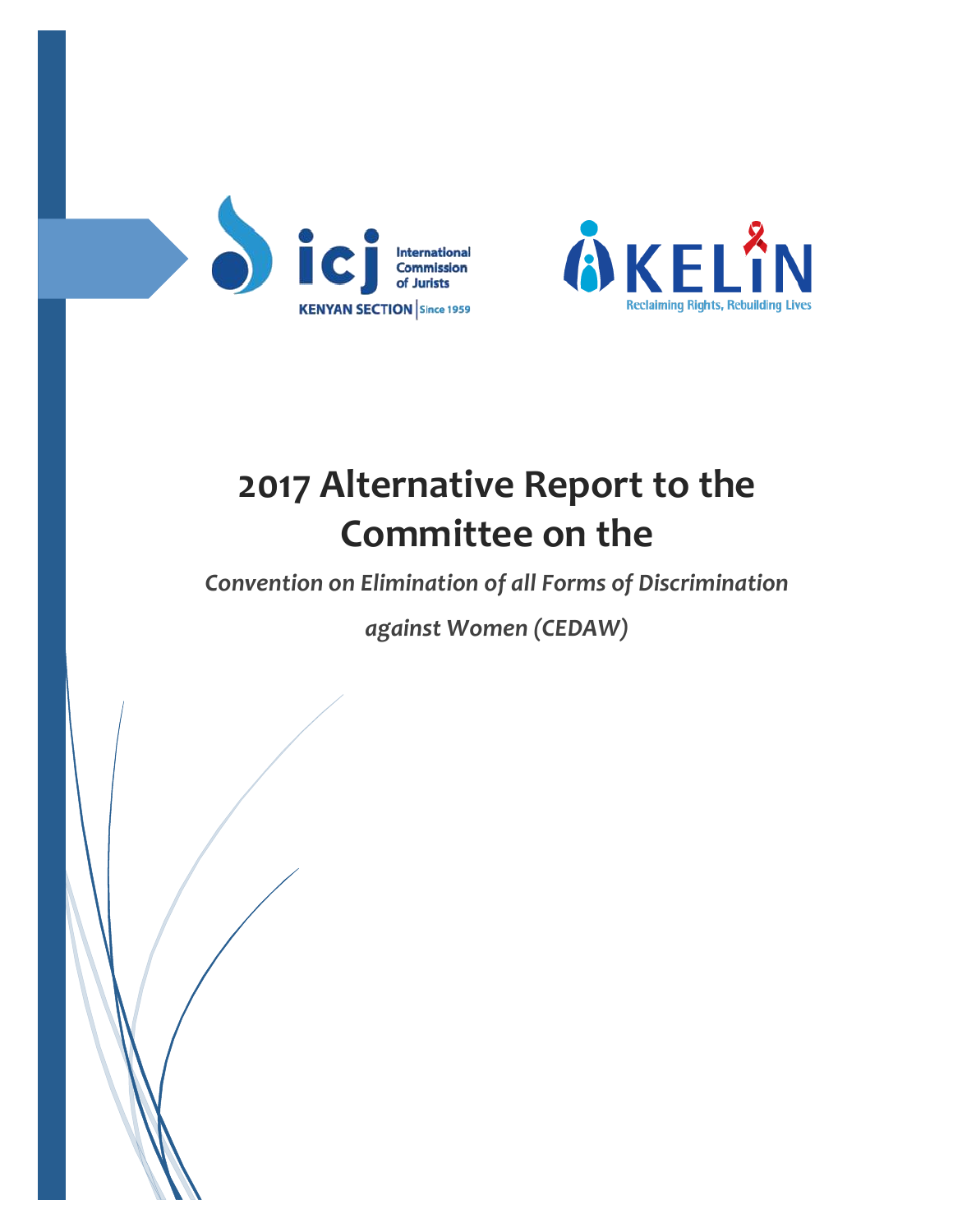# **LIST OF ABBREVIATIONS**

| <b>AIDS</b>  | Acquired Immune Deficiency Syndrome                                    |
|--------------|------------------------------------------------------------------------|
| <b>AGYW</b>  | Adolescent girls and young women                                       |
| AYP          | Adolescents and young people                                           |
| <b>CEDAW</b> | Convention on Elimination of all forms of Discrimination against Women |
| <b>CSE</b>   | Comprehensive Sexuality Education                                      |
| <b>CSO</b>   | Civil Society Organization                                             |
| EAP          | <b>Election Action Plan</b>                                            |
| <b>FGM</b>   | <b>Female Genital Mutilation</b>                                       |
| <b>FIDA</b>  | Federation of Women Lawyers - Kenya                                    |
| <b>HIV</b>   | Human Immunodeficiency Virus                                           |
| <b>GID</b>   | Gender Development Index                                               |
| <b>ICCPR</b> | International Convention on Civil and Political Rights                 |
| ICJ          | International Commission of Jurists - Kenya                            |
| <b>KDHS</b>  | Kenya Demographic Health Survey                                        |
| <b>KELIN</b> | Kenya Legal and Ethical Issues Network on HIV and AIDS                 |
| <b>KICD</b>  | Kenya Institute for Curriculum Development                             |
| <b>KCSE</b>  | Kenya Certificate of Secondary Education                               |
| <b>KNCHR</b> | Kenya National Commission on Human Rights                              |
| MoH          | Ministry of Health                                                     |
| <b>NACC</b>  | National AIDS Control Council                                          |
| PIL          | Public Interest Litigation                                             |
| PWDs         | Persons Living With Disabilities                                       |
| <b>SIL</b>   | Strategic Impact Litigation                                            |
| <b>TWG</b>   | <b>Technical Working Group</b>                                         |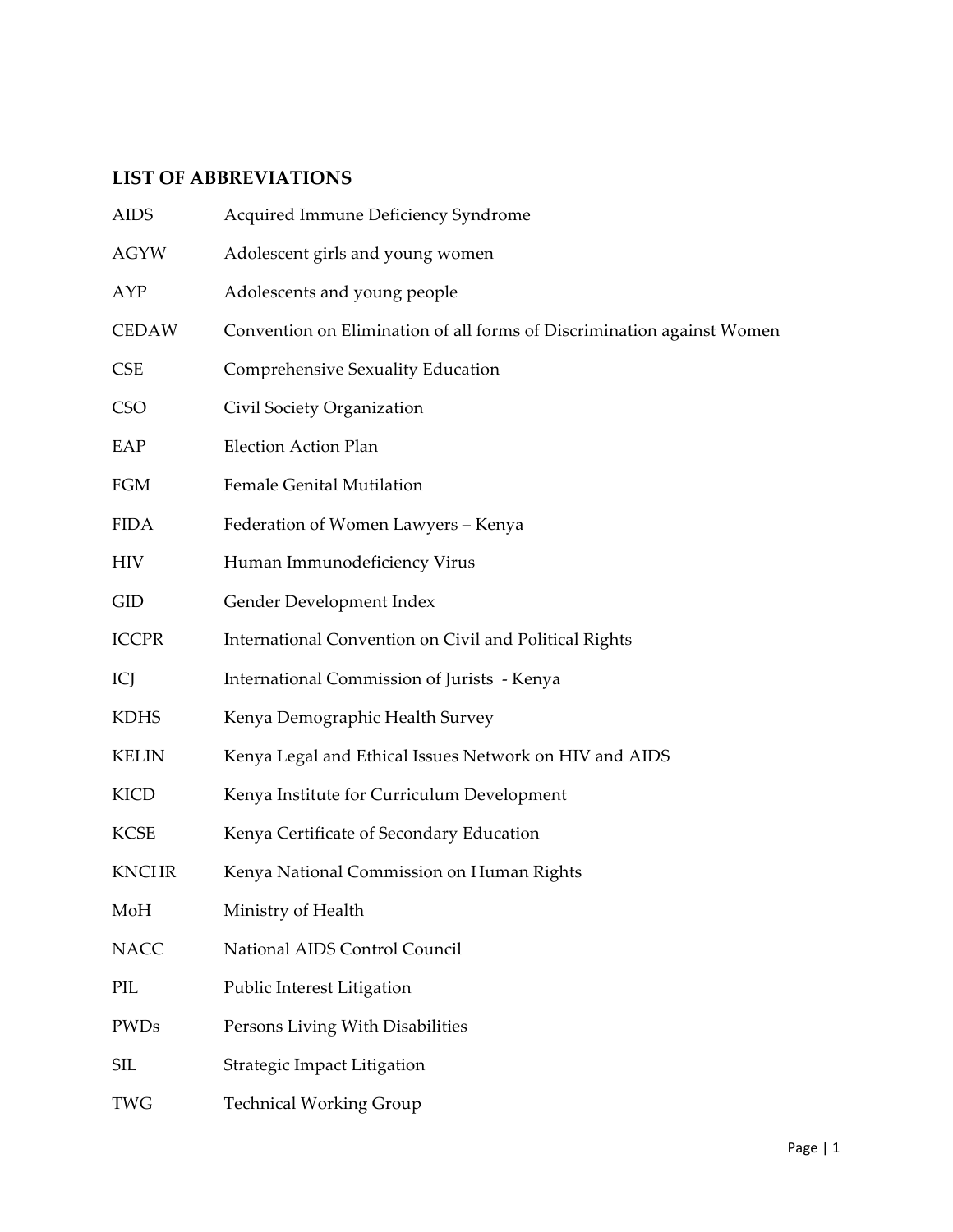UN United Nations

WHO World Health Organization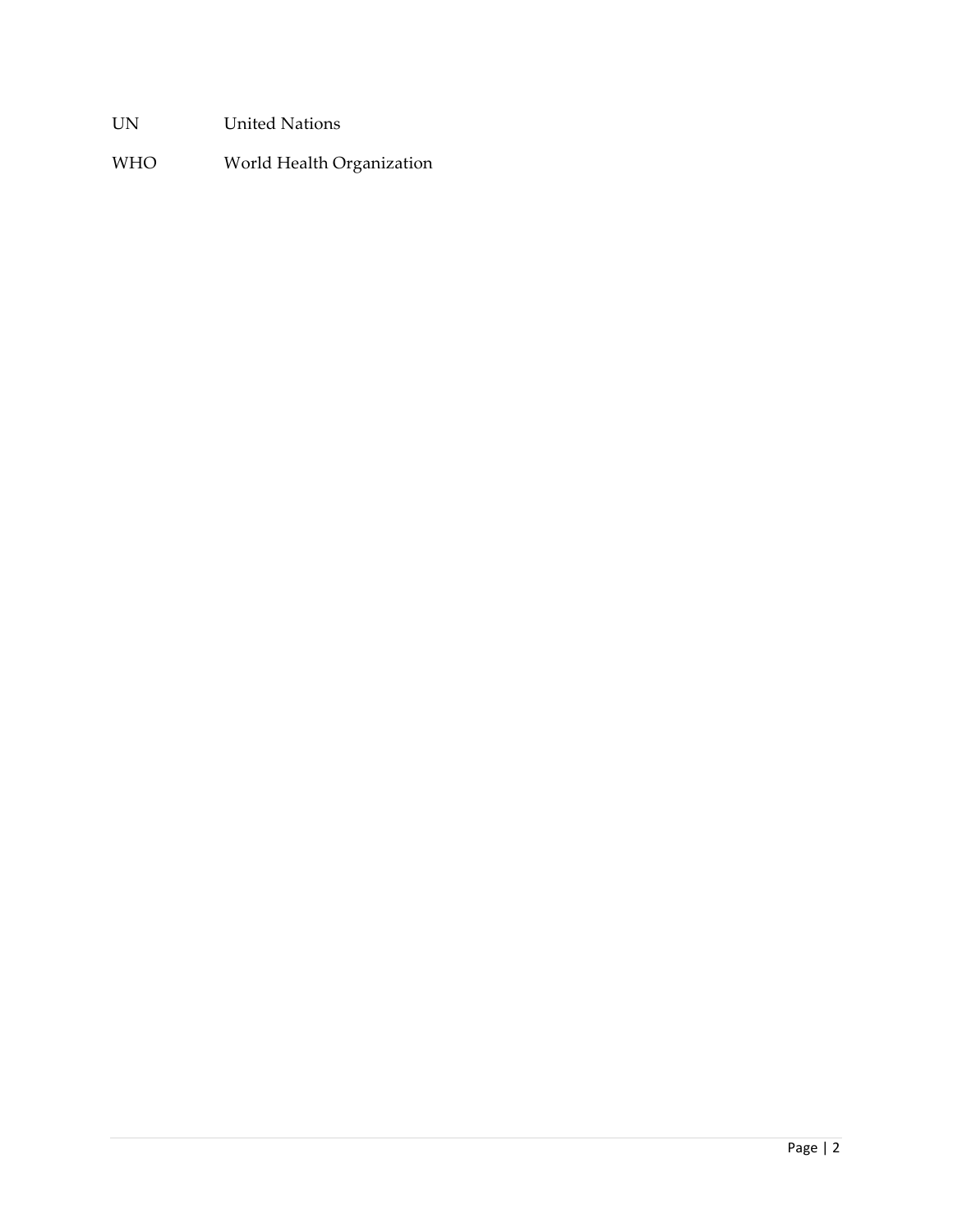# **Table of Contents**

| <b>COMMENTARY ON LAWS AROUND WOMEN'S RIGHTS SINCE THE LAST REVIEW OF KENYA BY</b> |
|-----------------------------------------------------------------------------------|
|                                                                                   |
| DISCRIMINATION AND VIOLENCE AGAINST WOMEN IN POLITICAL & PUBLIC LIFE  14          |
|                                                                                   |
|                                                                                   |
|                                                                                   |
|                                                                                   |
|                                                                                   |
|                                                                                   |
|                                                                                   |
|                                                                                   |
|                                                                                   |
|                                                                                   |
|                                                                                   |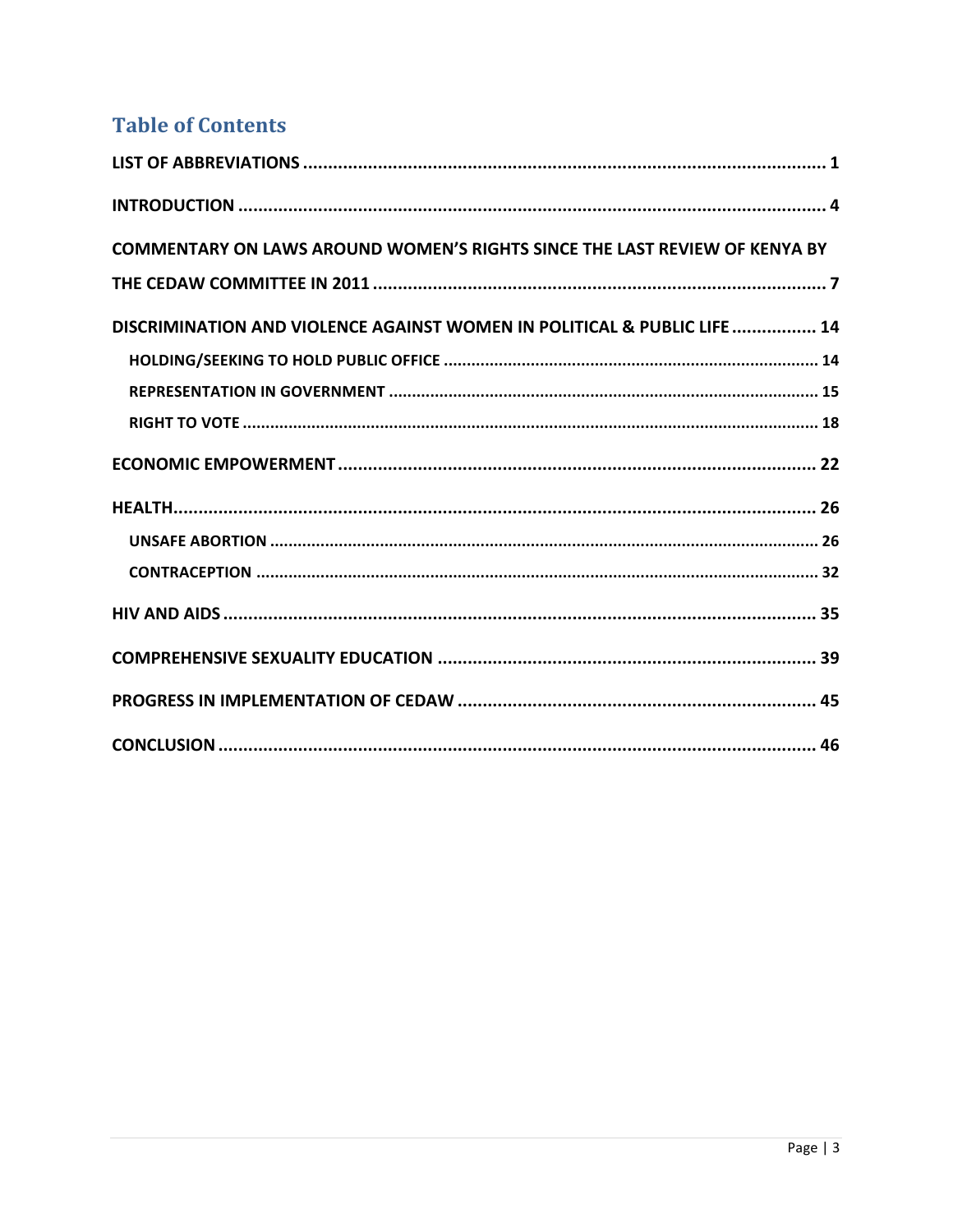#### **INTRODUCTION**

- 1. The Kenyan Section of the International Commission of Jurists (ICJ Kenya) and the Kenya Legal and Ethical Issues Network on HIV and AIDS (KELIN) submits this joint alternative report on the Convention on Elimination of All Forms of Discrimination Against Women in response to Kenya's 8<sup>th</sup> Periodic Report to the Committee on Elimination of Discrimination Against Women (CEDAW).
- 2. The report is presented in order to advise the Committee of the efforts made by the Kenya government towards implementing the Convention. The report adopts a thematic approach and highlights areas of concern with respect to the specific articles and provides corresponding recommendations for Committee's consideration.
- 3. The overall conclusion is that whilst Kenya has endeavored to include the principles of the Convention by enacting requisite legislative and policy frameworks aimed at fulfilling's the state party's obligations, delayed implementation evidenced by administrative gaps in practice still persist as will be enumerated in subsequent paragraphs.
- 4. The report also provides an overview of the gaps in gender equality and nondiscrimination in Kenya and highlights some of the prevailing gaps in structures, policy, attitude and practices that continue to impede full achievement of gender equality in leadership, access to basic services, economic development, and employment among other issues. The report includes questions to the CEDAW Committee, which it could subsequently pose to the State during the review process, to inform the resulting recommendations by the Committee for State action. Further, the report makes recommendations on the strategies that the state should explore in mitigating the gaps detailed in the report.

#### **About ICJ Kenya**

 $\overline{a}$ 

5. ICJ Kenya<sup>1</sup> is a non-governmental, non-partisan, not for profit, membership organization registered in Kenya. Founded in 1959, it is an autonomous national section of the

<sup>1</sup> For additional information on ICJ Kenya, please visit website www.icj-kenya.org,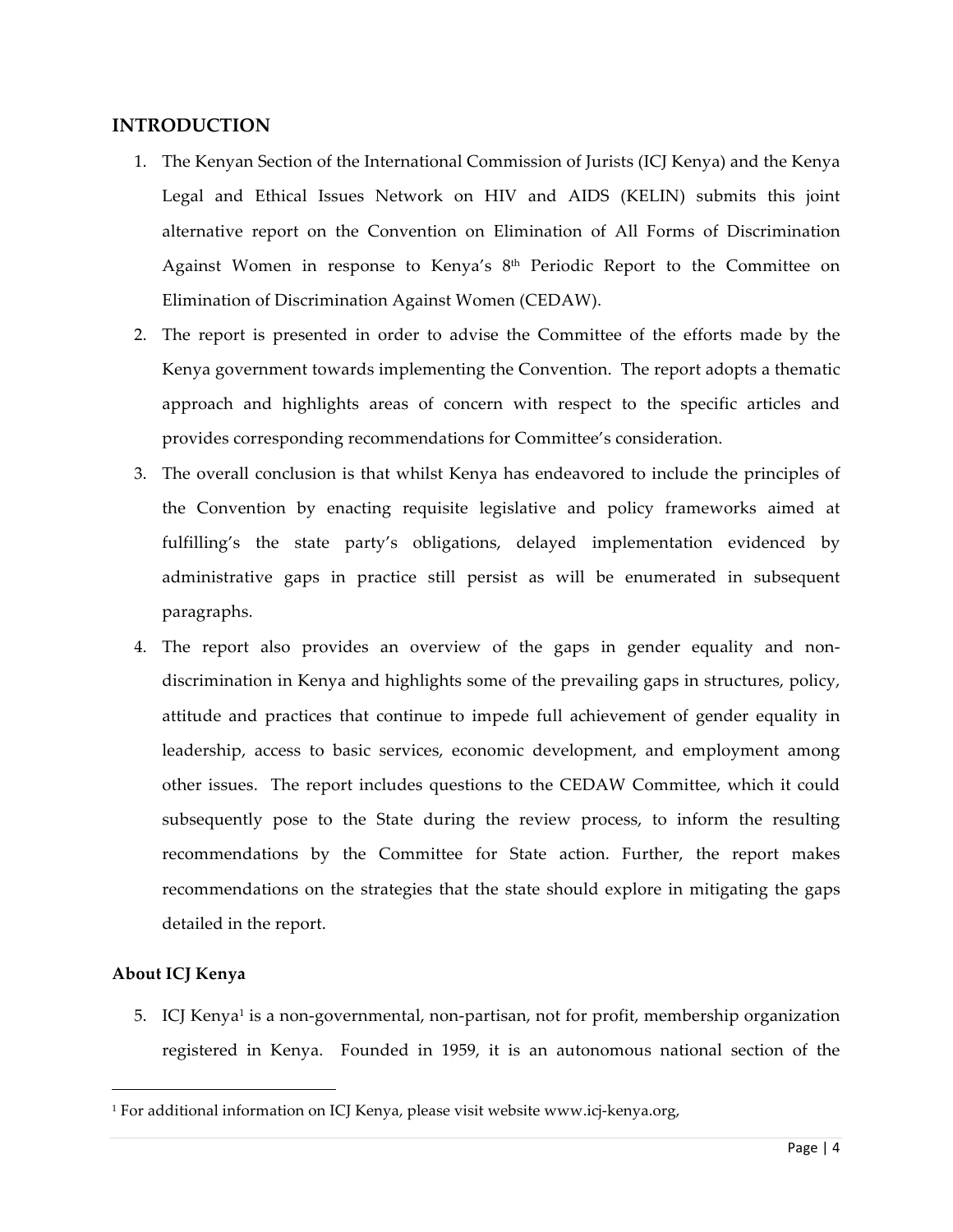International Commission of Jurists, with its own separate board and membership. ICJ Kenya's vision is to be a premier organization promoting a just, free and equitable society. Its mission is to protect human rights, and promote the rule of law and democracy in Kenya and across Africa through the application of legal expertise and international best practices.

#### **About KELIN2**

 $\overline{a}$ 

6. KELIN is a human rights public benefits organisation that works towards the full enjoyment of health related human rights for all. KELIN's goal is to advocate for a holistic and rights-based system of service delivery in health and for the full enjoyment of the right to health by all, including the vulnerable, marginalized, and excluded populations. The organisation's mission is to promote and protect health related human rights and this is informed by values that guide our work, programmes and institutional culture which are: integrity, equality and non-discrimination, justice & fairness, excellence, respect and dignity.

#### **Assessing Kenya's Implementation Progress**

- 7. Kenya has made significant legislative milestones since the promulgation of the Constitution of Kenya 2010. The preamble of the Constitution envisages a government based on "the essential values of human rights, equality, freedom, democracy, social justice and the rule of law" all of which are principles entrenched in the Convention on Elimination of all forms of Discrimination against Women (CEDAW).
- 8. Article 27(4) further prohibits discrimination on any ground including "race, sex, pregnancy, marital status, health status, ethnic or social origin, color, age, disability, religion, conscience, belief, culture, dress, language or birth." Article 2(6) of the Constitution stipulates that any treaty and convention ratified by Kenya will form part of the laws of Kenya. By this Article and the provisions of the Treaty Making and Ratification Act 2012, the rights enshrined in CEDAW form part of the Kenyan laws;

<sup>&</sup>lt;sup>2</sup> For more information about KELIN please see www.kelinkenya.org.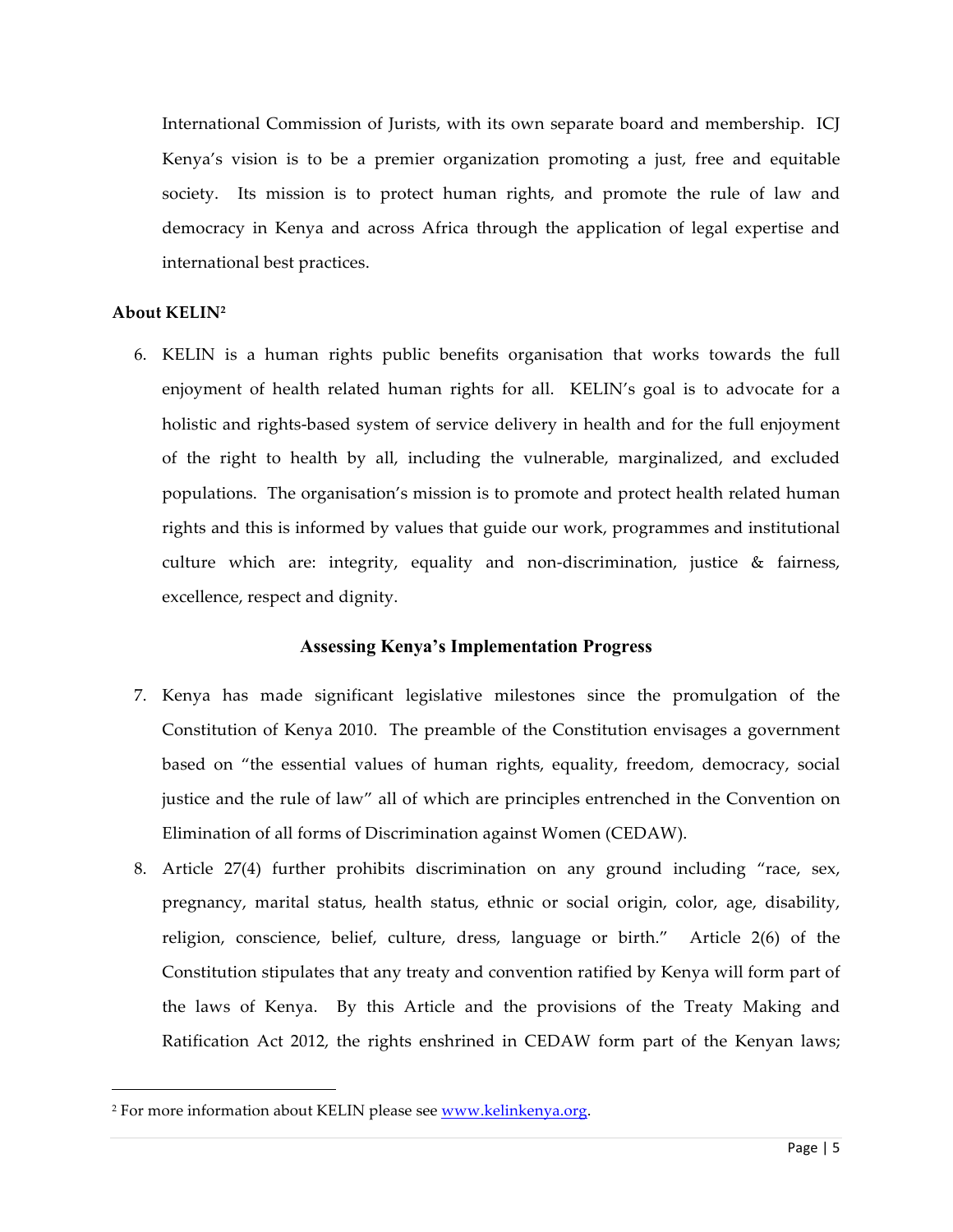however evidence indicates that this has not been fully utilized. The government still needs to ensure that the conventions and treaties on women's rights ratified by Kenya are substantively implemented to enable the women to fully benefit from the same.

- 9. CEDAW is an important tool that Kenya should use in applying international human rights standards at the national and county levels and in a wide range of contexts (e.g. political participation, armed conflict, rights in marriage, violence against women, trafficking reproductive rights etc). To this end, Kenya has made commendable strides in policy and legislative reforms that guarantee protection for women against discrimination.
- 10. However, some of the laws have drawback clauses which impede women' full enjoyment of rights and contravene the provisions of the Constitution. Efforts from different stakeholders including the Civil Society Organizations to have these provisions revised before the laws were enacted failed. Further, very little has been done by the State to eliminate gender biases and change social and cultural norms to eliminate stereotypes based on the roles of men and women. The laws that address these stereotypes have not been effectively implemented and there is therefore limited or no precedents from judicial decisions on outlawed retrogressive cultural practices. Notwithstanding continuous efforts to advance principles of equality and non-discrimination, violations of the human rights of women in Kenya remain widespread across communities and cultures. Moreover, there are still instances where women's rights are acknowledged in national policies and laws but not adhered to in social practices. Because of this, there is need to balance advocacy around emerging women's rights issues with the pressing need to make women aware of their human rights. Women who are aware of their human rights are able to claim them in all spheres and access remedies whenever their rights are violated.
- 11. This report acknowledges the milestones that Kenya has achieved as a country since its last review before the CEDAW Committee in March 2011, especially in enacting gender responsive legislation that give effect to the bill of rights in the Constitution of Kenya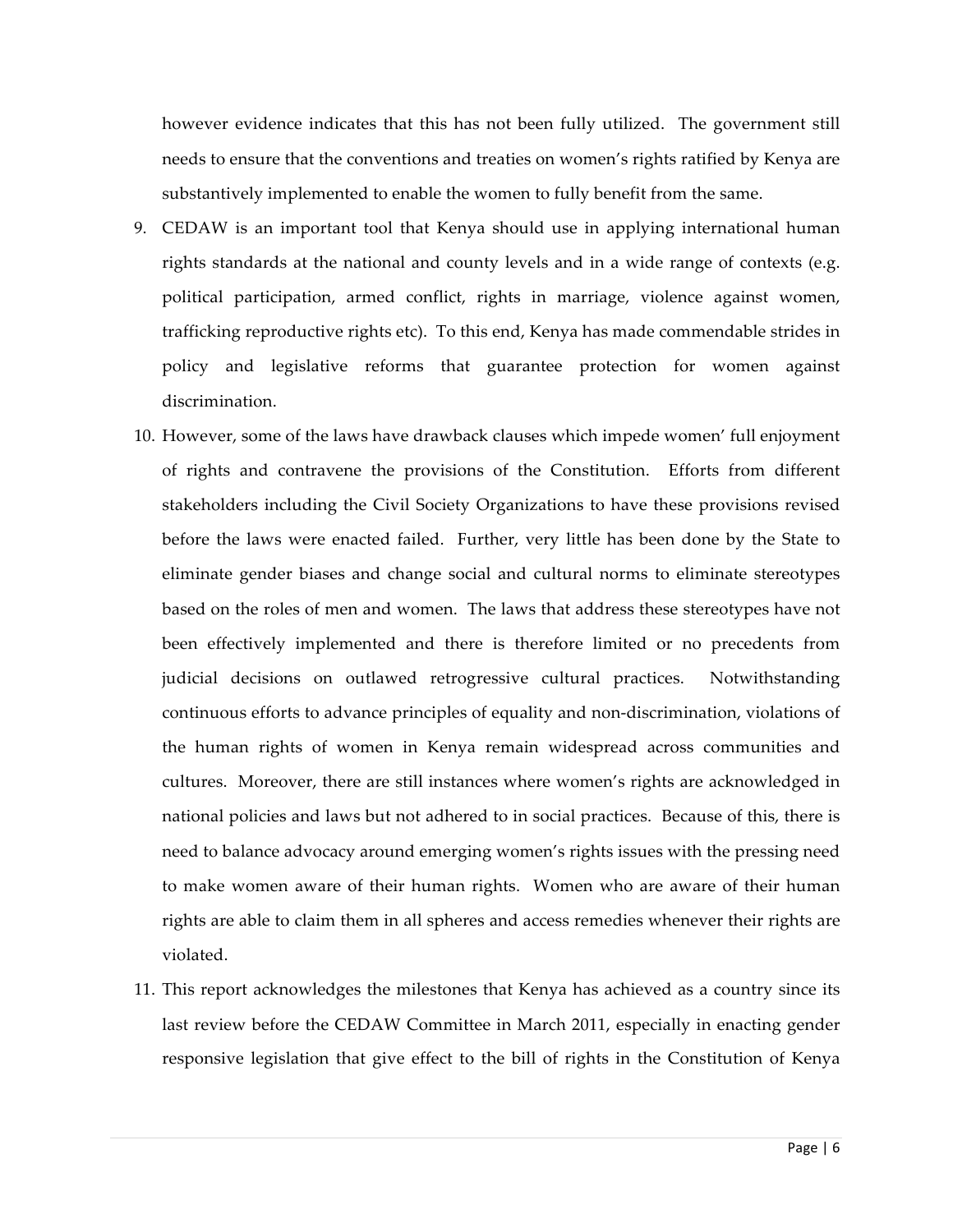2010. The report evaluates how Kenya has responded to the recommendations in the Concluding Observations for Kenya from the 2011 Review Process.

# **COMMENTARY ON LAWS AROUND WOMEN'S RIGHTS SINCE THE LAST REVIEW OF KENYA BY THE CEDAW COMMITTEE IN 2011**

- 12. The new constitutional dispensation was followed by an overhaul of the previous system of government, repeal of retrogressive domestic laws and introduction of new policies, systems and structures to conform to the Constitution. The government further introduced several laws that in effect serve to safeguard the gains for women in Constitution and protect women from discrimination in all spheres including right to access, control, ownership and inheritance of land, rights to political participation and representation in political leadership and protections against harmful cultural practices e.g. Female Genital Mutilation and early child marriages, and protection against sexual and other forms of violations among other rights. These laws include: Marriage Act 2014<sup>3</sup>, Matrimonial Property Act 2013<sup>4</sup>, Protection against Domestic Violence Act 2015<sup>5</sup>, and Prohibition of Female Genital Mutilation Act 2011<sup>6</sup> among others.
- 13. Equality before the law and respect for the rule of law is one of the principles entrenched in the Constitution. It provides that "every person is equal before the law and has the right to equal protection and equal benefit of the law."7 The Constitution borrows from

<sup>&</sup>lt;sup>3</sup> Marriage Act, 2014 brings together all marriage regimes under one umbrella and provides for equality of rights for parties in legal marriages within the subsistence and at dissolution of marriage. http://kenyalaw.org/kl/fileadmin/pdfdownloads/Acts/TheMarriage\_Act2014.pdf

<sup>4</sup> Matrimonial Property Act, 2013 which give effect to the equality of rights of spouses to property acquired during the subsistence of legal marriages. http://www.kenyalaw.org/lex/actview.xql?actid=No.%2049%20of%202013

<sup>5</sup> Protection against Domestic Violence Act, 2015 provides protection against domestic violence, facilitate access to justice for domestic violence victims and provide remedies against perpetrators of domestic violence.

http://kenyalaw.org/kl/fileadmin/pdfdownloads/Acts/ProtectionAgainstDomesticViolenceAct\_2015.pdf

<sup>6</sup> The Prohibition of Female Genital Mutilation Act, 2011 criminalizes the practice of female genital mutilation and provides a comprehensive legal framework for punishing perpetrators of this harmful cultural practice.

http://kenyalaw.org/kl/fileadmin/pdfdownloads/Acts/ProhibitionofFemaleGenitalMutilationAct\_No32of2 011.pdf

<sup>7</sup> Article 27(1) of the Constitution.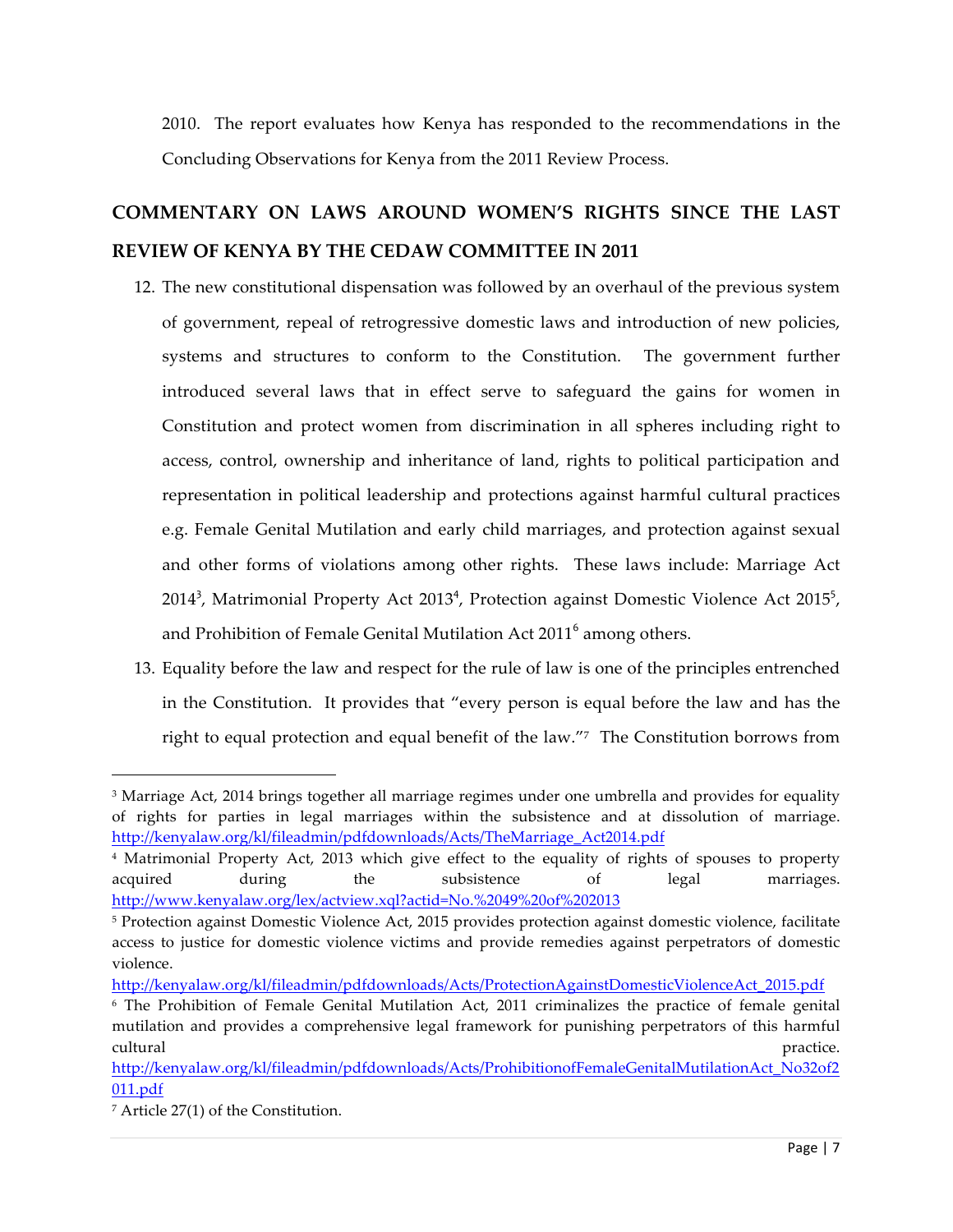CEDAW the recognition of equality of rights for parties in a marriage, specifically, Articles 15 and 26. It guarantees equal rights for spouses during the subsistence of a marriage and at the dissolution. Further, the Constitution provides for equality of rights in access to, ownership and inheritance of land. Article  $27 (4)^8$  prohibits discrimination on any ground including sex and marital status and expressly states that women and men have the right to equal treatment, including the right to equal opportunities in political, economic, cultural and social spheres. Article  $40^9$  further provides that every person has a right either individually and or in association with others, to acquire and own property in Kenya of any description and in any part of Kenya.

14. In 2011, the CEDAW Committee called upon Kenya to establish a clear legislative framework to protect women's rights to inheritance and ownership of land, and introduce measures to address negative customs and traditional practices, especially in rural areas, which affect full enjoyment of the right to property by women<sup>10</sup>. Since then several legislative advancements have been made. There have been attempts by the state to consolidate the laws and policies and reforms structures and practices that affect the equality of rights in access, ownership and inheritance of land and property. In 2012, three laws aimed at harmonizing various land laws were adopted; National Land

<sup>8</sup> Article 27(4) of the Constitution "The State shall not discriminate directly or indirectly against any person on any ground, including race, sex, pregnancy, marital status, health status, ethnic or social origin, colour, age, disability, religion, conscience, belief, culture, dress, language or birth." http://www.kenyalaw.org/lex/actview.xql?actid=Const2010

<sup>9</sup> Article 40 (1) of the Constitution "Subject to Article 65, every person has the right, either individually or in association with others, to acquire and own property of any description; and in any part of Kenya. http://www.kenyalaw.org/lex/actview.xql?actid=Const2010

 $10$  Concluding observations of the Committee on the Elimination of Discrimination against Women – Kenya. CEDAW/C/KEN/CO/7, at para. 42. 'The Committee calls upon the State party to: take the necessary measures to increase and strengthen the participation of women in designing and implementing local development plans, and to pay special attention to the needs of rural women, in particular women heads of household, by ensuring that they participate in decision-making processes and have improved access to health, education, clean water and sanitation services, fertile land and income-generating projects; establish a clear legislative framework to protect women's rights to inheritance and ownership of land; and introduce measures to address negative customs and traditional practices, especially in rural areas, which affect full enjoyment of the right to property http://tbinternet.ohchr.org/\_layouts/treatybodyexternal/Download.aspx?symbolno=CEDAW/C/KEN/CO/

<sup>7</sup>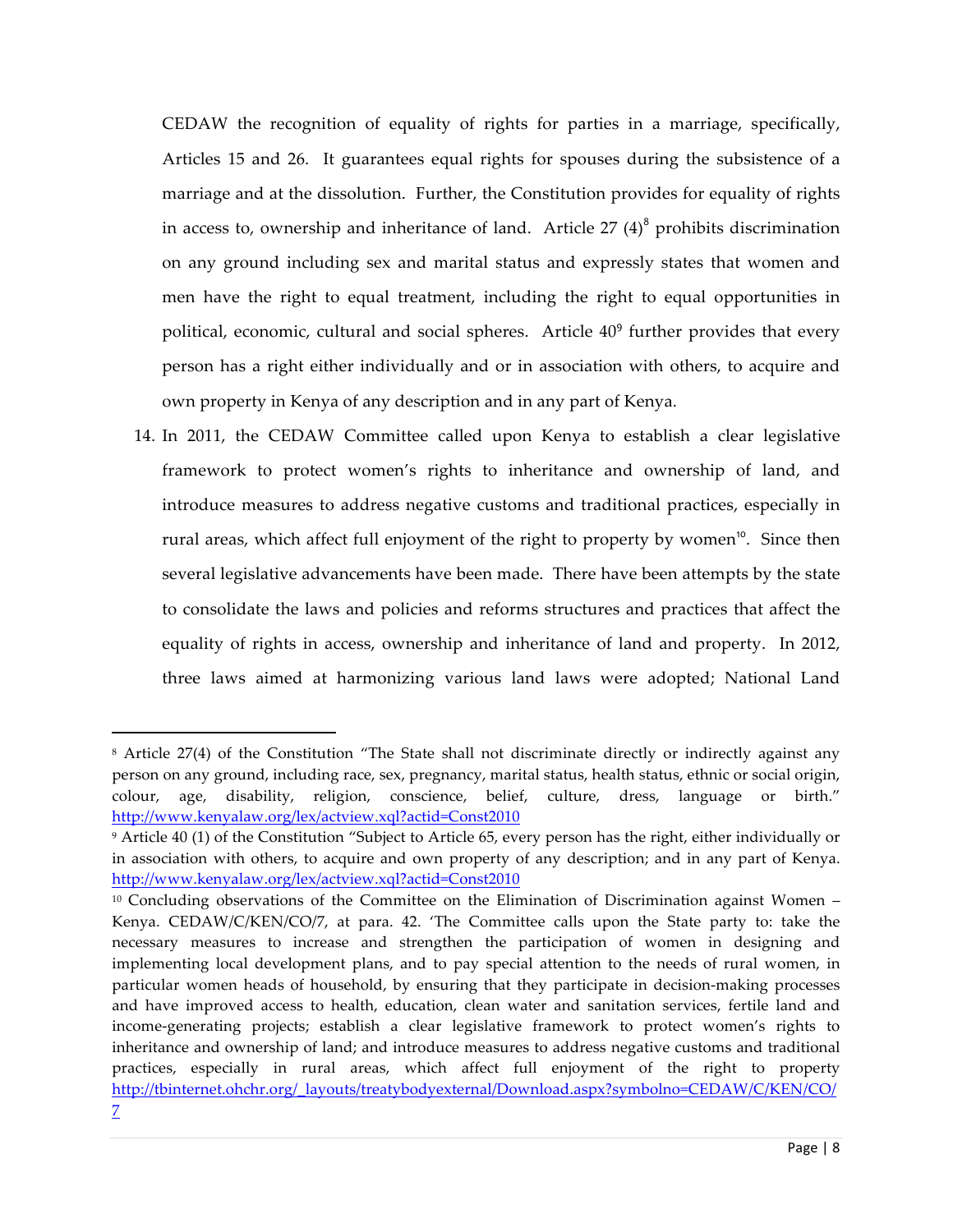Commission Act 2012<sup>11</sup>, Land Act 2012<sup>12</sup> and Land Registration Act 2012<sup>13</sup>. These laws entrench principles of gender equality in access to land and breathe life into Article 68 of the Constitution<sup>14</sup> and overall Chapter Five on land and environment. A significant gain is that the Land Act creates statutory rights to spouses and any other persons who seek to carry out land transactions. The provisions specifically provide that before any land transaction is approved, spousal consent must be given. This has assisted to prevent the sale of matrimonial property without both spouses' consent and gives room for women to be consulted in the case of property transactions.

15. The land Registration Act 2012 includes strong protections for the land rights of spouses by allowing for joint tenancy and including a presumption of joint tenancy for any land obtained for co-ownership and use by both spouses, granting spouses a legal interest in land held in one spouses name where the other has contributed to it through his or her labour, and requiring spousal consent for the disposition of any land or dwelling.15 This however is impaired by the provisions of the matrimonial property Act and the interpretation of section 7 of the Act as to what exactly entails contribution especially in division of property during the dissolution of property. This has resulted to disparities in judicial pronouncements in several cases in court thus impairing women's access to property.

<sup>11</sup> National Land Commission Act, 2012 http://www.kenyalaw.org/kl/fileadmin/pdfdownloads/Acts/National\_Land\_Commission Act No\_5\_of\_2012.pdf

<sup>12</sup> Land Act, 2012 http://bcckenya.org/assets/documents/LandAct6of2012.pdf

<sup>13</sup> Land Registration Act, 2012 http://extwprlegs1.fao.org/docs/pdf/ken112133a.pdf

<sup>14</sup> Article 68 of the Constitution of Kenya 'Parliament shall revise, consolidate and rationalize existing land laws; revise sectoral land use laws in accordance with the principles set out in Article 60 (1); and enact legislation to give effect to the provisions of this Chapter" http://www.kenyalaw.org/lex/actview.xql?actid=Const2010

<sup>15</sup> Section 91(8) of the Land Registration Act 2012 "*the only joint tenancy that shall be capable of being created shall be between spouses, and any joint tenancy other than that between spouses that is purported to be created without the leave of a court shall take effect as a tenancy in common*".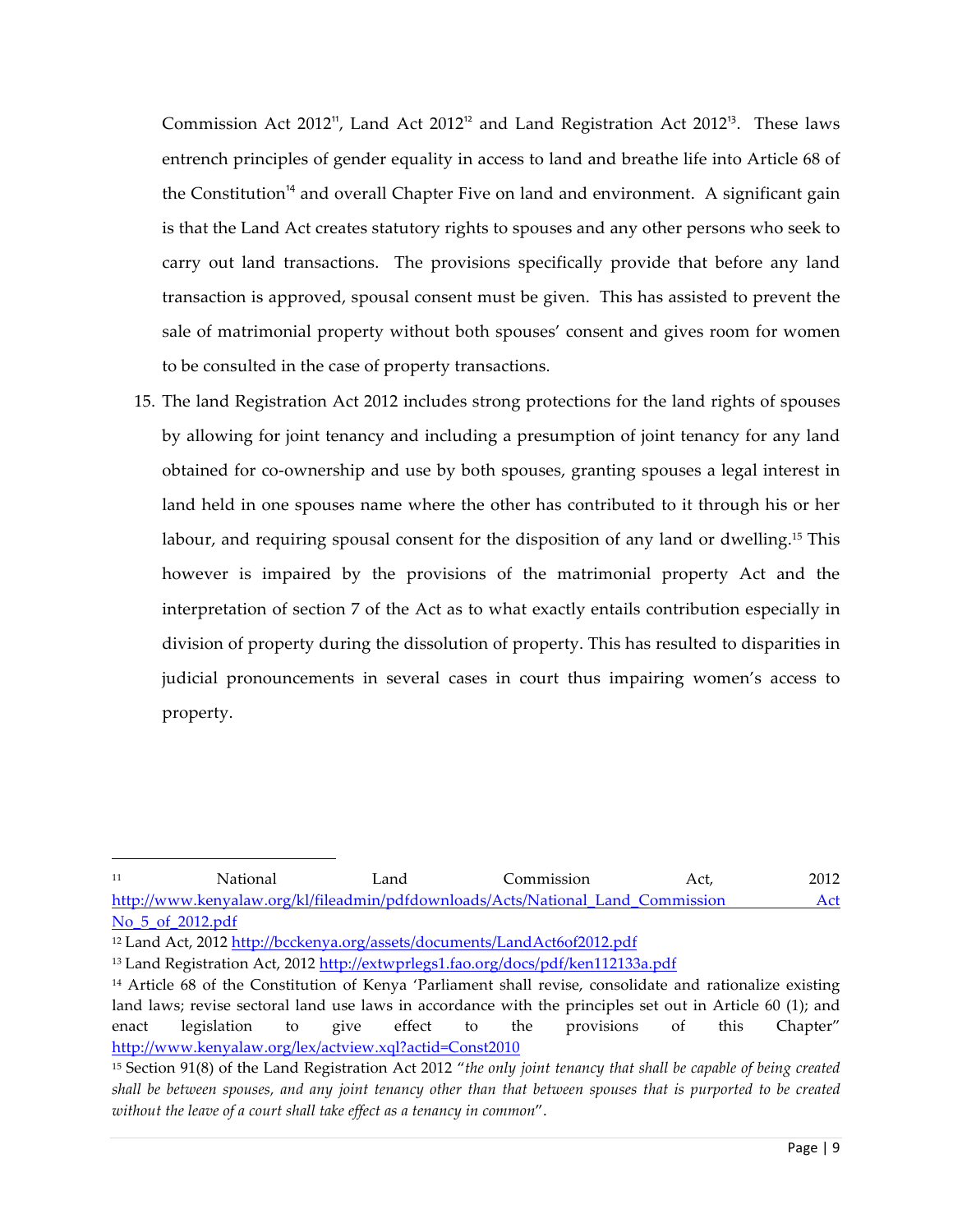- 16. Kenya has equally implemented the Concluding Observations (2008) the Committee on Economic, Social and Cultural Rights<sup>16</sup> by enacting the family laws and they have provided great gains for women in Kenya. However, most of these laws also contain provisions that impede advancement of equality and non-discrimination clauses of the Constitution. The Marriage Act, 2014 for example, requires registration of all marriages, irrespective of the forms of marriage preferred. While this provision creates uniformity, it has locked out cohabitees and the rights that accrued to them with respect to matrimonial property or in instances of inheritance, as they are not recognized as spouses under the Act. The Act also requires parties to a customary marriage to register such a marriage within three years of the union otherwise they are considered voidable.<sup>17</sup> Women who have not registered by the stipulated date risk losing entitlement to share matrimonial property (which may have only been registered in a husband's name) and a Kshs. 5000 fine. Given that 75% of the total Kenyan population lives in rural areas, which are difficult to reach, often with limited access to news/information $18$ , they are likely not to be aware of legislative changes affecting their property rights and their status. Further, the Act allows only men the legal right to acquire an additional spouse (polygyny) but does not allow women to take multiple husbands and polyandry is criminalized in the Penal Code
- 17. The Matrimonial Property Act, 2013 entrenches equal rights of spouses to property acquired during the subsistence of a marriage. Section 2 defines contribution to acquisition of matrimonial property to include domestic work, childcare, companionship, management of family business and farm work, which roles were ordinarily not

<sup>16</sup> Consideration of reports submitted by states parties under articles 16 and 17 of the covenant (Kenya) by the Committee on Economic, Social and Cultural Rights. E/C.12/KEN/CO/1, at para. 14 'The Committee recommends that the State party repeal article 82 (4) of the Constitution and ensure that the new Constitution guarantees equal rights of women to matrimonial property during marriage and at its dissolution. It also recommends that the State party raise public awareness of the need to abolish laws and customs which discriminate against women and adopt the Marriage, Matrimonial Property and Gender Equality and Affirmative Action Bills." http://tbinternet.ohchr.org/\_layouts/treatybodyexternal/Download.aspx?symbolno=E%2FC.12%2FKEN <sup>17</sup> The Marriage (Customary Marriage) Rules, 2017, Legal Notice No. 46 under the Marriage Act, 2014 operationalizes these registration provisions.

<sup>18</sup> Kenya Population Data Sheet, 2011 http://www.prb.org/pdf11/kenya-population-data-sheet-2011.pdf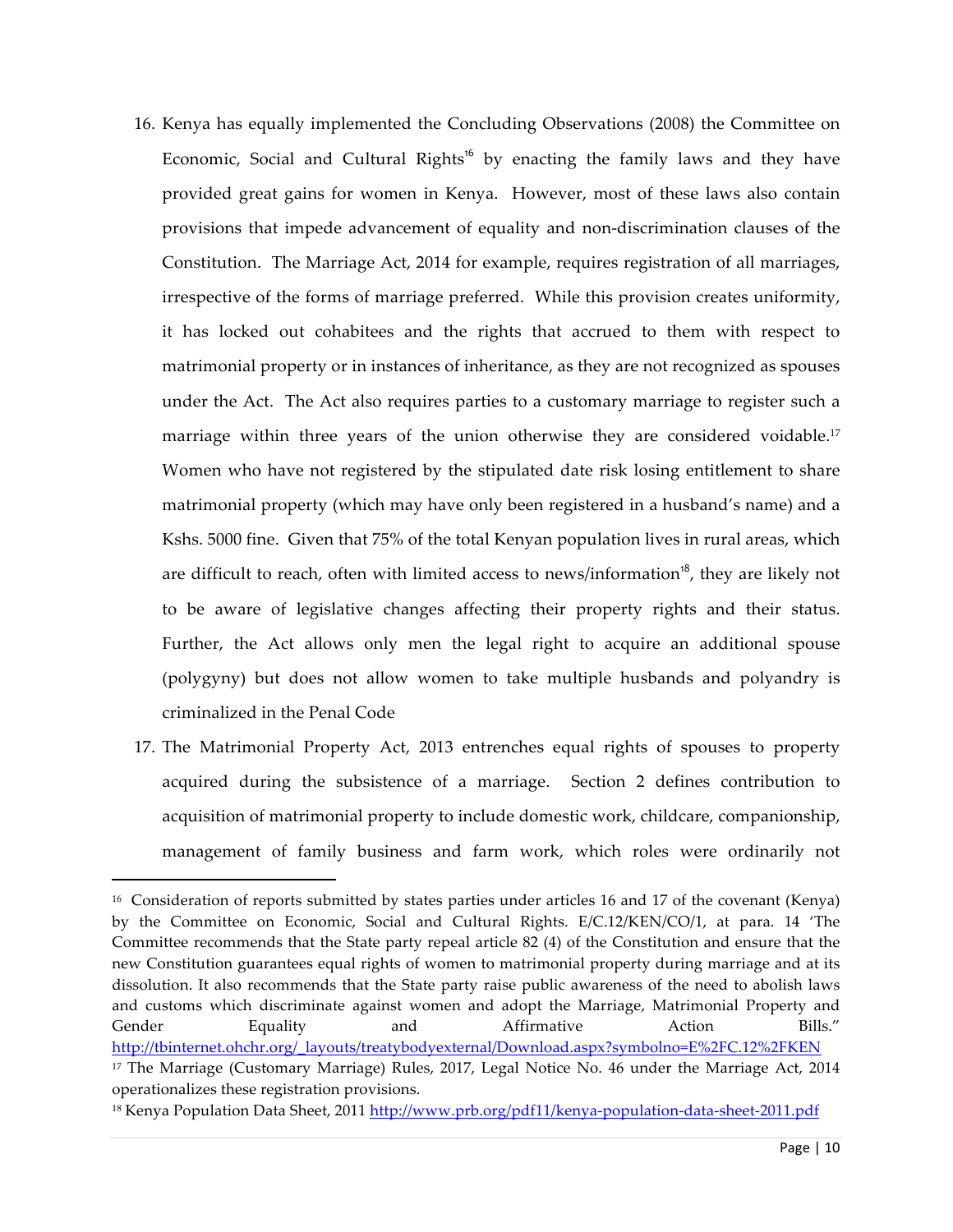considered as quantifiable contribution.<sup>19</sup> This law also defines matrimonial property to include the matrimonial home, which prior to the law was excluded (Section 6) which is a success for the women of Kenya. However, the same Act requires the spouses to quantify their contribution in the acquisition of matrimonial property for their claims to be validated. This disadvantages women whose contribution in many instances to the acquisition of matrimonial property is non-monetary e.g. taking care of the children cannot be quantified. Efforts by Civil Society Organizations to push for an amendment to this provision and include a requirement of 50/50 distribution of matrimonial property failed before the bill was enacted into law.<sup>20</sup> There is also rebuttable presumption that when property is held jointly in the names of both spouses, their interests in the property are equal, while property held in the name of one spouse is presumed held in trust for the other. The legal effect of this trusteeship upon the death of the owner-spouse is unclear, as the Law of Succession  $Act^{21}$  limits the property rights of surviving spouses.<sup>22</sup>.

18. Slow legislative reform has also served as a hindrance to addressing inequality and injustice. The Law of Succession Act, for instance, on paper provides for equality in terms of inheritance (between men and women, boy and girl child, and children regardless of the marital status of their parents) but practically there are some inequities. The Kenyan courts have reiterated this position to include the basis of non-discrimination on the basis of marital status or sex and despite the married daughters having rights to their matrimonial property, there should not be a pre-condition of proving dependency to the deceased father as a basis for entitlement to equal inheritance rights.<sup>23</sup> The

<sup>19</sup> Section 2 of the Matrimonial Property Act, 2013 "In this Act, unless the context otherwise requires, "contribution" means monetary and non-monetary contribution and includes domestic work and management of the matrimonial home; child care; companionship; management of family business or property; and farm work.

<sup>20</sup> FIDA-Kenya has lodged a petition to the Constitutional and Human Rights Division of the High Court challenging the constitutionality of the "Contribution" clause".

<sup>21</sup> Chapter 160 of the Laws of Kenya.

<sup>&</sup>lt;sup>22</sup> Section 35 of the Law of Succession Act "where an intestate has left one surviving spouse and a child or children, the surviving spouse shall be entitled to—(a) the personal and household effects of the deceased absolutely; and (b) a life interest in the whole residue of the net intestate estate: Provided that, if the surviving spouse is a widow, that interest shall determine upon her re-marriage to any person.

<sup>23</sup> *Naome Wangeci Munene v Joseph Nderitu and Another* Succession cause 371/2017.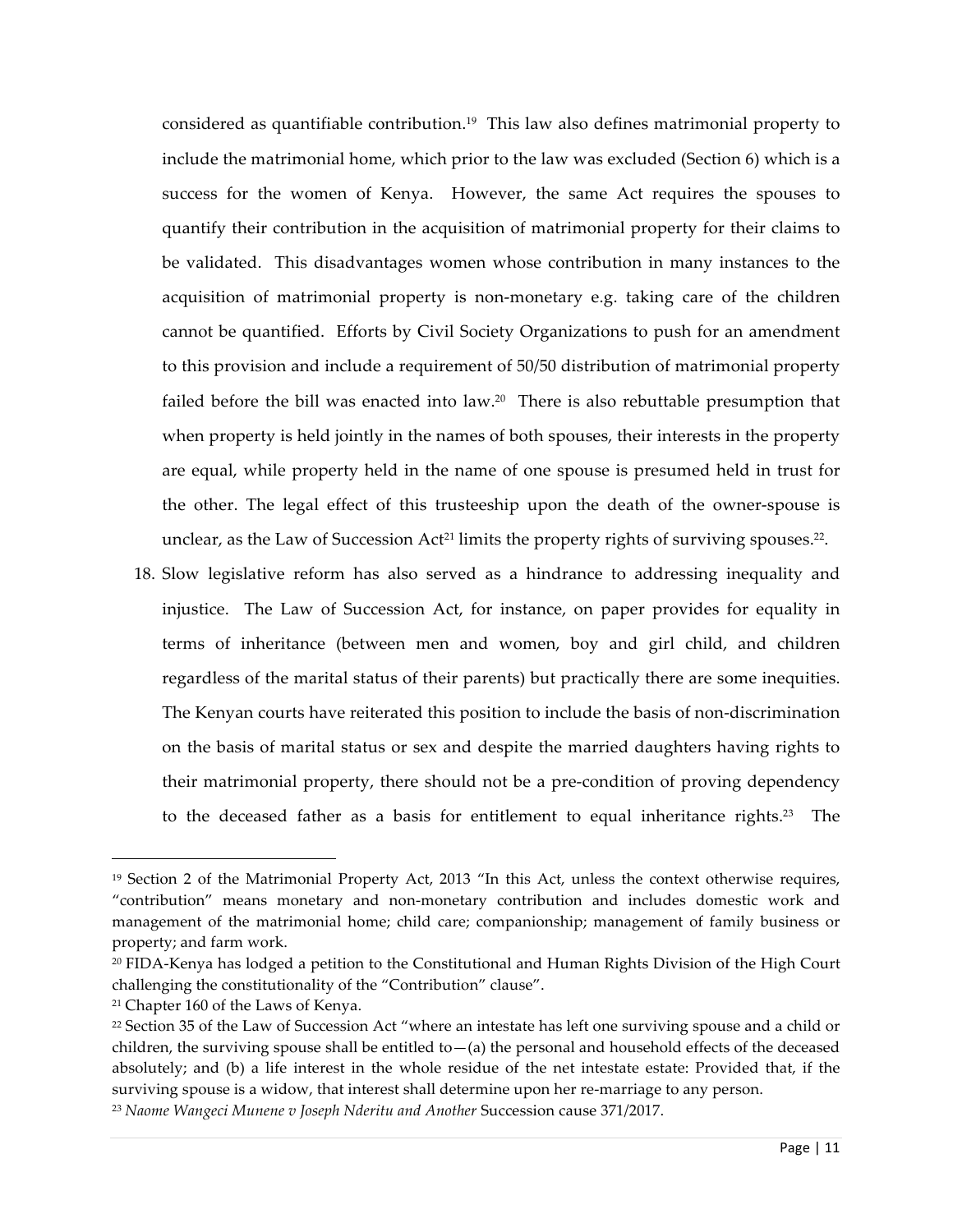limitation of the rights of a surviving spouse to property that was jointly owned, some property is excluded from the provisions of the Act such as agricultural land, crops, livestock which can pose as a disadvantage to women in rural areas and muslims are not governed by this legislation. 2425 These provisions make it apparent that the Law of Succession Act may not meet the constitutional promise of equality and human dignity in its wholesale exclusion of certain communities to the detriment of their women and girls. However despite this the process of reform has been slow the Law of Succession Amendment Bill was tabled before the National Assembly in 2009. This Bill sought to address a number of equality and equity issues seen in the Law of Succession Act, its interpretation and the practice.<sup>26</sup> However, almost 8 years have passed since it was initially tabled and the Amendment Bill has not been passed.

19. The Land Act, 2012 and the Land Registration Act, 2012 have aided women in areas where they have traditionally been granted access to land and property but not titles. However, statistics still indicate that access to and control over land is far from equal in practice between spouses. Only 5% of land title deeds in Kenya are jointly held by women and men, and only 1% of land titles are held by women alone.<sup>27</sup> Women still face serious obstacles in claiming their land and property rights either because they are unaware of their rights or they are unable to lay claim to these rights. Deep-rooted cultural practices are enhanced by stereotypical practices and socialization of women in believing they are not entitled to own or inherit land or any other property. Further, the customary practices in Kenya still grant women secondary rights to land, through

<sup>&</sup>lt;sup>24</sup> Section 32 of the Law of Succession Act also noteworthy is the Court of Appeal decision (which has to date not been overruled) in *Mwathi v Mwathi* (1995-1998) 1 EA 229 on customary law and the applicability of the Law of Succession Act.

<sup>25</sup> Bowry P "Succession laws in Kenya need fine-tuning" Standard Digital (Wednesday, September 23 2015) available at https://www.standardmedia.co.ke/article/2000177259/succession-laws-in-kenya-needfine-tuning.

 $26$  Ross SD and Faulk GT (eds) (2009) "Empowering women with rights to inheritance – A report on amendments to the Law of Succession Act necessary to ensure women's human rights: A human Rights Report and Proposed Legislation" *Georgetown Journal of International Law* Vol. 40 pp 129-289 available at https://www.law.georgetown.edu/academics/law-journals/gjil/upload/4-KenyaReportASFIXED-3.pdf.

<sup>27</sup> Gender Issues in Kenya's REDD, Briefing Paper, July 2014. https://www.4cmr.group.cam.ac.uk/filecab/redd-law-project/gender-issues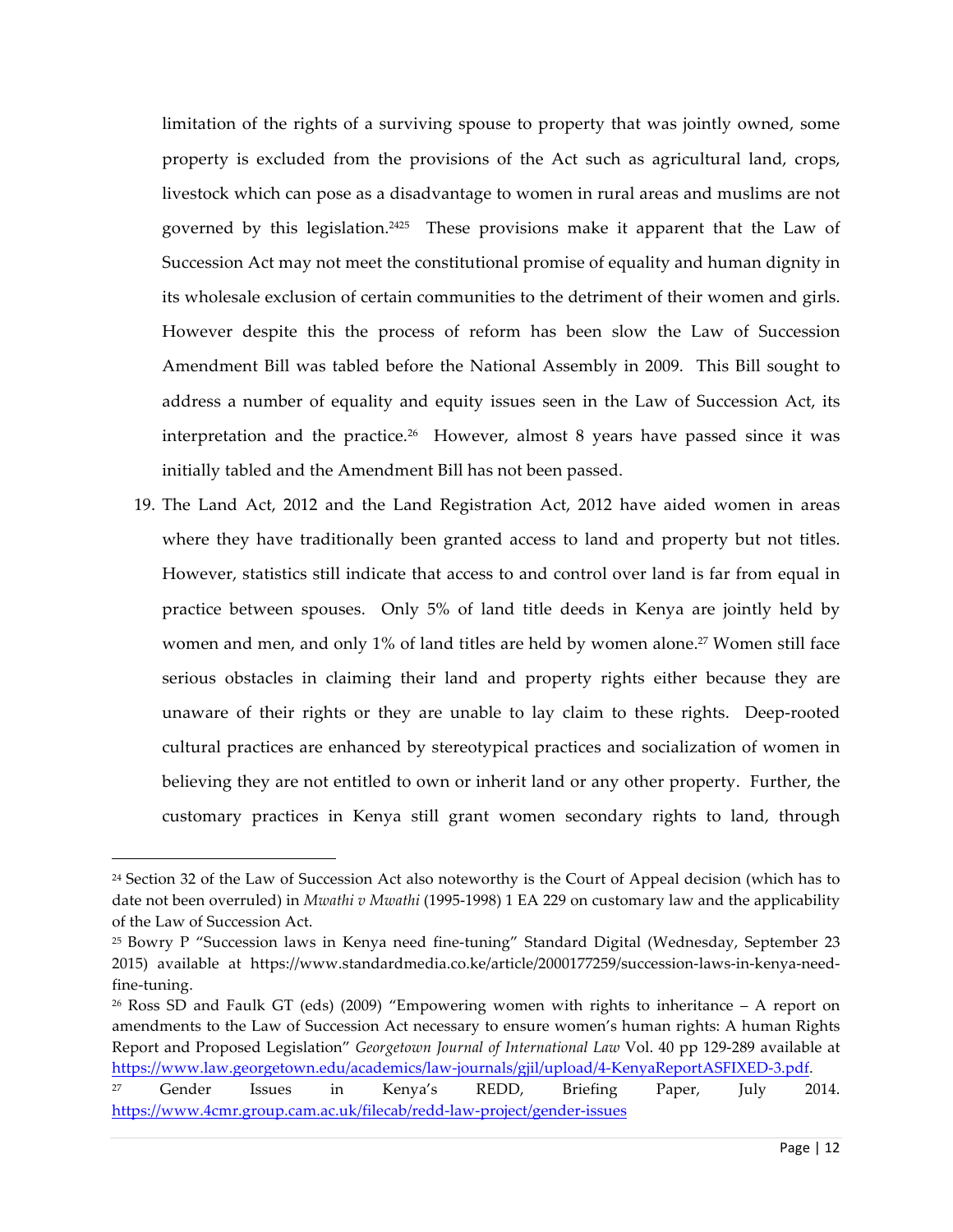relationships to a male relative, and women are rarely able to inherit land in their own right: this is a major driver of poverty and gender inequality.

20. Article 159(3) of the Constitution takes cognisance of traditional justice systems but provides that they may not contravene the Bill of Rights or are repugnant to morality and justice. Thus while traditional justice systems have the potential to address inequality there is no guidance on how this could be utilized. Without the operationalization article 159 (2)(c) of the Constitution which provides for the applicability of the customary laws in resolving disputes relating to land and family using the established traditional justice, the process is operating in a vacuum and basing its decisions on several statutes without a definite implementation plan and thus result in low conformity rates for such decisions and limiting the protection of women's rights.

#### **Recommendations**

- Facilitate substantive implementation of the non-discrimination laws
- The State should initiate legislative amendments through the Kenya Law Reform Commission and the Attorney General should review legislation that does not stand constitutional muster
- Initiation of awareness programmes by the State that sensitize communities on harmful cultural practices and demystify the gender stereotypes perpetuated by these practices.
- Government to speedily review sections of the law that contain drawback clauses and align them with the Constitution (repeal/amend the provisions of the Marriage Act, Matrimonial Property Act and the Law of Succession Act that further inequalities in marriages and inheritance)
- Enforcement of laws that govern marriages and matrimonial property to set precedents that will guide adjudication of cases of a similar manner and guarantee women access to substantive equality in exercising their right to access, own and inherit land and property.
- Deliberate awareness creation amongst women, local communities, the judiciary, traditional authorities, local chiefs, land administrative bodies, and other relevant actors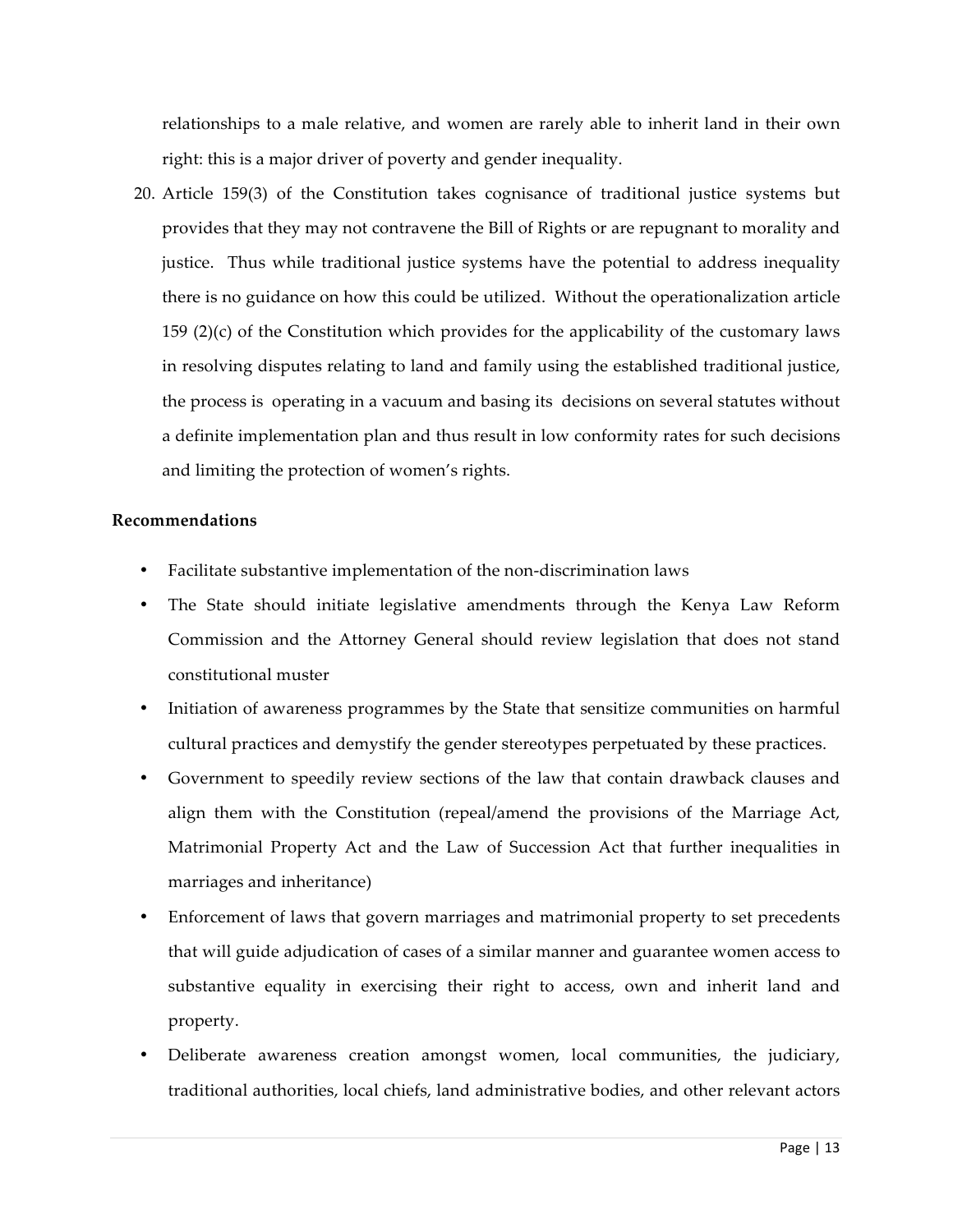about the land and property rights of women, so as to support their equal rights to land and resources.

• Collection of disaggregated data on women land ownership in order to secure and entrench access to land and land rights.

# **DISCRIMINATION AND VIOLENCE AGAINST WOMEN IN POLITICAL & PUBLIC LIFE**

21. Equality in political and public life is threefold: having an equal right to vote, holding public office, and participating in civil society. In democratic societies, Parliament should mirror the population from which it is drawn which includes men, women, the youth, Persons with Disabilities (PWDs), ethnic and other minorities and marginalized groups. Kenya like a number of other democracies does not reflect this ideal in her Parliament. Article 100 of the Constitution<sup>28</sup> seeks to remedy this situation by providing that Parliament shall enact legislation to promote the representation in Parliament of women, Persons with Disabilities, youth, ethnic and other minorities and marginalized communities. An analysis of the different marginalized groups further illustrates the need for policy and legislative intervention.

# **HOLDING/SEEKING TO HOLD PUBLIC OFFICE**

 $\overline{a}$ 

22. According to the 2009 national population census, women constitute 52% of the population and  $47\%$  of the registered voters in Kenya<sup>29</sup>. This numerical strength is however not reflected in their representation in public life generally and Parliament in particular. Historically women have been under-represented in all spheres of life owing the patriarchal nature of the Kenyan society. This is reinforced by deep-rooted historical,

<sup>28</sup> Article 100 of the Constitution of Kenya "Parliament shall enact legislation to promote the representation in Parliament of women; persons with disabilities; youth; ethnic and other minorities; and marginalized communities." http://www.kenyalaw.org/lex/actview.xql?actid=Const2010 <sup>29</sup> FIDA-Kenya, USAID, National Democratic Institute for International Affairs "*Key Gains & Challenges: A* 

*Gender Audit of Kenya's 2013 Election Process*" (2013) available at https://www.ndi.org/sites/default/files/Kenya-Gender-Audit-2013-Electoral-Process.pdf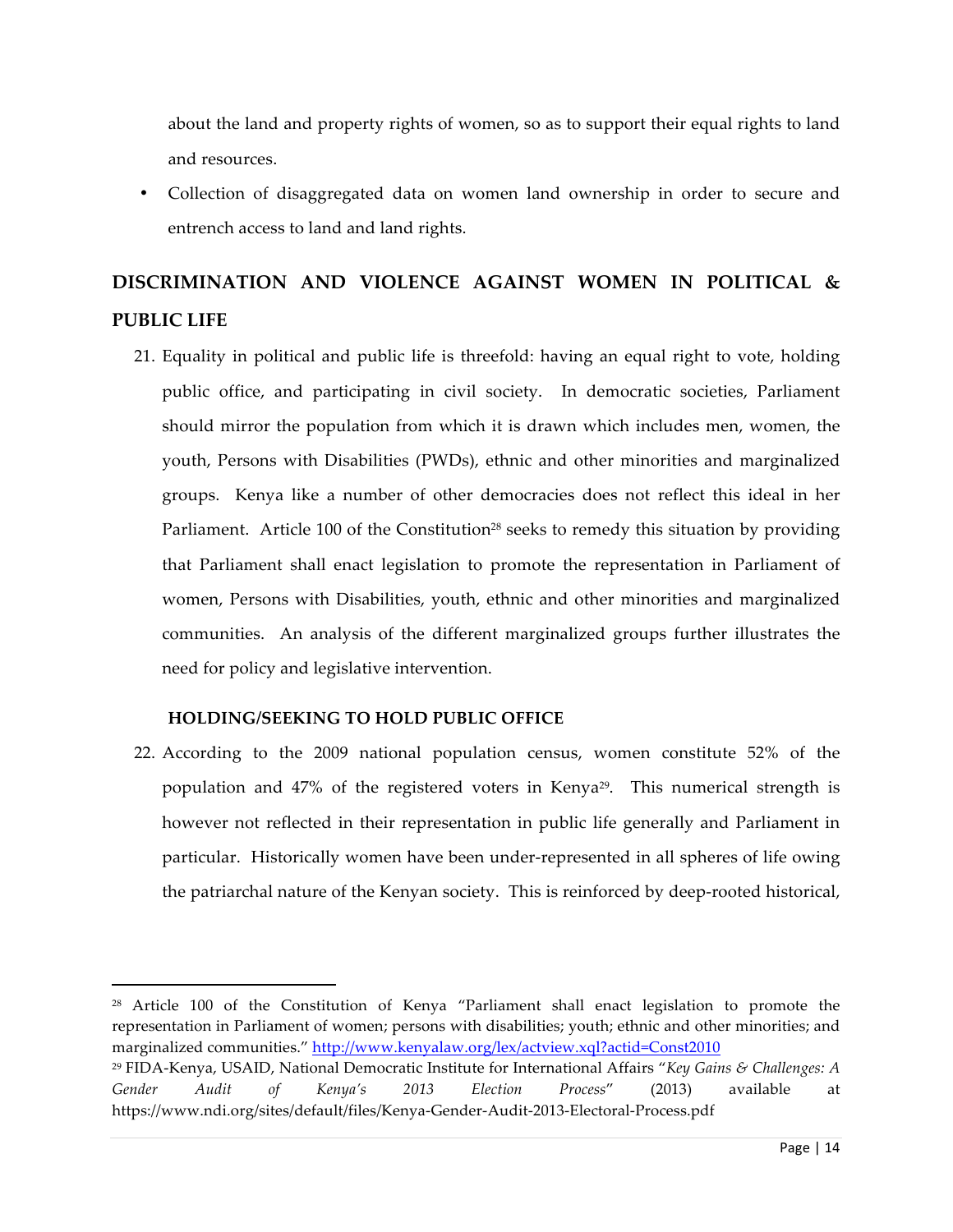social cultural and economic power relations in society, which discriminate against women.

- 23. Kenya's political contests require a huge outlay of social and economic capital yet the processes of economic, social and political capital accumulation do not favour women regardless of their ethnic, religious or economic status. Moreover, the first–past–the-post (single member constituency) electoral system makes the elections overly adversarial as the stakes are extremely high. Some of the male aspirants use unorthodox tactics including violence and intimidation in order to win elections thus scaring off women.
- 24. After the 2013 Elections FIDA-Kenya conducted a gender audit of the electoral process that provided insight to the experiences of women running for public office.<sup>30</sup> Some of the key challenges faced by women were: threats and intimidation, underhanded tactics by opponent, propaganda and smear campaigns, cultural beliefs and gender stereotypes among others. Mary Kimwele a candidate for Nairobi Women's Representative shared her harrowing experience:

*Normally when I get verbal insults I let them pass, but in pre nomination, we were in Langata and somebody placed a dead body where we were meant to do the nomination – this was directed to the party, or maybe me, I'm not sure but it was to cause fear, police said person was killed elsewhere but the body was deposited in that place – and I was afraid. The polling station had to be moved elsewhere and this was very disruptive, and hurt my nomination process"31*

Another aspirant, Alice Wahome was shocked to find condoms with her name being distributed within the constituency she was running.<sup>32</sup>

#### **REPRESENTATION IN GOVERNMENT**

25. The Constitution of Kenya guarantees the right to representation and participation in political leadership for both gender and provides in its Articles 27  $(8)^{33}$  and 81(b)<sup>34</sup>

 $\overline{a}$ 

<sup>32</sup> Mwangi J "Fury as aspirant's branded condoms land in Kandara" The Star, 18 January 2013 available at https://www.the-star.co.ke/news/2013/01/18/fury-as-aspirants-branded-condoms-land-inkandara\_c727532

<sup>30</sup> See above at note 29.

<sup>31</sup> FIDA-Kenya, USAID, National Democratic Institute for International Affairs "*Key Gains & Challenges: A Gender Audit of Kenya's 2013 Election Process*" (2013) available at https://www.ndi.org/sites/default/files/Kenya-Gender-Audit-2013-Electoral-Process.pdf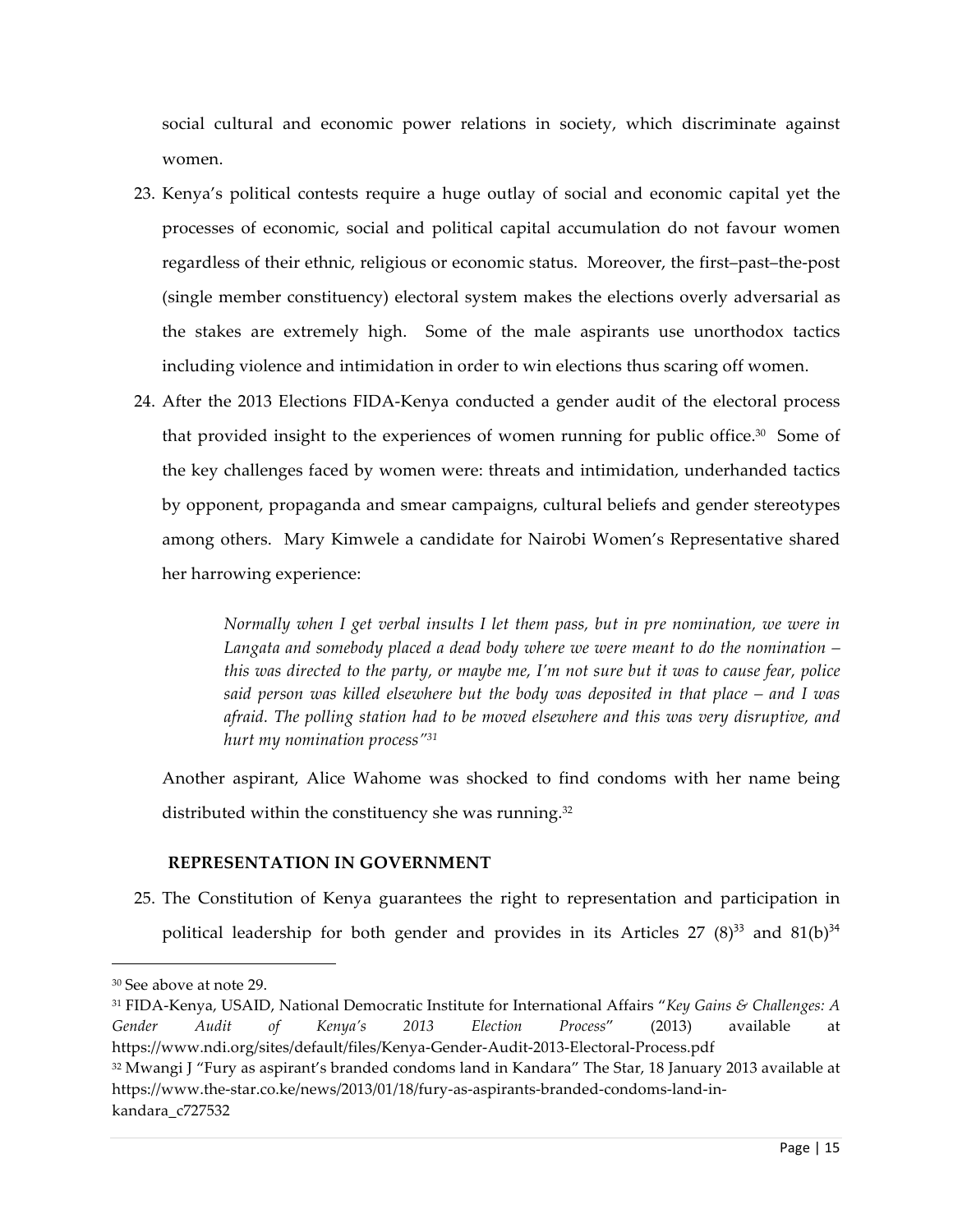respectively that not more than two-thirds of the members of elective public bodies shall be of the same gender. This means therefore that women, who had been historically underrepresented in Kenya's political arena now have to make up at least one-third of all elective and appointive positions in public bodies. Following an Advisory opinion sought by the Attorney General at the Supreme Court of Kenya<sup>35</sup>, the court ruled that the two thirds gender principle should be implemented progressively and gave a deadline of 27<sup>th</sup> August 2015 for parliament to enact a legislative framework for realization thereof. There were sustained lobbying efforts by Civil Society Organizations impressing upon the State to ensure that a framework giving effect to this constitutional provision is developed before the 2017 general election but there was no political will from legislators to fast track this process.

26. In the absence of a framework for realizations of the two thirds gender principle; the State curtails the enjoyment of the right to participation in politics for the women of Kenya and furthers the systemic inequalities that Kenya women have suffered for decades and further denies Kenyan women the opportunity to get to decision making platforms and influence key decisions that address the plight of women in the country. In *Marilyn Muthoni Kamaru & 2 Others v The Attorney General and another* Petition 566 of 2012, which challenged the composition of the National Cabinet arguing that it contravened Article 27(8) of the Constitution of Kenya in that one gender represented more than two thirds of the cabinet (18 men and 5 women). The following dictum by Onguto J is instructive in contextualising Article 27(8):

> *"In my view, by this provision, the Constitution ensures that men and women are equal and it destroys the traditional patriarchy contour the Kenyan society has for long been constructed upon. In order to ensure men and women participate in the affairs of the development of the Kenyan society . . "*

 $33$  Article 27(8) of the Constitution of Kenya "In addition to the measures contemplated in clause (6), the State shall take legislative and other measures to implement the principle that not more than two- thirds of the members of elective or appointive bodies shall be of the same gender."

<sup>34</sup> Article 81 of the Constitution "the electoral system shall comply with the following principles, (b) not more than two-thirds of the members of elective public bodies shall be of the same gender" http://www.kenyalaw.org/lex/actview.xql?actid=Const2010

<sup>35</sup> Advisory Opinion Application No. 2 of 2012. http://kenyalaw.org/caselaw/cases/view/85286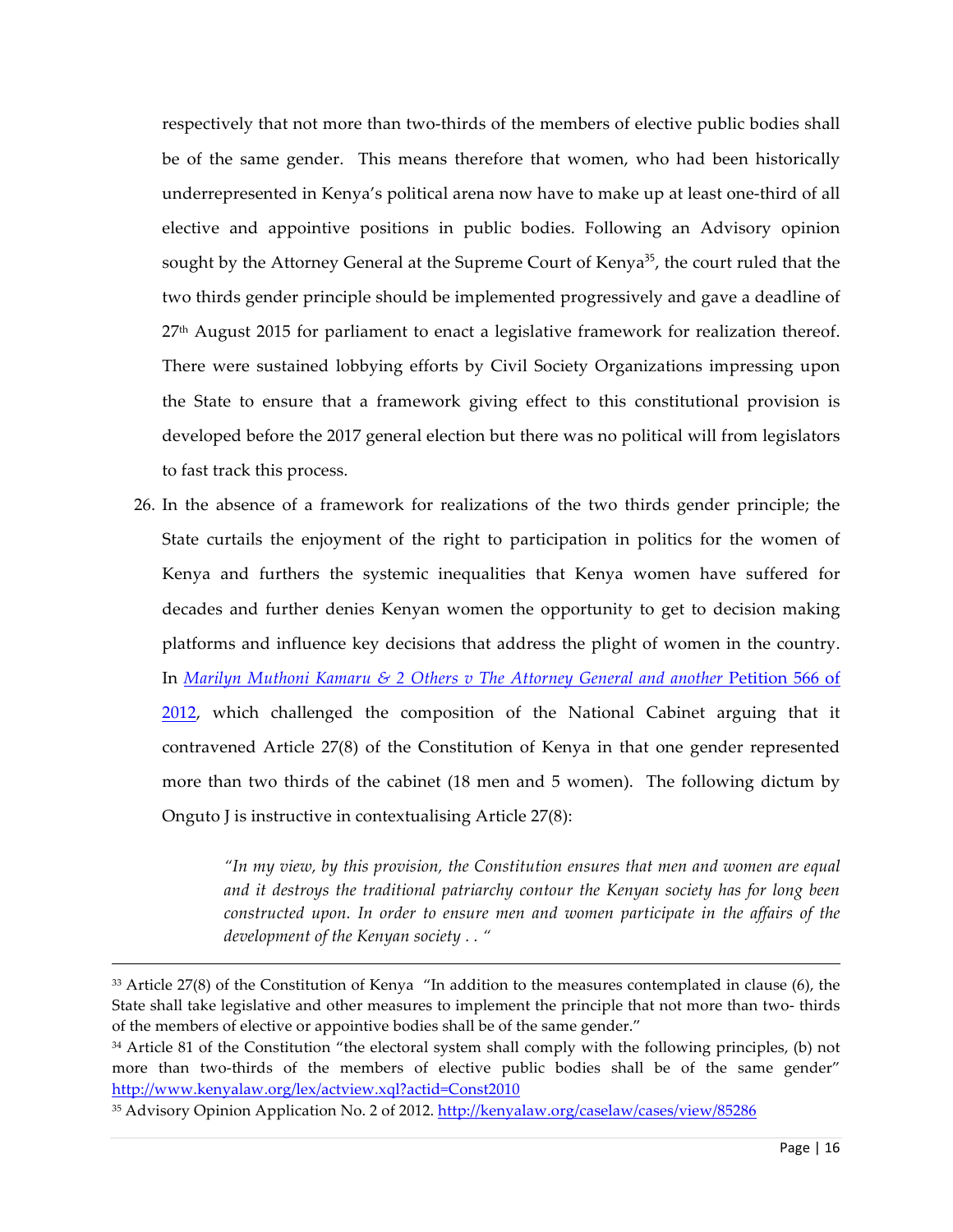The Court took cognisance of historical context in coming the decision that the composition of the national cabinet contravened the Constitution and the appointments and approval were made in violation of the Constitution. The declarations were however, suspended for a period of 8 months (the judgment was handed down at the end of 2016 4 years into the Cabinet's term). This judgment quantified the State obligation to observe the two third gender rule and shall be significant as future presidents and national assemblies quite clearly understand their obligation.

- 27. Another significant judicial decision is that of *The Centre for Rights Education and Awareness (CREAW) v The Honourable Attorney General and another* Petition No. 185 of 2015 which challenged the National Assembly's failure to take positive steps for the realization of the gender equity rule in political representation (the two thirds gender rule). The case was against the Attorney General and the Commission on the Implementation of the Constitution ("CIC") which, it was stated, were obliged by the Supreme Court's Advisory Opinion to table a Bill for the implementation of Article 27(8) before the National Assembly.<sup>36</sup> The Court found for the Petitioners and compelled the Respondents to table a Bill for the implementation of the principle within 40 days.
- 28. The above judgment was followed by *Centre for Rights Education and Awareness & another v Speaker of the National Assembly and five others* Petition No. 371 of 2016 where the Court found that the National Assembly and the Senate had failed in the constitutional obligation to enact legislation necessary to give effect to the two third gender principles. Parliament was compelled to enact this legislation within 60 days of the judgment that was handed down on 29 March 2017. The National Assembly and the Senate have since this date not enacted legislation as required and the Country went into an election with Parliament having failed to discharge its constitutional mandate. The lengthy history of judicial intervention, beginning in 2012, is indicative of the majority male Legislature's unwillingness to respect, promote and protect the two-thirds gender principle. Despite continuous intervention by the Judiciary the Legislature has failed to enact legislation

<sup>36</sup> Supra at note 35.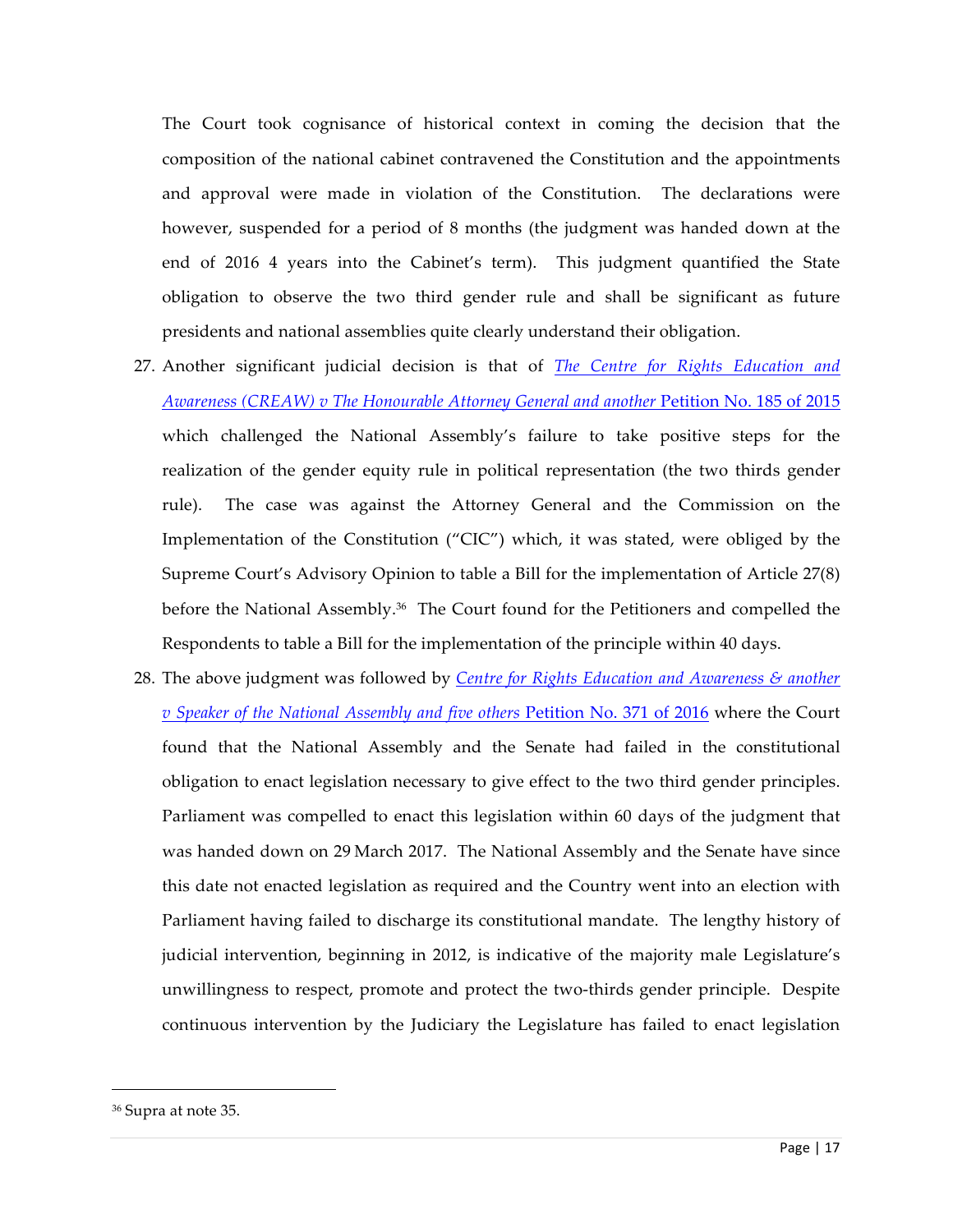that can provide the machinery to address the history of inequity and patriarchy in this country.

29. Despite Parliament's inaction there have been some slight gains in representation of women in elective positions since 2013 as tabulated below. The number of women who are governors and senators rose from zero to three respectively in the 2017 elections and there was an increase in the number of members of parliament from 16 women in 2013 to 23 women in 2017.37



#### **RIGHT TO VOTE**

 $\overline{a}$ 

30. The right to vote is integral to transparent and open elections in a participatory government. Article 25 of the International Convention on Civil and Political Rights  $(ICCPR)^{38}$  specifies that voting and participation in elections is a universal right not to be

<sup>37</sup> UN Women "Strengthening the Electoral Process in Kenya: Increasing Women's Leadership and Participation in the 2017 Elections in Kenya" available at http://daogewe.org/index.php/publications/reports/143-analysis-of-womens-performance-in-kenyas-2017-general-elections-interim-report/file34

<sup>38</sup> Article 25 of the International Convention on Civil and Political Rights (ICCPR) 'Every citizen shall have the right and the opportunity, without any of the distinctions mentioned in Article 2 and without unreasonable restrictions; to vote and to be elected at genuine periodic elections which shall be by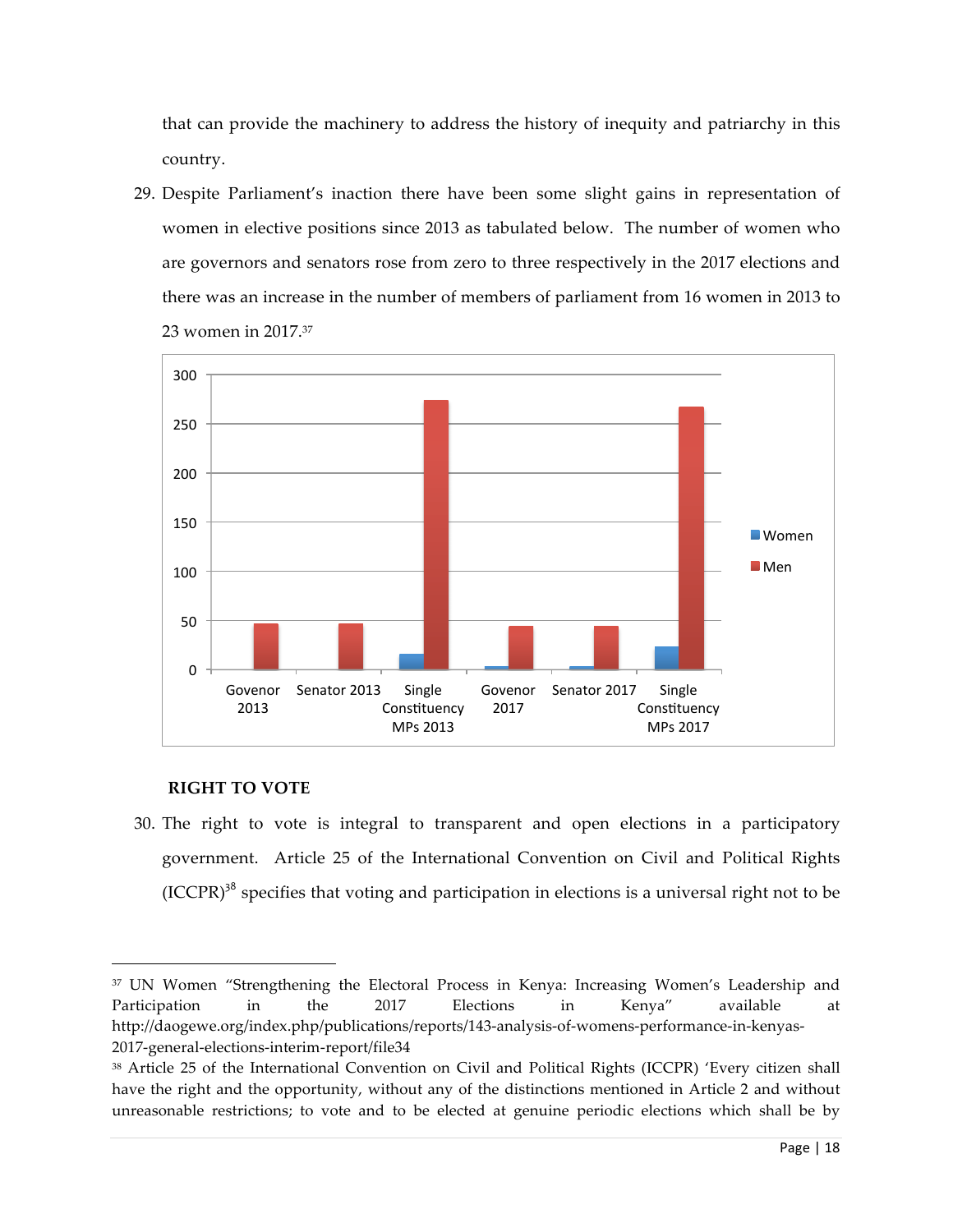denied on the basis of any "status." On the surface, the Elections Act, 2011<sup>39</sup> seem to provide rights to men and women on equal fronts, however, women face unique challenges with regards to voting, which are not adequately addressed. The most recent census determined that women make up 52% of the population, yet they only constituted  $47\%$  of registered voters during the 2013 general election.<sup>40</sup> This was attributed to several contributing factors that affect women's ability to vote, which include: responsibilities bestowed on women by society, inaccessibility of voting centers and long distances to cover to cast a vote, lack of confidence in the political leadership and the feeling that women issues are not prioritized irrespective of the leaders they vote for. Further, most women are reliant on a presiding officer or the deputy presiding officer in a polling station to understand, interpret, and record their intended vote accordingly. The majority of illiterate voters are also more likely to be persuaded to sell their votes, or tricked or intimidated into voting. For example, many women in rural areas are not even aware of how the electoral system works. Some need reassurance that they have a secret ballot and do not have to vote for the candidates recommended by the (male) elders of the community. Political parties are the vehicles through which political participation is gained, often lack the capacity to ensure that women's interests are articulated and addressed in the party. This is apparent in the lack of diversity in the presidential election where there were 14 candidates in total (7 for president and their running mates) only one of which was a woman. Accountability institutions are not consistent in ensuring that power-holders answer to women for failures to protect women's rights or respond to their needs.

universal and equal suffrage and shall be held by secret ballot, guaranteeing the free expression of the will of the electors. http://www.ohchr.org/EN/ProfessionalInterest/Pages/CCPR.aspx <sup>39</sup> The Elections Act, No 24 of 2011. http://kenyalaw.org/kl/fileadmin/pdfdownloads/Acts/ElectionsAct\_No24of\_2011\_New.pdf <sup>40</sup> Key Gains and Challenges: A gender Audit of Kenya's 2013 Election Process, FIDA Kenya (2013) https://www.ndi.org/sites/default/files/Kenya-Gender-Audit-2013-Electoral-Process.pdf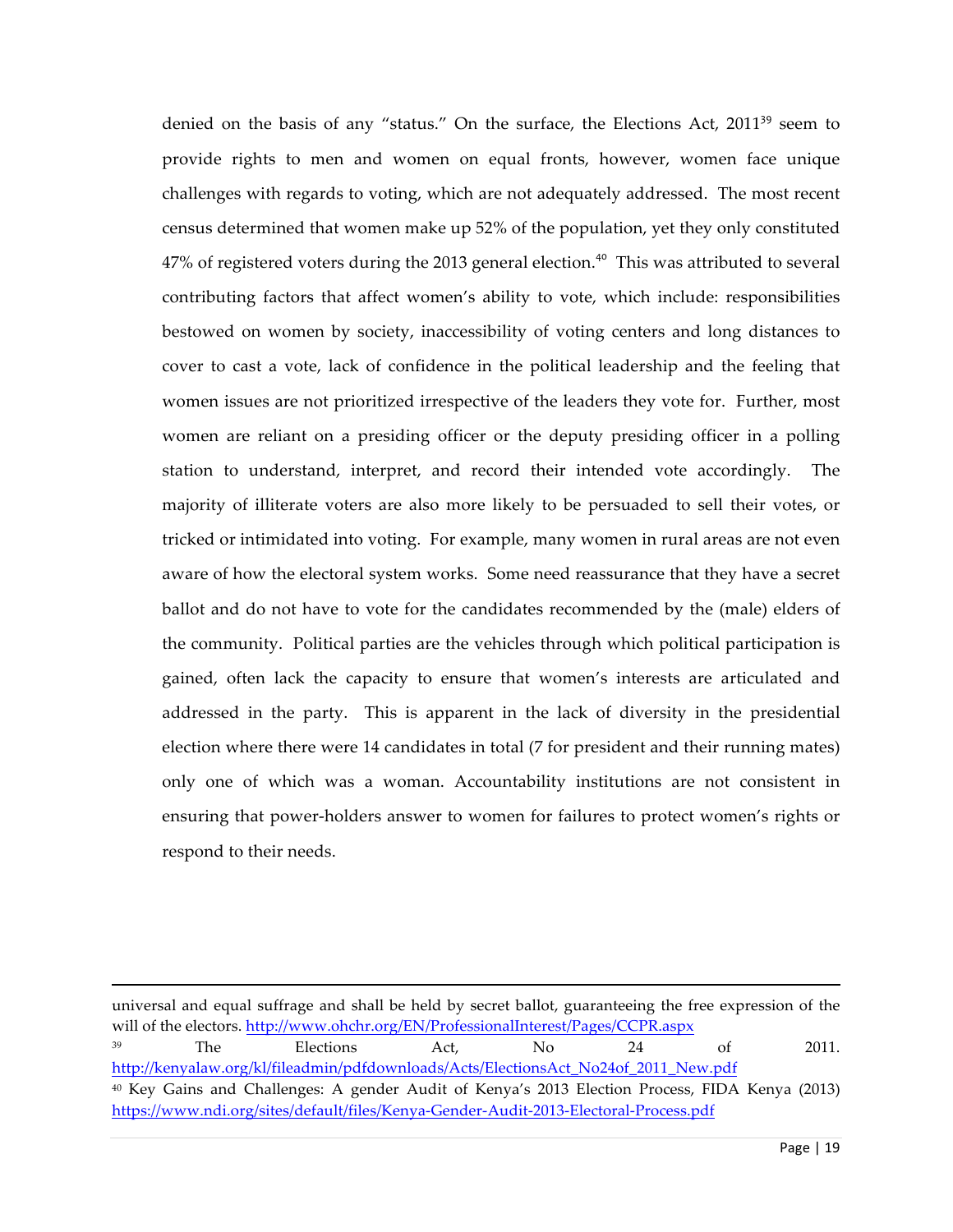- 31. Despite the recently launched Elections Operations Plan (EAP) launched preceding the 2017 elections by the Independent, Electoral and Boundaries Commission<sup>41</sup>, there was not sufficient government led voter education programme to sensitize the citizenry on the need to exercise the right to vote and how to exercise that right to select leaders of their choice. Where there was voter education, it was very small scale initiatives by Civil Society Organisations such as International Commission of Jurists, Kenya Human Rights Commission, Inform Action and networks such as *Kura Yangu Sauti Yangu* and Election Observer Group (ELOG), these minimal efforts did not meet the voter education demands. Despite the devolution of voter registration centers, many women still failed to register as voters as they do not have identity cards, which are a prerequisite for registration as a voter. There have not been deliberate efforts by the government to make easier the acquisition of identity cards.
- 32. Violence against women continues to impede women's enjoyment of rights in both public (political and economic) and private (household) spheres. Further, election related violence continues to threaten consolidation of democracy and effective participation of women elections. Following the reply to the list of issues<sup>42</sup> the government of Kenya acknowledges that violence against women is a growing impediment to the realization of women's rights and that 38% of Kenyan women between the ages of 15- 49 have experienced some form of sexual or physical violence<sup>43</sup>. Following the just concluded General Elections which was contested resulting in violence, women and children were once again the worst hit by pre and post-election violence in various parts of the country

 $41$  Election Operations Plan (2015 – 2017) by the Independent Electoral and Boundaries Commission, January 2016. https://www.iebc.or.ke/uploads/resources/MC8LvUGsDx.pdf

<sup>42</sup> Committee on Elimination of Discrimination Against Women, Sixty-Eighth Session, (23 October-17 November 2017), "List of issues and questions in relation to the eighth periodic of Kenya" available at: http://tbinternet.ohchr.org/Treaties/CEDAW/Shared%20Documents/KEN/CEDAW\_C\_KEN\_Q\_8\_Add-1\_27728\_E.pdf

<sup>43</sup> Kenya Demographic Health Survey, 2014 (KDHS)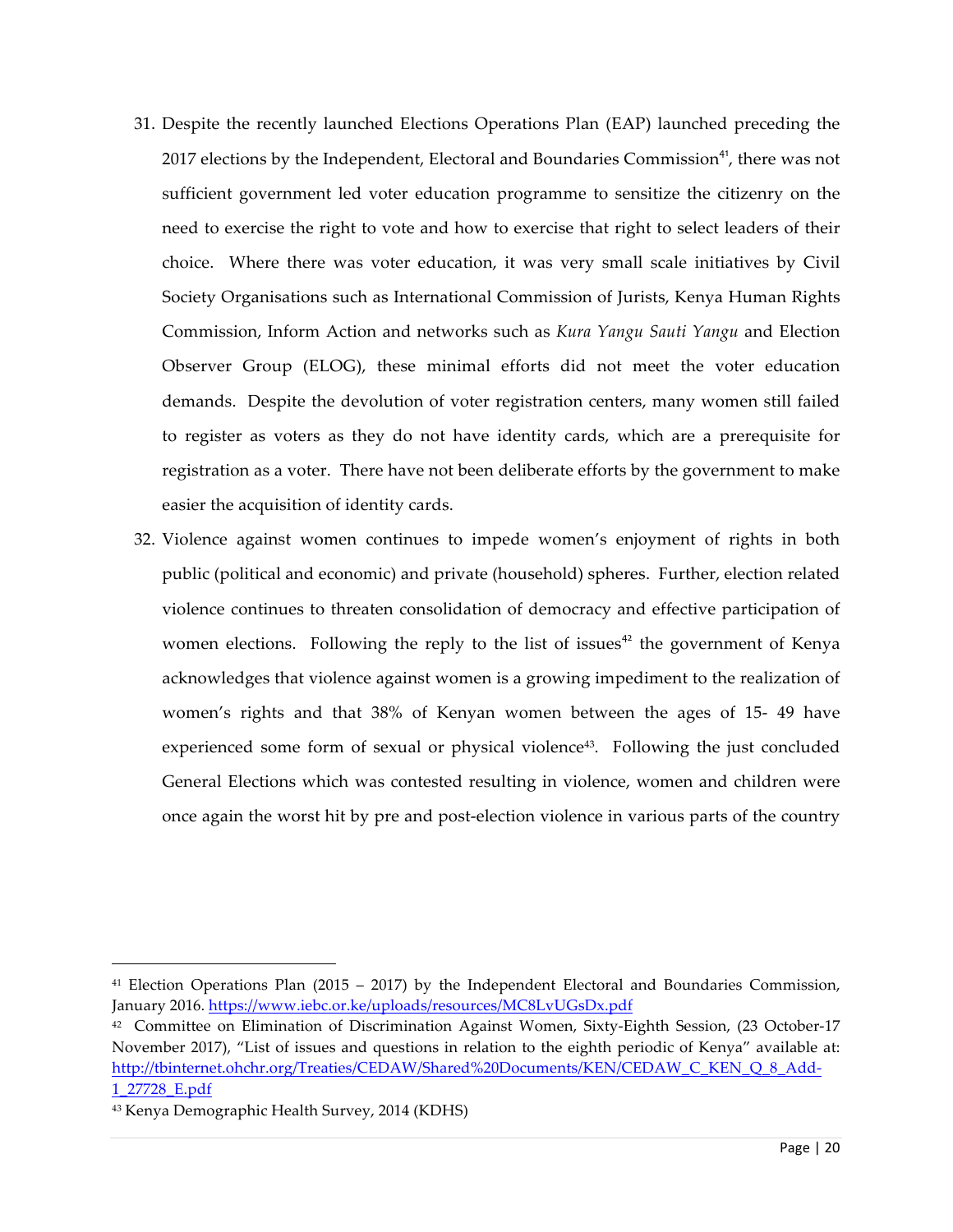including acts of rape, sexual and physical assault, and intimation of women vying for political positions among others.<sup>44</sup>

33. The National Police Service Officers' response to demonstrations following the declaration election results also involved excessive use of force, leading to deaths of at least 24 Kenyans and a number of cases of rape incidences and assault on women and children, however it must be noted that the State has not provided official statistics.<sup>45</sup> A particularly compelling story was that of Baby Pendo, where it was alleged that Police Officers in Kisumu (an opposition stronghold) battered a six month old baby girl resulting in her being in a comatose state.<sup>46</sup> Despite existing evidence of such violations, there has not been deliberate state action to investigate and prosecute the police officers that allegedly perpetrated these acts of violence or to facilitate full access to justice for the victims of pre and post-election violence.

#### **Recommendations:**

- The State must immediately put in place a legal framework for realization of the twothirds gender principle for elective and appointive positions in government
- The state should initiate voter education programmes devolved to all the 47 counties targeting all the wards in these counties and create user-friendly voter education tools in the local languages that are easy to understand.
- The state should initiate programmes that target the change of cultural attitudes of communities and community leaders towards inclusion and acceptance of women's leadership as a benefit to the community.

<sup>44</sup> Supra at note 37. UN Women and Kenya Red Cross Society noted that cases of death and sexual violence had been reported however, the government has still not provided official statistics.

<sup>45</sup> KNHRC Press statement on August 12th, 2017. "Status update on developing post-election Human Rights Violations." knchr.org/Newsroom/PressStatememts.aspx

<sup>46</sup> Fick M and Houreld K "CORRECTED – Kenya post election deaths raise questions over police brutality" 14 August 2017 available at https://www.cnbc.com/2017/08/14/reuters-america-correctedkenya-post-election-deaths-raise-questions-over-police-brutality.html.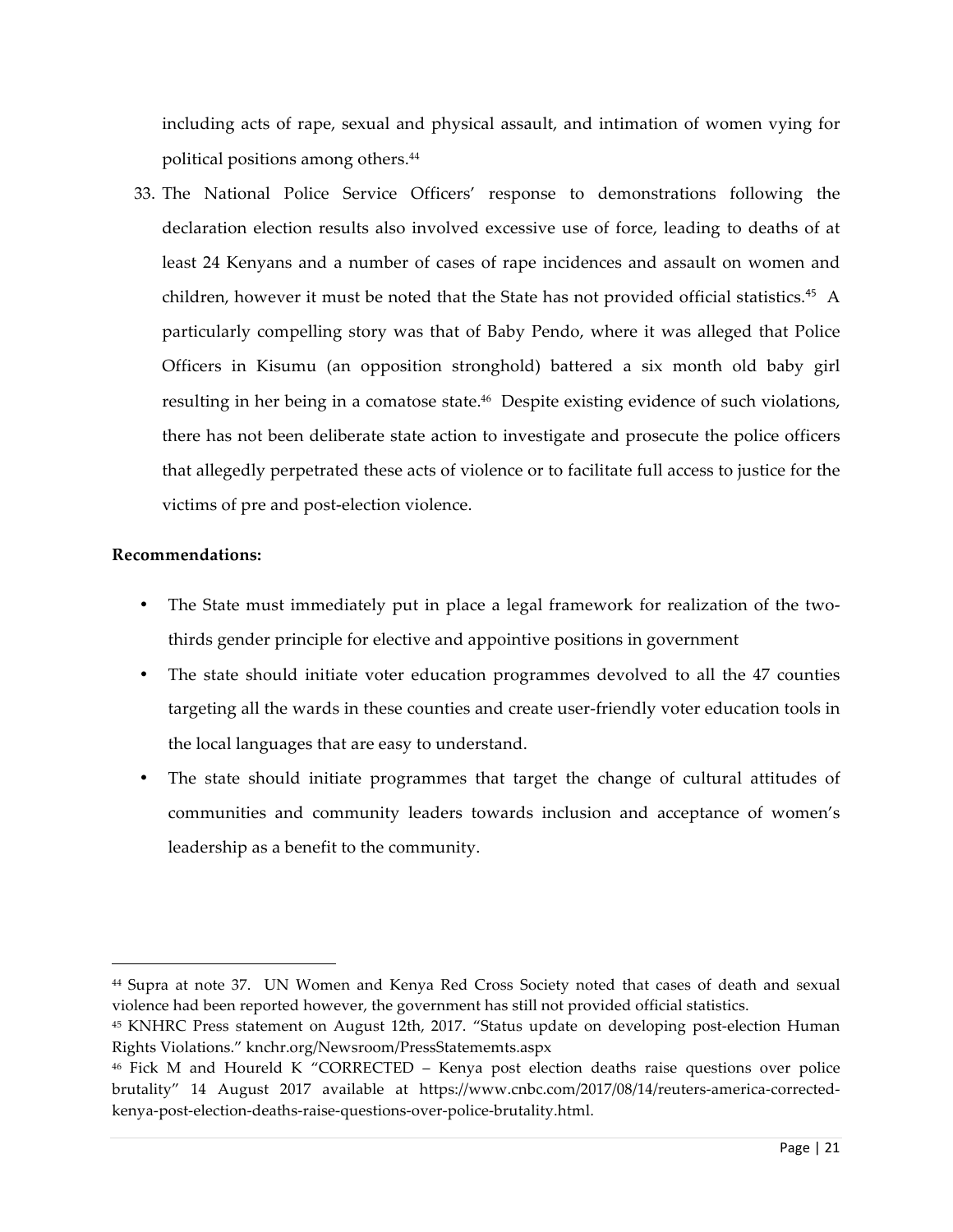- The government must recognize the infrastructure and timing constraints associated with the current voting process and implement a longer time period for voter registration to allow more women to access registration locations.
- More voting poll booths spread among rural areas would incentivize women to register and vote as it would reduce the distance they are required to travel, and time taken from their day.
- Provide funding to support women participating in the political processes.
- Development of long-term interventions to combat all forms of violence against women in both public and private spheres.
- The State should have police trainings that encompass aspects such as violence prevention and citizen engagement in times of uncertainty with the aim of mitigating the force used by police is trying to quell riots or demonstrations.

# **ECONOMIC EMPOWERMENT**

34. Employment in Kenya comprises three main sectors namely: the formal sector, the informal sector and the smallholder agricultural sector. Half of the labour force is found in the smallholder agricultural sector, while the other half is in the informal and formal sectors.

#### **Questions for the Committee to the State Party Representatives:**

- o What is the government's immediate and long-term strategy towards realizing the two thirds gender principle in elective and appointive positions after the 2017 General Elections?
- o Marital rape is a form of violence, which has been prevalent and pervasive. What is the government's response with respect to this? Are there any interventions that the government has undertaken to address this?
- What are the measures that the government has taken in ensuring the victims of post-election violence, majority of whom are women, both from the 2013 and 2017 elections access justice?

The formal sector comprises approximately 13% of the labour force and unemployment is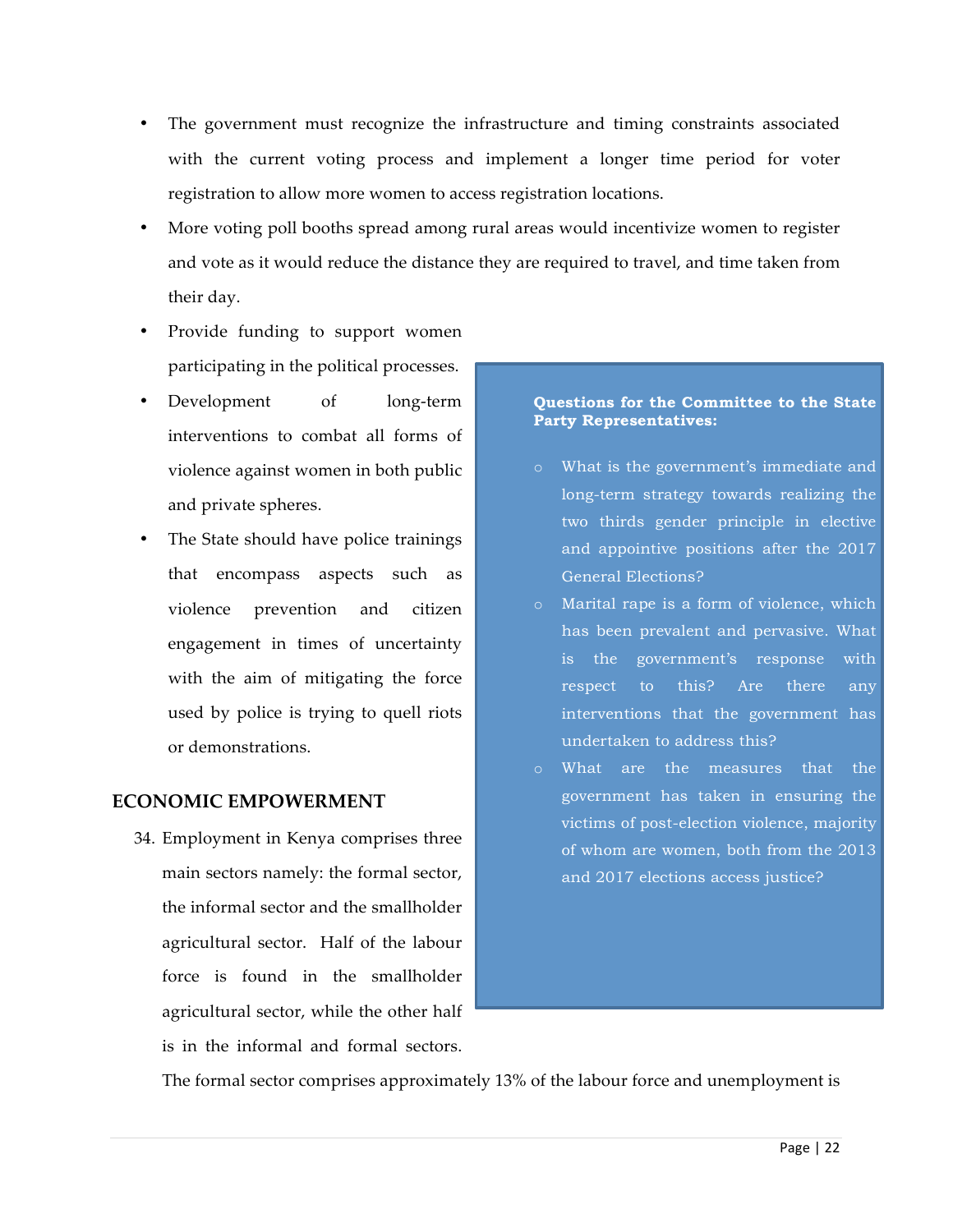just above 10% with the rest of the labour force being in the informal sector.<sup>47</sup> There is not extensive data on the participation of women in the labour market however; there has been an increase of women in the labour force who comprised 30% of the labour force in 2006 as compared to 18% in 1966.<sup>48</sup> Within the private sector, women's employment remains either within the traditional female occupations or within the (unpaid) domestic and farming sectors, too often as casual or unskilled workers. For instance, in 2012, only 29.9% of the workers in regular engagement were female while  $40.2\%$  of the casual workers were male.<sup>49</sup> Women's pay in wage employment in the nonagricultural sector varies from one sector to another. The trends in total employment and payment of women in wage employment reveal inequities in access to wage employment by women. It shows that even though there was some growth in the formal sector the employment opportunities were not accessed equally by women as compared to men as would be expected. We could use Board Membership as an instance, a 2012 study by the Kenya Institute of Management indicated that in state corporations women accounted for about 20% of the Board membership while they only accounted for 12% in public listed companies (those listed on the Nairobi Securities Exchange.50 A 2014 study showed a slight improvement with women accounting for 26% of Board membership in state corporations and  $18\%$  in public listed companies.<sup>51</sup> There was no data availed for private companies. This finding is evidence of a continuing theme of diminishing participation

<sup>47</sup> Society for International Development (SID), 2010. Kenya's Vision 2030: An Audit from an Income and Gender Inequalities Perspective. Nairobi: Society for International Development available at https://www.sidint.net/sites/www.sidint.net/files/docs/Kenya%20Vision%202030%20Complete.pdf. <sup>48</sup> Supra at note 47.

<sup>49</sup> Friedrich Ebert Stiftung (2013). Position Paper on Kenya Vision 2030 Implementation. http://www.feskenya.org/media/publications/Position%20Paper%20on%20Quest%20for%20Inclusive%20Growth%20201 3.pdf

<sup>50</sup> Kenya Institute of Management (2012). "Bringing the other half to the boardroom: Case Study of State Corporations and Listed Companies in Kenya"

<sup>51</sup> Institute of Directors Kenya (2014) "Report of the Taskforce of Women Representation on Boards" available at the contract of the contract of the contract of the contract of the contract of the contract of the contract of the contract of the contract of the contract of the contract of the contract of the contract of t

http://www.ifc.org/wps/wcm/connect/12c36f804b5f6654bd05fd08bc54e20b/Kenya\_IOD\_Report\_Septembe r\_2015.pdf?MOD=AJPERES/ . Also see Kenya Institute of Management (2017) "Board Diversity of Publicly Listed Companies in Kenya and the Influence on Financial Performance" available at http://www.potentash.com/wp-content/uploads/2017/07/Board-Diversity-Report-2017-KIM-Research-Dept-1.pdf.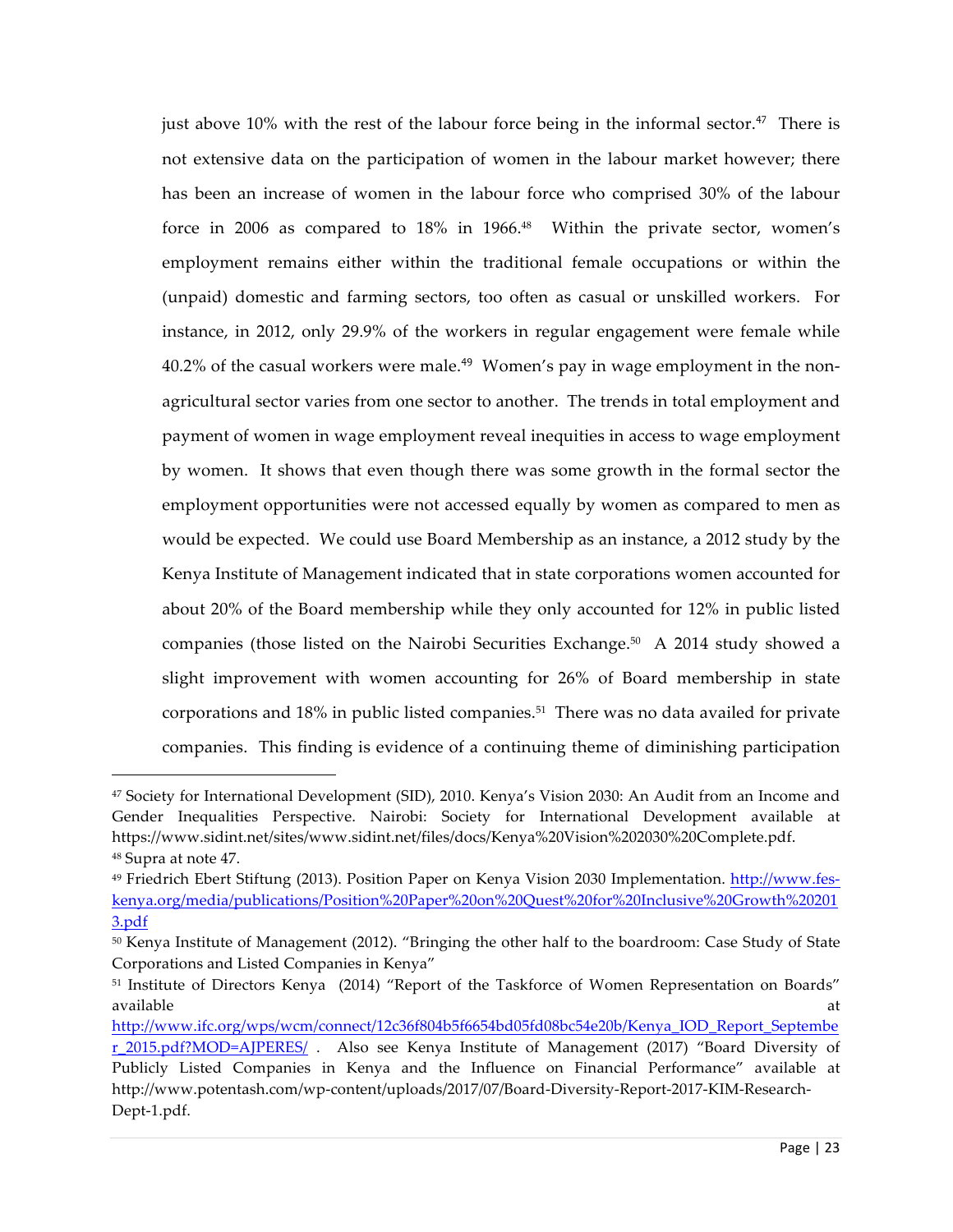of women in leadership roles, similar to the national cabinet, governor position, senate seats and as is seen now in board membership the participation or inclusion of women does not mirror the population.

- 35. There have been attempts by the state to address economic disempowerment of women in employment by creating different financing opportunities for women e.g. Women Enterprise Fund<sup>52</sup>, Uwezo Fund<sup>53</sup>, Youth Enterprise Development Fund<sup>54</sup> etc. The Constitution requires the recruitment and appointment of women in the public service sector to adhere to the two-thirds gender principle. Government Ministries have developed policies that promote national values on inclusiveness, equality and nondiscrimination however; their efficacy of these policies has not been tested.
- 36. In 2013 the government put in place the Public Procurement and Disposal (Preference and Reservation) regulations<sup>55</sup> whereby 30% of all public procurement is reserved for the youth, women and persons with disabilities, to ensure that these groups which have been disadvantaged over the years are able to bid for provision of government goods and services. The state also facilitated increase in women's representation in public institutions from 32.4% in 2008 to 38% in 2012. At the time, women comprised 33.3% and 26.9% of the positions of Cabinet Secretary and Principal Secretary, respectively. In all other constitutional offices, women comprise 41.7% chairpersons of constitutional commissions while in the independent offices; women comprise 50% of chairpersons.<sup>56</sup>
- 37. However, women still experience challenges in access to employment and economic empowerment. Financing opportunities have been marred with irregularities in their administration; standards for access to these funds are too high for most women to

<sup>52</sup> Information on this Fund can be found at http://www.wef.co.ke/

<sup>53</sup>Information on this Fund can be found at http://www.uwezo.go.ke/about-uwezo-fund

<sup>54</sup> Information on this Fund can be found at http://www.youthfund.go.ke/

<sup>55</sup> Legal Notice No. 58 The public Procurement and Disposal (Preference and Reservations) Regulations, 2011.

https://kenya.eregulations.org/media/PREFERENCE%20AND%20%20RESERVATIONS\_%20REGULATI ONS\_2.pdf

<sup>56</sup> Ministry of Devolution and Planning (2013).Millennium Development Goals Status Repot for Kenya, 2013

http://www.undp.org/content/dam/undp/library/MDG/english/MDG%20Country%20Reports/Kenya/Ken ya%20MDG%202014.pdf?download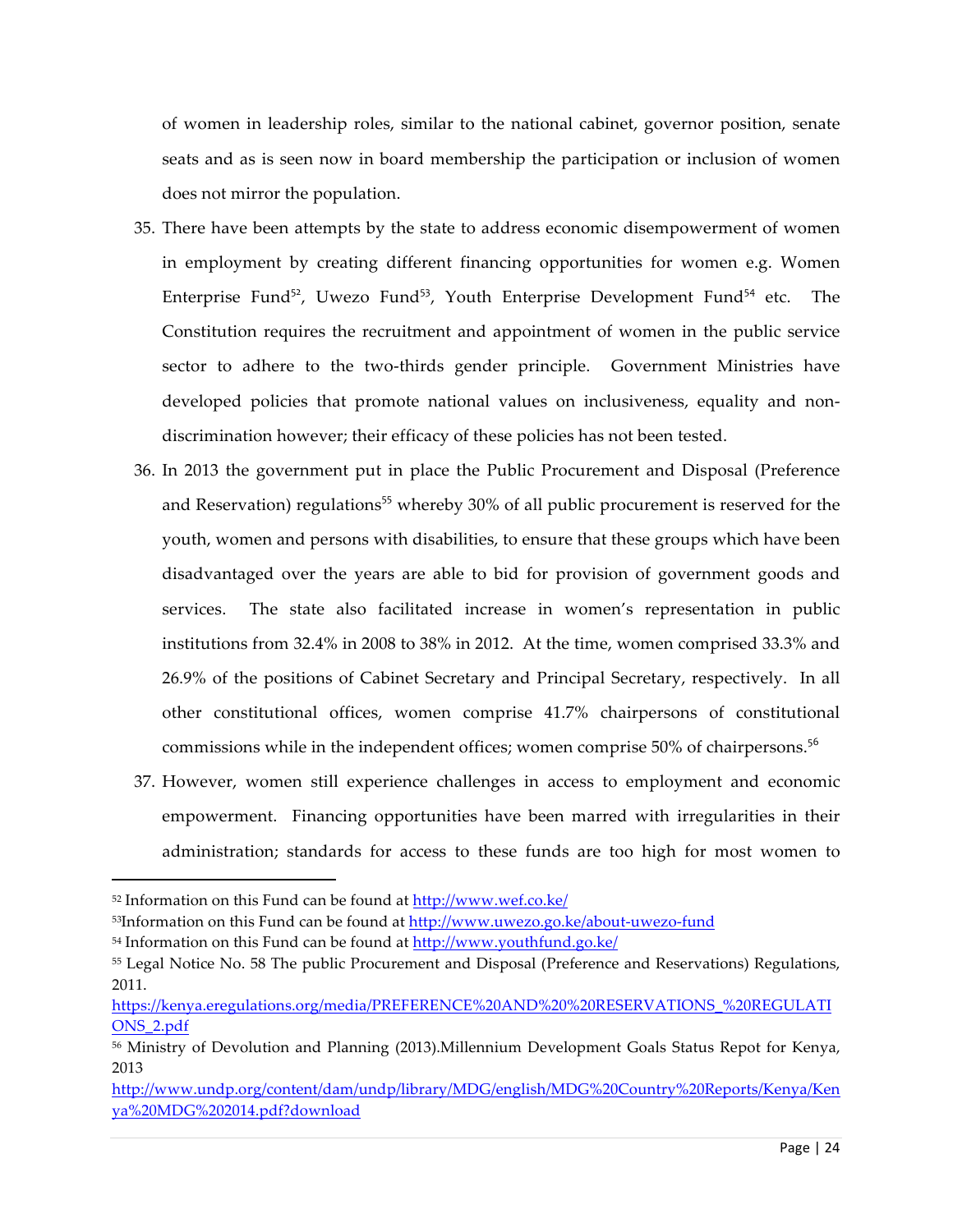satisfy, the application forms for funding opportunities are not simplified and made available in accessible formats to persons with disabilities and the repayment of government loans are not user-friendly. For example, the Women Enterprise Fund established to empower women economically is largely managed by men who do not understand the needs and priorities of women, and therefore the goal of economic empowerment is often not achieved. Further, the Uwezo Fund (meant to impact women and youth) is complicated to access as it is usually awarded to the politically correct. It has been observed that most of the women have little or no knowledge or awareness of the funds and the benefits. Women have also occasionally feared taking these loans due to steep consequences for failure to repay plus high interest rates.

- 38. Failure to establish set criteria for receiving loans has led loans to remain in dynasties; these funds therefore end up being accessed mostly by elite women as opposed to the indigent women. Further, placement in key decision-making positions in the Public Service remains tilted in favour of men. For instance, women occupy 72% of the lower level positions in the public service.<sup>57</sup> Other challenges that still contribute to the disparities in access to wage employment between men and women include: limited access to education by women and discriminatory hiring policies, concentration of women in unpaid domestic work which denies them an opportunity to participate in other economic activities, and limited capacity to create jobs in the formal sector among others.
- 39. The 30% procurement rules that was introduced by the government in public procurements is yet to be fully realized. The processes of procurement are stringent and the youths, women and persons living with disabilities have found it difficult to get the tenders. The Huduma Centres are also yet to reach all the counties as they are only based in major towns in the Country.

<sup>57</sup> FIDA-Kenya (2011) Shadow Statement to the 55th Session of the United Nation Commission on the Status of Women. http://fidakenya.org/2011/03/fida-kenya-shadow-statement-to-the-55th-session-of-theunited-nation-commision-on-the-statusof-women/#\_ftn1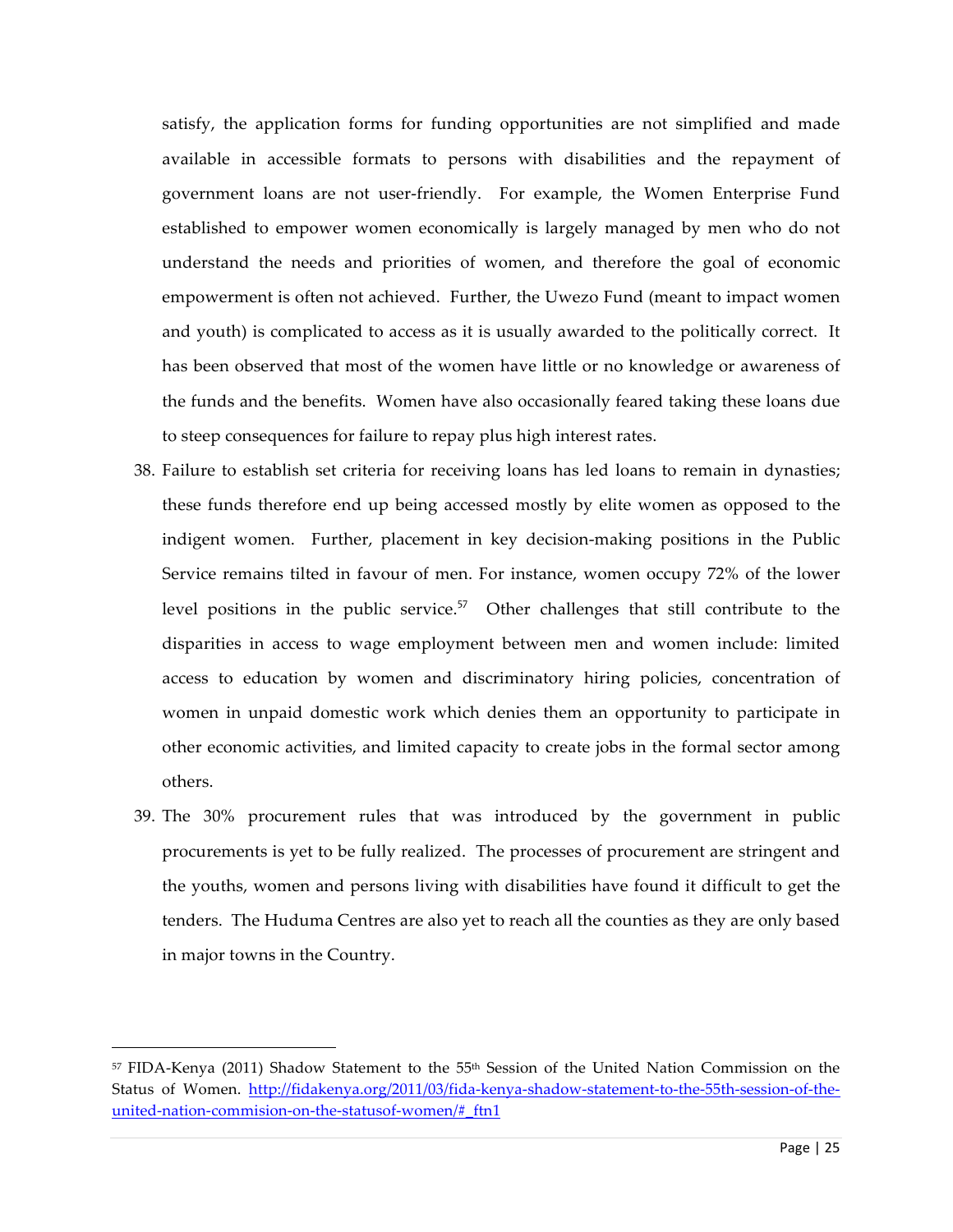40. Corruption has also been a barrier of access to specialised funds that are cordoned off to improve the economic situation of women and young people. Applicants seeking to access these funds are sometimes asked to provide bribes in order to access opportunities that should be readily available once requirements are met. 13% of applicants for the Youth Enterprise Development Funds were asked for bribes, 15% in the Women's Enterprise Funds and 14% in the Uwezo Fund.58

#### **Recommendations**

- Implementation of agricultural programmes that address the difference between men and women in the agricultural sector and focus on equality and equity of outcomes rather than just equal treatment.
- Improve the management (accessibility, affordability and availability) of the financing opportunities for women and institute awareness programmes on the same
- Ensure that all employers integrate equality principles in their sector policies and that they develop and implement gender and diversity mainstreaming policies in the work place.
- Build women's entrepreneurial skills to enable them to start their own businesses
- Promote the dissemination of information on employment and financing opportunities and women empowerment programmes
- Monitor adherence to the 2/3rds gender principle in employment and 30% preference and reservation scheme in procurement rules to ensure that women benefit

#### **HEALTH**

 $\overline{a}$ 

#### **UNSAFE ABORTION**

41. The Constitution of Kenya recognises the fundamental right to reproductive health, which is inextricably tied to the right to choose when and if to have children. The Constitution goes further and guarantees the right to safe abortion under article 26(4).

<sup>58</sup> The Institute for Social Accountability (TISA) "Summary of the Jipeshuguli", February 2017, available at http://www.tisa.or.ke/images/uploads/Summary\_of\_the\_Jipeshuguli\_8th\_Feb\_2017.pdf.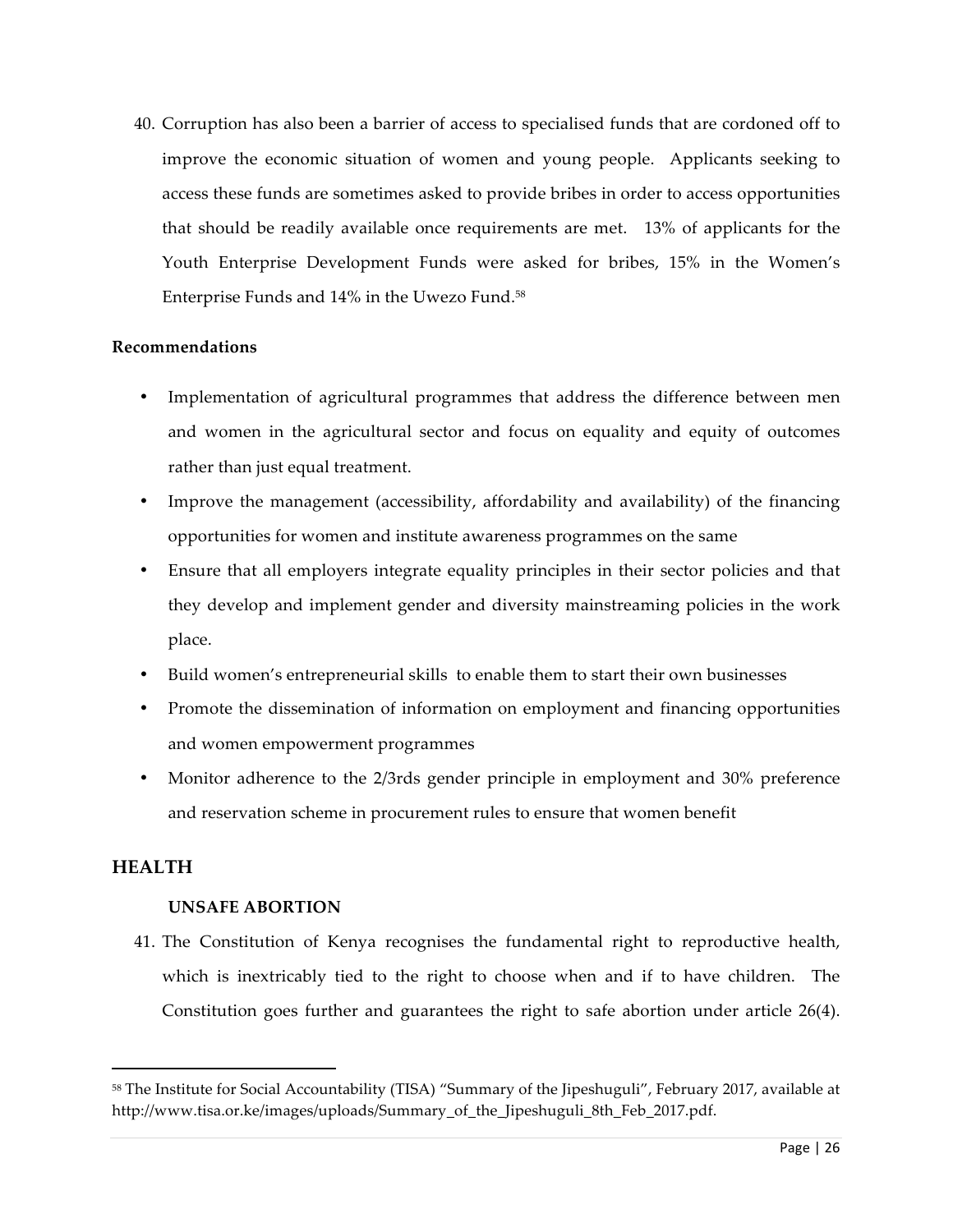However, these rights are highly illusory as safe abortion is highly stigmatised and criminalised by out-dated legislation despite the constitutional provision and clear standards provided by the National Guidelines on Management of Sexual Violence. 59

- 42. Almost 8,000 women die during pregnancy and childbirth in Kenya annually and this represents 15% of all the deaths of women aged 15-49. 60 Another 160,000 are either injured or disabled because they are unable to access quality healthcare.<sup> $61$ </sup> When the data around maternal mortality is disaggregated it is apparent that there are wide regional disparities in maternal mortality within Kenya. The disparities in maternal mortality between counties are considerable, where the county with highest maternal mortality has 20 times the deaths of that with the lowest. The fifteen counties with the highest number of maternal deaths and highest maternal mortality ratio contribute over 60% of the national total, and include the following counties: Mandera, Turkana, Wajir, Nairobi, Migori, Nakuru, Siaya, Kisumu, Homa Bay, Kakamega, Marsabit, Lamu, Garissa, Taita-Taveta, and Isiolo.<sup>62</sup>
- 43. The main causes of maternal mortality in Kenya are haemorrhage, complications from hypertensive disease in pregnancy, sepsis and abortion complications.<sup>63</sup> Abortion complications, as a cause of maternal mortality, is an area of particular interest because it stems from a violation of two rights: the right to reproductive health and the right to a safe and legal abortion.

<sup>59</sup> The Penal Code, Chapter 63 of the Laws of Kenya.

<sup>60</sup> Price Water House Coopers "*Making a difference through health: How PwC is helping to change lives, Impact Case Studies*" (2016) available at https://www.pwc.com/gx/en/healthcare/case-studies/making-adifference-global-health-kenya-case-study.pdf

<sup>61</sup> Supra at note 60.

 $62$  UNFPA "Accelerating the attainment of MDG 5 in Kenya: Focus on the 15 Counties with the Highest Burden of Maternal Death" (Dispatch, 13 August 2015) available at: http://kenya.unfpa.org/news/accelerating-attainment-mdg-5-kenya-focus-15-counties-highest-burdenmaternal-deaths

<sup>63</sup> Supra at note 62.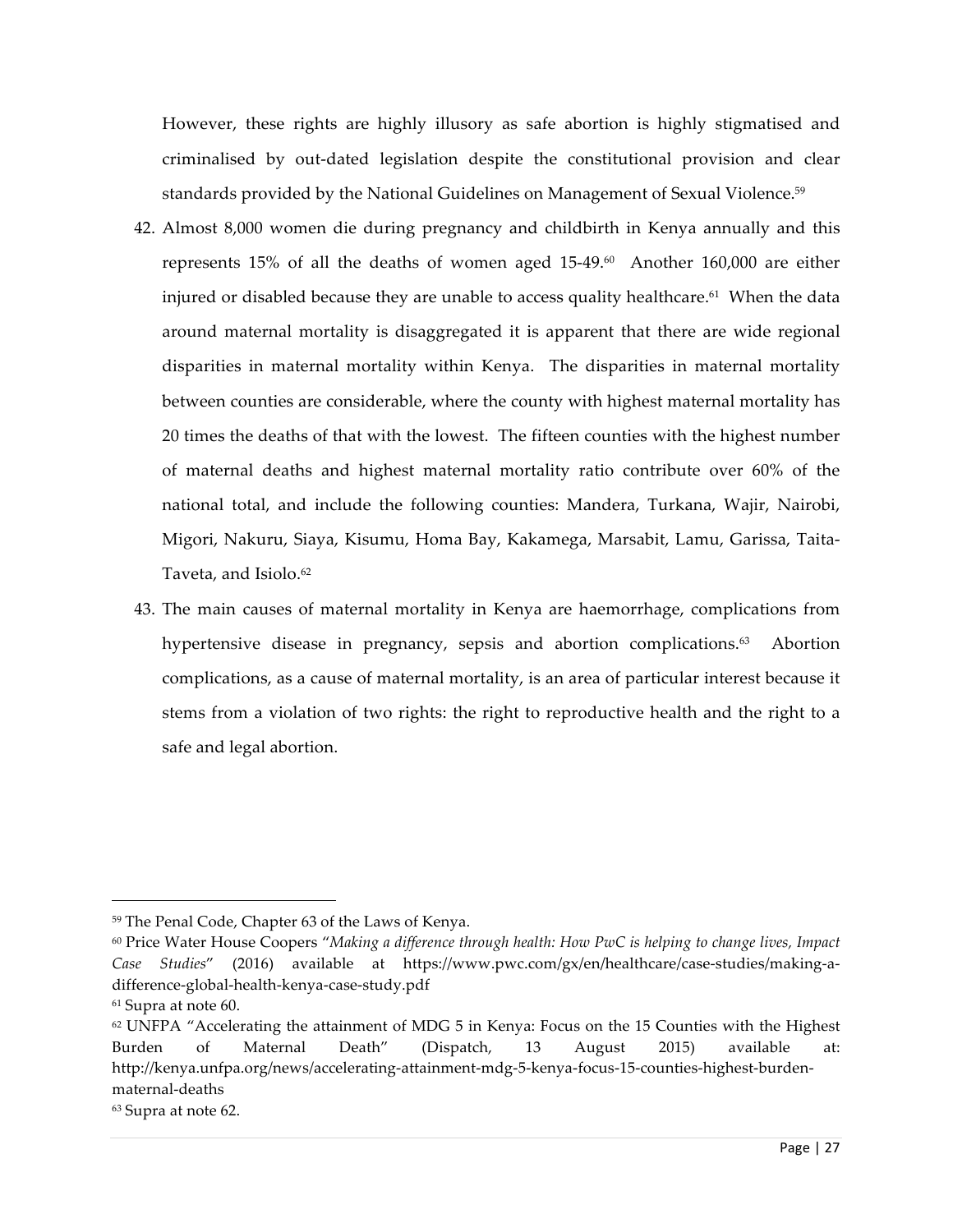44. Unsafe abortion accounts for over 13% of all cases of maternal mortality on Kenya.<sup>64</sup> A  $2012$  study<sup>65</sup> revealed an estimated  $464,000$  induced abortions occur annually. About half of all the post abortion care clients were less than 25 years of age (48%) with 17% aged 10- 19 years old. While Article 26(4) of the Constitution allows for safe abortion on specified

ground, the practice continues to be stigmatised and perceived as illegal.<sup>66</sup> The Ministry of Health's failure to enact guidelines on safe abortions is a consequence of this stigma, which results in the alarming statistics because abortion remains shrouded in legal uncertainty.67

45. There are several factors that have fuelled abortion stigma in Kenya. These include the

 $\overline{a}$ 

**Questions for the Committee to the State Party Representatives:** When does the Ministry of Health plan to reinstate the 2013 Standards and Guidelines on the Reduction of Maternal Mortality from Unsafe Abortion in light of overwhelming evidence that unsafe abortion is a driver for high maternal mortality rates in Kenya?

<sup>64</sup> Mohammed S.F et al "The Estimated Incidence of Induces Abortion in Kenya: A Cross-Sectional Study" BMC Pregnancy Childbirth. 2015; 15: 185.

<sup>65</sup> This study was conducted by Ministry of Health in collaboration with the African population and Health Research Centre (APHRC) undertook a study titled '*Incidence and complications of unsafe abortion in Kenya* This Study is available at https://www.guttmacher.org/sites/default/files/report\_pdf/abortion-inkenya.pdf The analysis indicates that an estimated 464,690 induced abortions occurred in Kenya in 2012, corresponding to an induced abortion rate of 48 abortions per 1000 women of reproductive age (15-49 years), and an induced abortion ratio of 30 abortions per 100 births in 2012. It also estimated that 157,762 women received care for complications of induced and spontaneous abortions in health facilities in the same year.

<sup>66</sup> Police rely on Section 158-160 of the Penal Code.

 $67$  The Standards and Guidelines on the reduction of maternal mortality from unsafe abortion were initially enacted in 2012 and unprocedurally withdrawn in December 2013. Currently, there is an existing case in court to challenge the withdrawal of the Guidelines through petition 266 of 2015 *Federation of Women Lawyers-Kenya and 3 Others v Attorney General.*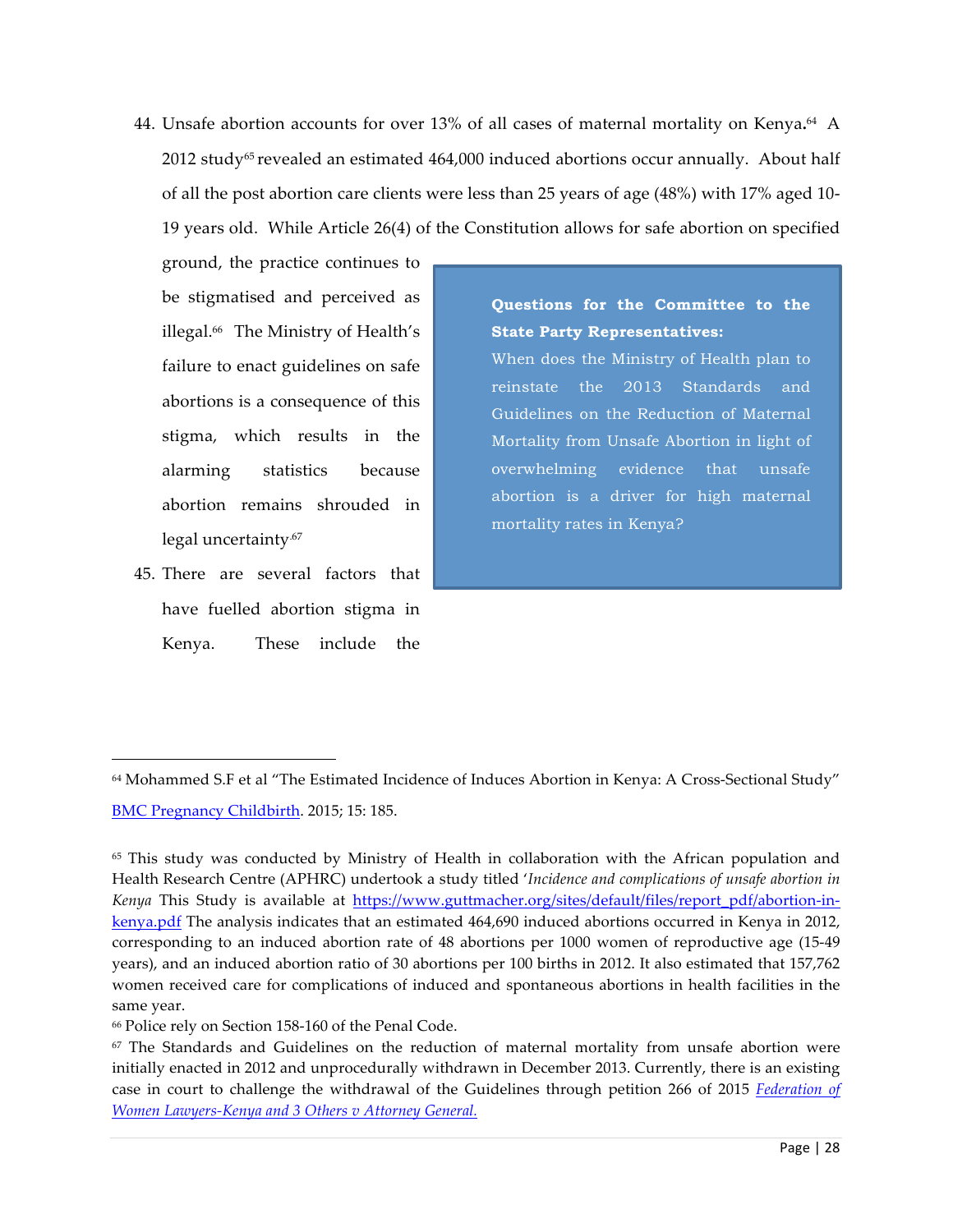arbitrary withdrawal of the Standards and Guidelines on the Reduction of Maternal Mortality from Unsafe Abortion by the Ministry of Health (MoH) in December 2013.<sup>68</sup> The MoH's attitude towards safe abortion is further evidenced by their circulars/memo in February 2014 prohibiting medical doctors from attending trainings on safe abortion. Moreover, this hostility has additionally been exacerbated by constant police harassment and intimidation of service providers who are often charged in court under the previously existing, yet out-dated, laws on abortion, namely, sections 158-160 of the Penal Code. This has resulted in those seeking abortion services resorting to crude and unsafe methods, often with dire consequences. Equally, this has led to medical providers refraining from offering the service, even to women who qualify in terms of the Constitution for fear of harassment and imprisonment. Recent cases in court against medical providers also show a general trend of 'entrapment' by police officers that often 'stage' pregnant clients in medical clinics suspected of offering abortion services. The result has been police raids at clinics that often end up with the clinical officers offering a bribe to secure their liberty. These factors prevail against the backdrop of the myriad international and regional human rights frameworks and commitments that Kenya is a party to and the national legal, policy and institutional frameworks that are aimed at enhancing maternal health.

46. To address some of the issues relating to reproductive health, the Reproductive Health Care Bill was tabled before the National Assembly in  $2014.69$  This Bill contained a number of progressive provisions including provisions governing: the termination of pregnancy, comprehensive sexuality education, surrogacy, access to contraceptives and family planning services etc. This Bill was comprehensive addressing a number of reproductive health issues women face in the entire course of their lives. Unfortunately, by the end of the 11<sup>th</sup> Parliament, the Bill had not been debated to conclusion, passed and

<sup>68</sup> Chimbi J "Govt urged to release 'safe abortion' guidelines", Wednesday, June 22 2016, Daily Nation, available at http://www.nation.co.ke/news/Govt-urged-to-release-safe-abortion-guidelines/1056-3261678 psus7rz/index.html.

<sup>69</sup> Reproductive Health Care Bill, 2014 available at http://kenyalaw.org/kl/fileadmin/pdfdownloads/bills/2014/ReproductiveHealthCareBill2014\_\_1\_.pdf.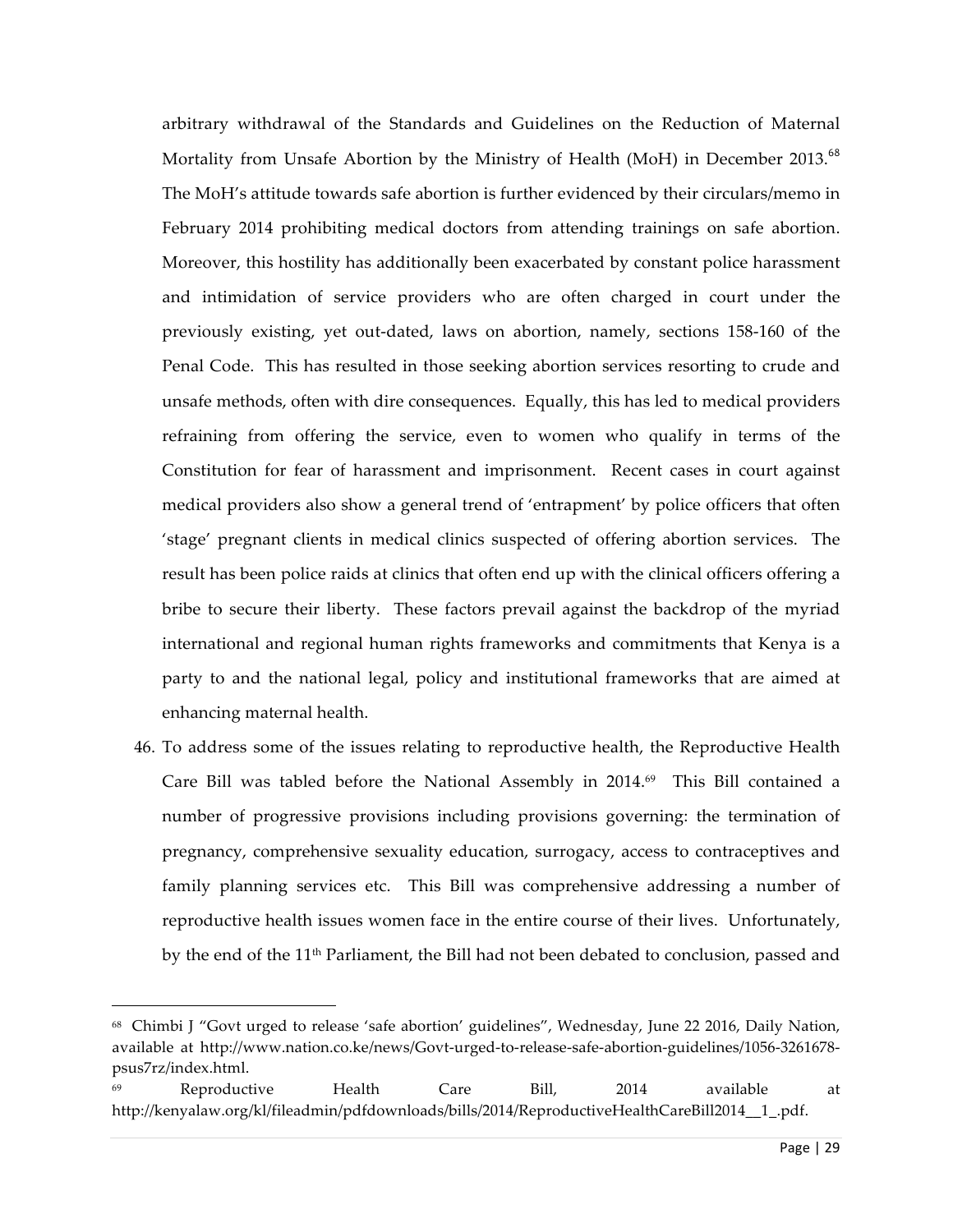become law. Encouragingly, however in the past 5 years County Governments have shown an interest, as the primary duty bearer for the provision of health services, in legislating for reproductive health. Nakuru, Makueni, Nairobi and Kilifi counties each began the legislative process. By the time elections came around both Makueni and Kilifi counties had passed laws to govern health (Maternal, Newborn and Child Health Laws). These two counties are indicative of the divergence in both moral and political stands when it comes to abortion. Termination of pregnancy in Makueni County is allowed in a number of instances including rape, incest, defilement, mental incapacity, risk to the health of the mother and foetal abnormalities.<sup>70</sup> Kilifi County on the other hand claws back on the gains made in the Constitution and limits access to safe abortion to emergency situations. This differentiation in legislation is indicative of the need for the MoH to institute guidelines to offer guidance to counties on the legislative boundaries on access to abortion.

47. The Health Act, 2017 was passed in 2017 with the objective of providing a framework for the realisation of the right to health under Article  $43(1)$  (a).<sup>71</sup> This Act, though fairly new and untested has already raised some slight concern around the question of abortion as a notifiable condition. This Section 6(1) (c) is framed as follows:

> *" . . .access to treatment by a trained health professional for conditions occurring during pregnancy including abnormal pregnancy conditions, such as ectopic, abdominal and molar pregnancy, or any medical condition exacerbated by the pregnancy to such an extent that the life or health of the mother is threatened. All such cases shall be regarded as comprising notifiable conditions."*

The Act has not defined notifiable condition but this phrase is used in the Public Health  $Act^{72}$  and is usually limited to communicable or infectious diseases. While at its early stages it is unclear how notification is intended in the Health Act, it raises concern

<sup>70</sup> Makueni County Maternal Newborn and Child Health Bill, 2017 available at http://kenyalaw.org/kl/fileadmin/pdfdownloads/bills/2017/MakueniCountyMaternalNewbornandChildH ealthBill2017.pdf.

<sup>71</sup> The Health Act 21 of 2017 available at http://kenyalaw.org/kl/fileadmin/pdfdownloads/Acts/HealthActNo.21of2017.pdf. <sup>72</sup> Chapter 242 of the Laws of Kenya.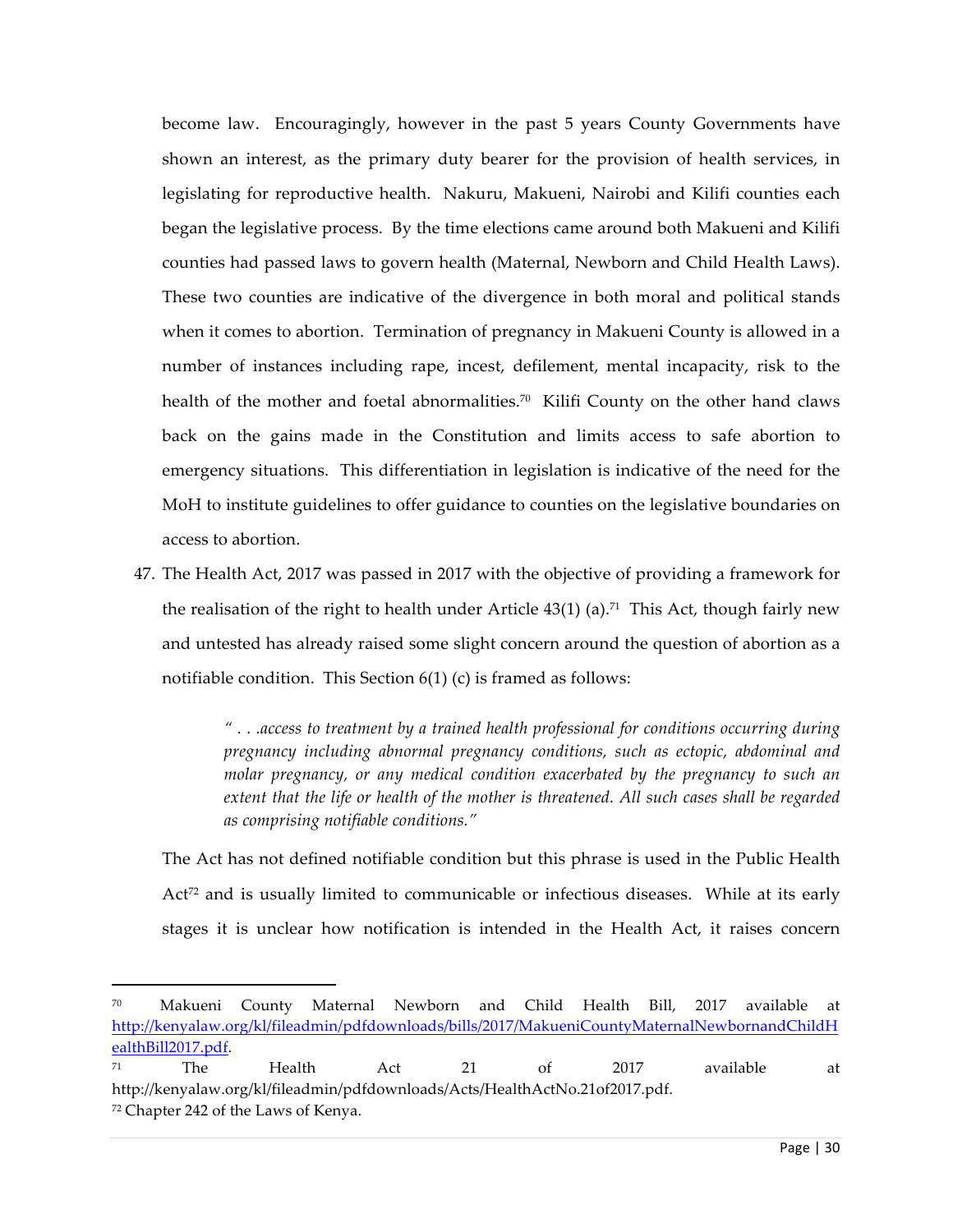because it is at this point not understood the mischief the State is seeking to cure or address with this provision. Given that in all the cases mentioned access to a safe abortion cannot be equated to a communicable disease and thus a public health issue it raises concern that this may be used to target providers and patients in an already highly stigmatised environment. However, given the Health Act is fairly new it is yet not understood the impact this provision will have.

- 48. While, we have seen impetus in seeking to enact legislation to protect the reproductive rights of women and to address the legal uncertainty around access to safe abortion, in practice there are still concerns around implementation. The Constitution is almost 7 years old and the Penal Code is still used to limit access to safe abortion and therefore, it is apparent that more than legislative enactment is necessary to address maternal mortality caused by unsafe abortion.
- 49. KELIN has been engaged in a series of trainings with police officers on a number is issues including the laws relating to abortion<sup>73</sup>, dignity after arrest $74$  and the role of the police in sexual and gender based violence.<sup>75</sup> While the organisation has managed to train almost 200 police officers (those stationed at the gender desk are targeted) and has received approval for the display of IEC material in police station, it must be noted that this is a just a drop in the sea and it is necessary for an overhaul of the police training curriculum to be more cognisant of the Constitution and the Bill of Rights.

#### **Recommendations**

 $\overline{a}$ 

• The State should take steps to repeal punitive laws that are contrary to Article 26(4) of the Constitution, specifically Sections 158-160 of the Penal Code.

<sup>73</sup> KELIN "Laws on abortion in Kenya" available at http://www.kelinkenya.org/wpcontent/uploads/2016/09/5-th-Abortion-Laws-edited-2.pdf.

<sup>74</sup> KELIN "Preserving dignity during the arrest of women with abortion offences" available at http://www.kelinkenya.org/wp-content/uploads/2016/09/5th-Dignity.pdf.

<sup>75</sup> KELIN "Protecting victims of sexual violence: the role of the Police" available at http://www.kelinkenya.org/wp-content/uploads/2016/09/5th-Case-Management-of-rape.pdf.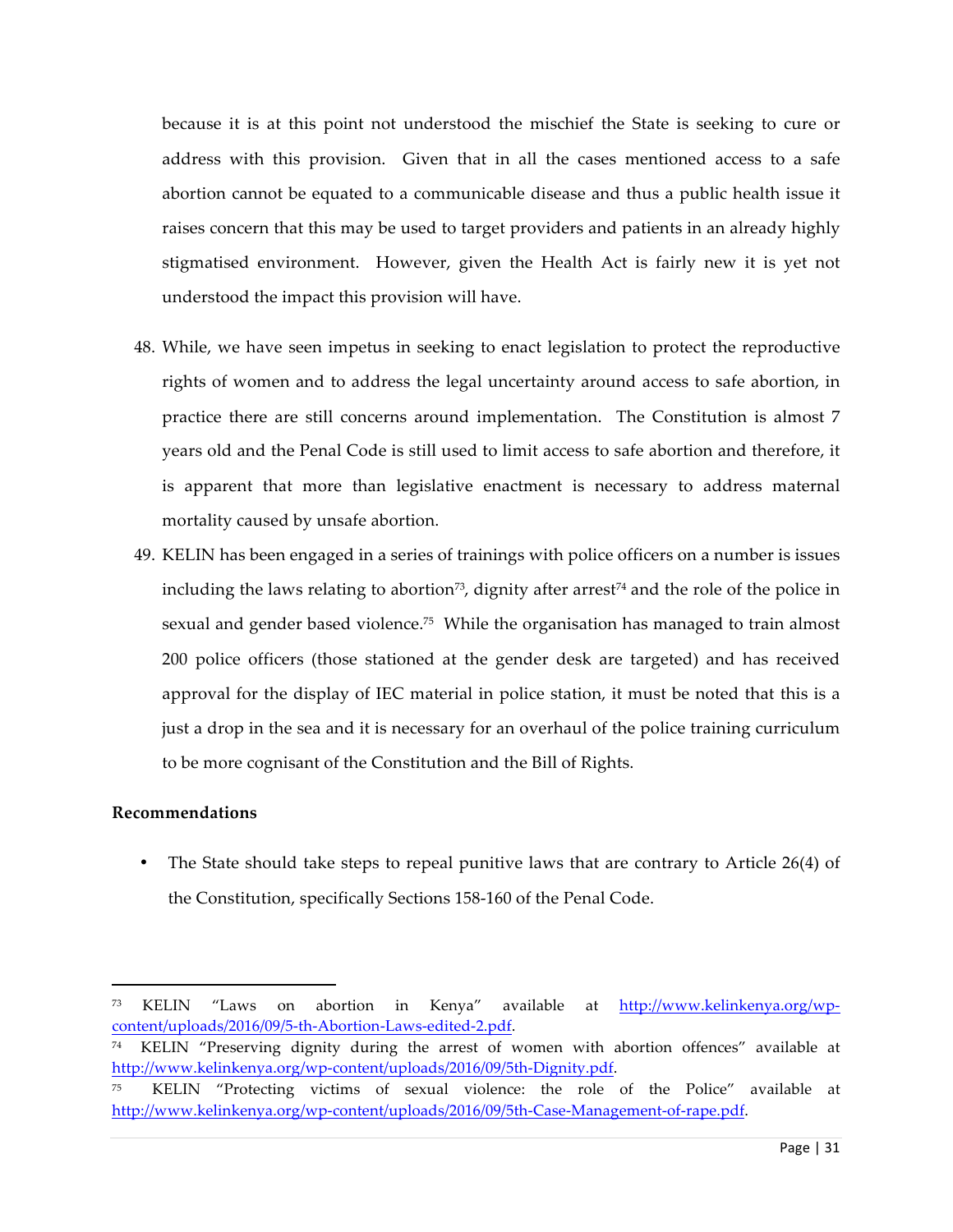- The Ministry of Health should reinstate and adopt its Standards and Guidelines on Maternal Mortality from Unsafe Abortion, 2013 and disseminate them throughout the country.
- The Ministry of Health should formally withdraw its circular/memo prohibiting medical doctors from attending trainings on safe abortion.
- The State should revise the police training curriculum to take into account constitutional provisions such as Article 26(4), be more gender responsive and take cognisance of a survivor friendly approach to police services
- Counties that have legislated punitive laws on abortion must be advised to withdraw such Acts
- More comprehensive research on the effect of unsafe abortion on the lives of women should be undertaken to give a more holistic view of the impact of unsafe abortion beyond maternal mortality statistics.

### **CONTRACEPTION**

- 50. The Constitution of Kenya guarantees the right to the highest attainable standard of health. This is read with the right to consumer protection which affords any person the ability to seek life-saving and disease preventing contraceptive cares.<sup>76</sup> In accordance with Articles 53 and 54 these rights extend to children and persons with disabilities however, there is a notable exclusion of adolescents with disabilities in terms of data relating to sexual health.
- 51. The Kenya Demographic Health Survey 2009 indicates that contraceptive prevalence rate is 46% against the MDG target of 56% in 2015. Of particular concern are marginalized and vulnerable communities such as persons living with disabilities and adolescent girls and young women (AGYW). The KDHS stated those surveyed with disabilities, nearly 80% were married and had little to no access to sexual and reproductive health care including contraceptives.

<sup>76</sup> Article 43(1) (a) read with Article 46 of the Constitution of Kenya, 2010.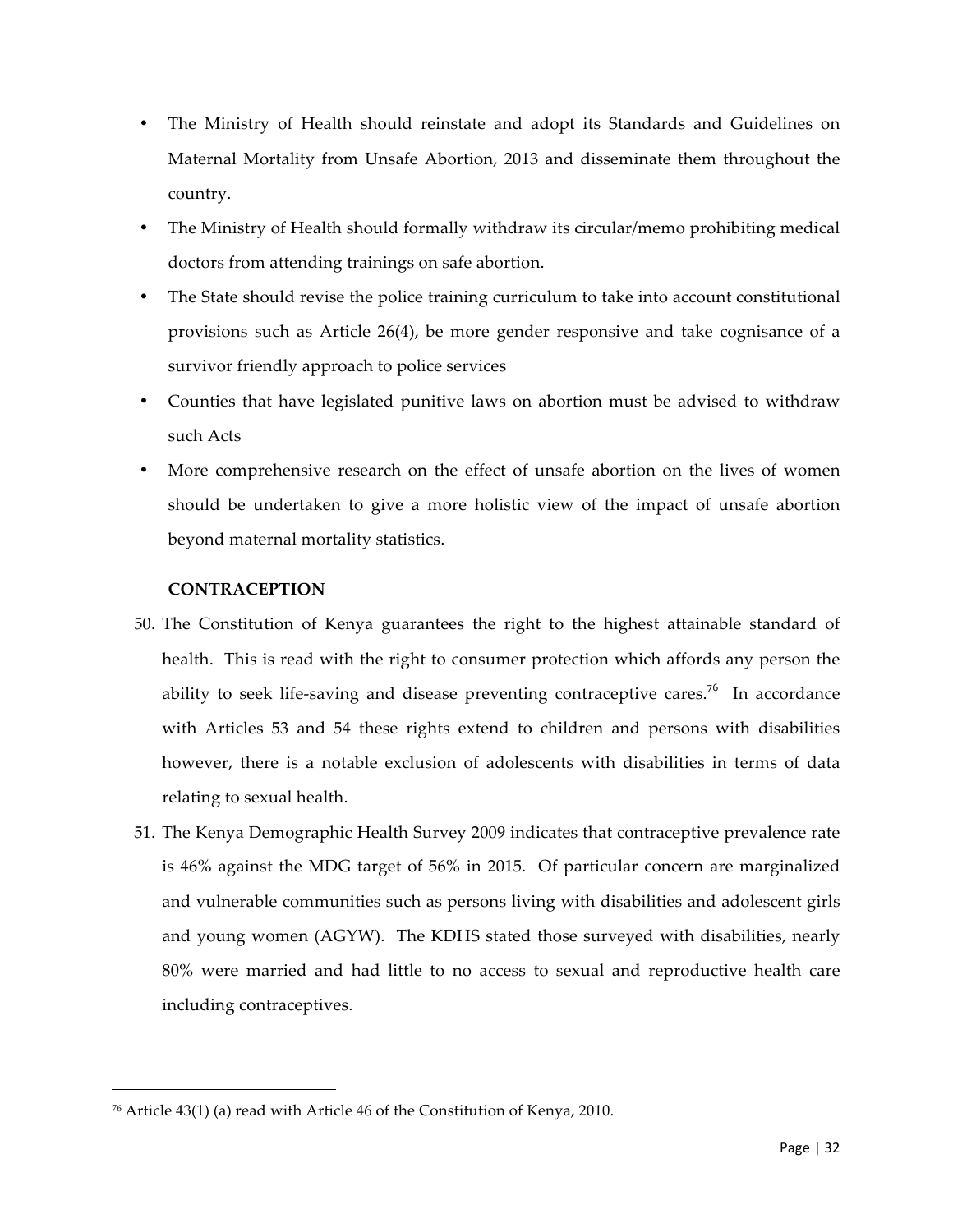- 52. Despite Kenya's clear obligation the Committee notes that contraceptive prevalence is at just at 46% and Kenya should recognize that:
	- o Contraceptives are not targeted to adolescent girls 15-17 whose HIV rates are categorized with adults in most sampling data, which means there is a population with unmet needs that is increasing adult HIV prevalence rates.
	- o Condoms are not widely promoted to females as a form of contraceptive. Society is concerned more with young girls and pregnancy than prevention of HIV. Therefore birth control is more readily available, than condoms. While neither is promoted for young adolescent females.
	- o Per the 2014 KDHS, of those surveyed between the ages of 15-49, only 40% of women and 44% of men reported using a condom as a contraceptive. The KDHS data is not inclusive if respondent age is not decreased to that of 10years of age. Kenya should seek data concerning knowledge of what are contraceptives, how do they work, what do they prevent and where are they available.
- 53. A number of gaps have been noted in national policies for the prevalence and provision of contraceptives:
	- a) Kenya National Adolescent Sexual and Reproductive Health Policy<sup>77</sup>

This Policy notes that 37% girls aged 15-19 years of age were having sex, yet there is a lack of contraceptive knowledge, adolescent reproductive healthcare service and heightened risk for gender-based violence. The Policy addresses an unmet need for contraceptive education, access and available sexual and reproductive services. However, the policy does not address contraceptives in its roles and responsibilities in an effort to address concerns. AGYW are at risk for increased HIV due to informal living settings (slums), having a disability (Kenya does not have data

<sup>77</sup> The Ministry of Health "National Reproductive and Sexual Health Policy, 2015" available at http://www.popcouncil.org/uploads/pdfs/2015STEPUP\_KenyaNationalAdolSRHPolicy.pdf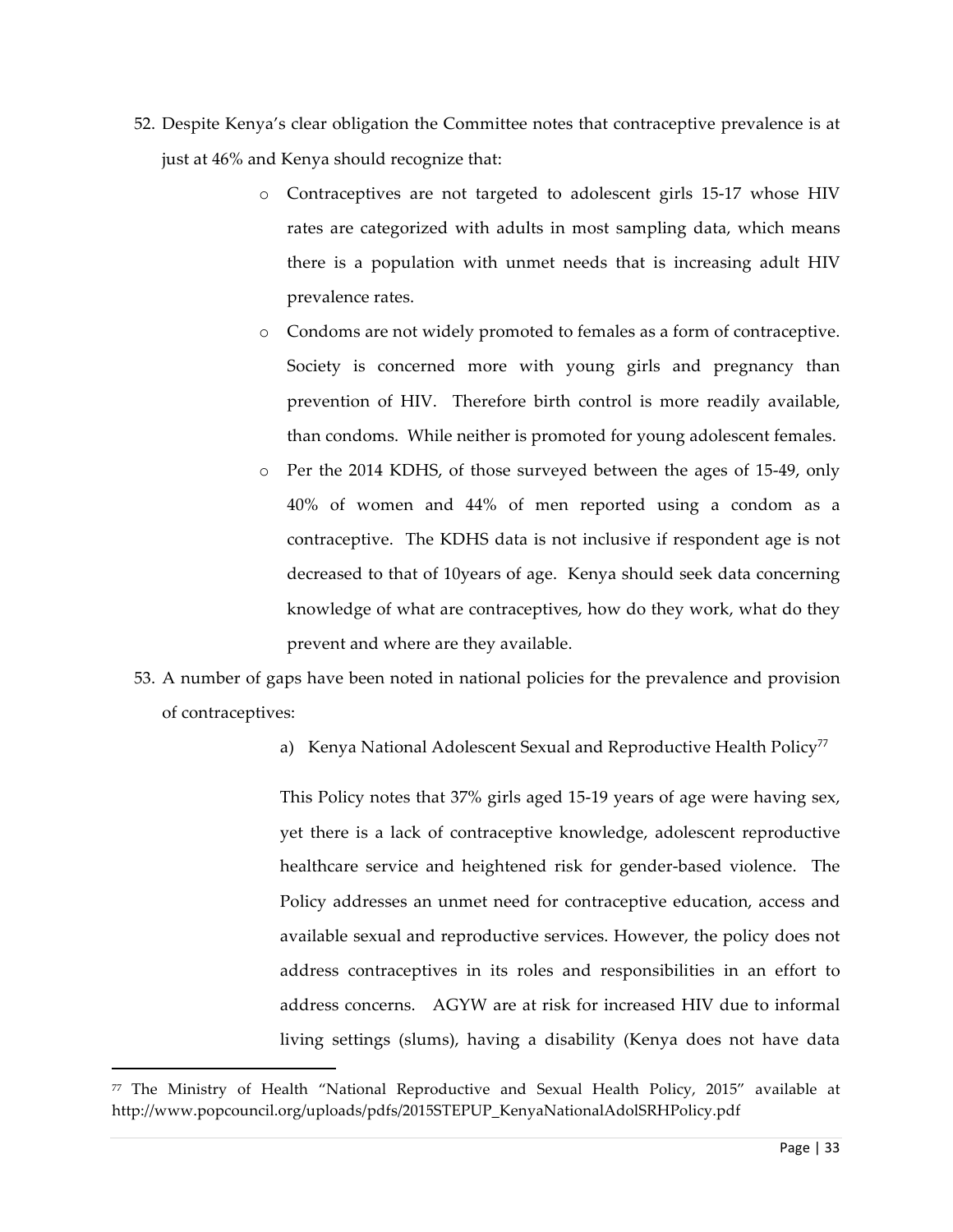specific to adolescent with disabilities although many are exploited) and those already living with HIV may be denied access to education and healthcare which means they also will not receive sexual and reproductive health education being offered in those settings. Contraceptive knowledge will remain low.

b) Ministry of Health's Family Planning Implementation Plan 2012-2016

Urban access to contraceptives is double that of rural areas. They also acknowledge that adolescent have little to no access to contraceptives by service providers because of stigma and bias, but have put in place youthfriendly service points. However, again, these service points are available in more urban than rural areas. Additionally, Kenya is low on promoting access to female condoms and tends to focus more on other contraceptive methods such as the pill or the injection.

#### **Recommendations**

- Develop strategies within policy guidelines that directly target increased contraceptive use and access.
- Ensure that appropriate funds are geared towards the provision of contraceptives and that SRHR issues are recognised in the budgeting process
- Surveys should be created and disseminated to adolescent concerning their knowledge of contraceptives and sexual debut.
- For adults, collaboration between the Ministry of Health and employers could help develop informational sessions for employees to learn more about sexual and reproductive health.
- Address disparities in contraceptive provisions in rural areas and address unmet needs by monitoring and evaluating commodities.
- Engage rural communities to develop male and female specific programs regarding sexual health and contraceptive use.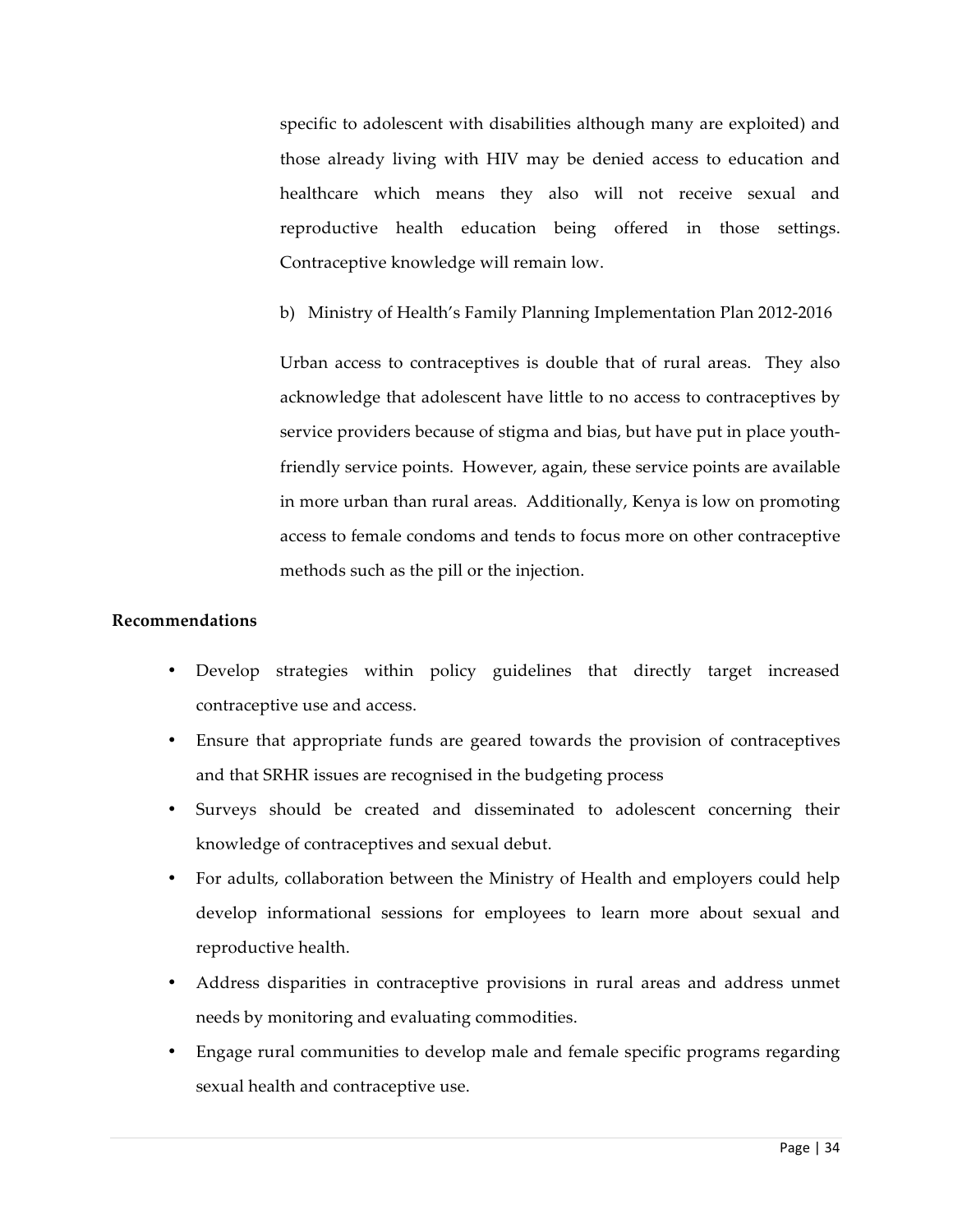#### **HIV AND AIDS**

- 54. In 2015, Kenya had approximately 1,517,707 people living with HIV (775,939 women, 643,598 men and 98,170 children)78. The HIV prevalence among adults (15-49 years) is estimated at 5.9% (women, 6.5% and men, 4.7%).<sup>79</sup>The Committee's List of Issues to the  $8<sup>th</sup>$  periodic report of Kenya specific raises a number of concerns namely that AGYW are disproportionately affected by HIV (8%) nearly double the rate of men (4.3%) in Kenya. The National AIDS Control Council's Progress Report indicates that adolescents and young people (i.e. aged between 15-24) contribute to 51% of all new HIV infections with the number being skewed towards AGYW.<sup>80</sup> The Kenya AIDS Indicator Survey (KAIS) 2012, 85% of AGYW are sexually active and 66.1% of AGYW have had sex. Despite the early sexual debut and sexual activeness and experiences, the level of knowledge and use of condom and contraceptive use is relatively lower. The level of knowledge on Condom use still remains low, with 21% using Male Condoms. This is extremely risky, since KAIS 2012, 53% of Kenyans do not know their HIV status (16% had never tested, 37% believed they were negative based on self-reporting).
- 55. A number of factors are attributed to the rising epidemic among AGYW:
	- o Multiple sexual partnerships and low condom use. A study among AGYW indicates that 62.5% did not use a condom during their last instance of sexual intercourse. Further it is indicated that condom use at the last instance of sexual of sexual intercourse with a non-regular partner stands at 55.5% for women.81.
	- o Gender based violence is another area of concern: the 2014 (KDHS) indicates that 38% of women aged between 15-49 reported having experienced physical violence, while 14% reported having experienced sexual violence.<sup>82</sup> Levels of violence prior to age 18 as reported by persons between 18-24

<sup>78</sup> Kenya AIDS progress Report 2016

<sup>79</sup>Kenya HIV Estimates, 2015

<sup>80</sup> Ministry of Health, and National AIDS Control Council "Kenya AIDS Progress Report 2016" available at: http://nacc.or.ke/wp-content/uploads/2016/11/Kenya-AIDS-Progress-Report\_web.pdf

<sup>81</sup> Kenya Demographic health survey page 228-232

<sup>82</sup> Kenya Demographic Health Survey, 2014 (KDHS)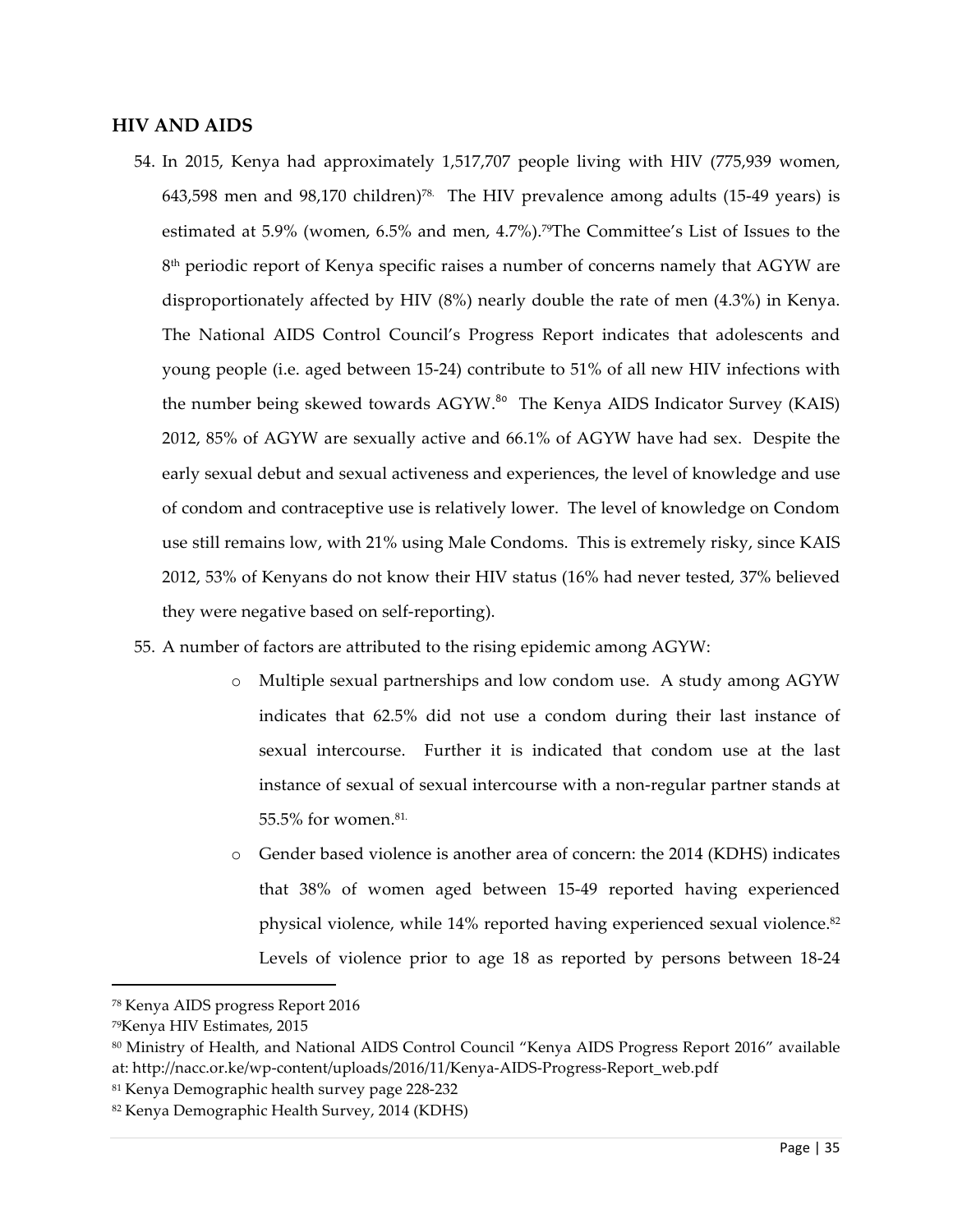show that during childhood 32% of women experience sexual violence. Worryingly only 28% of the victims knew where to report the crime and only 10% stated they received assistance in seeking legal justice for sexual violence. 83

- o Early marriage is also prevalent in the age group with 11% of adolescents girls aged 15-19 being currently married as compared to just 1% of adolescent boys.
- o High school dropout rates increasing vulnerability to HIV infection: There is also low transition from primary to secondary school (dropout 23.5% among girls).84
- o HIV stigma: HIV related stigma is high in the country estimated at 45% composite index85 with geographical variations in counties. Stigma affects to uptake of HIV testing which is key to entry into treatment.
- *56.* Sexual and gender based violence have been recognized as factors that increase the vulnerability of AGYW to HIV infection however in the past year we have seen some concerning trends around legislation supposed to protect girls from violence. The Sexual Offences Act, 2006 criminalizes defilement and places the age of consent at 18. However, the same Act through Section 8(5), which provides a defence for persons, accused of abortion in the instance that a child is believed to have behaved as an adult. $86$  This Section has been used in what has been termed the Worst Judgment by Women's Link Worldwide, *Martin Charo v the Republic* Criminal Appeal 32 of 2015 where Justice Chitembwe held: "*where the child behaves like an adult and willingly sneaks into men's houses for purposes of having sex, the court ought to treat such a child as a grown up who knows what*

l

<sup>83</sup> UNICEF. (2012). Violence against Children in Kenya: Findings from a 2010 National Survey. Nairobi: United Nations Children's Fund Kenya Country Office, published online 2012

<sup>84</sup> Basic Education Statistical Booklet 2014 Page 19

<sup>85</sup> National HIV and AIDS Stigma and Discrimination Index Summary Report 2014.

<sup>86</sup> The Section states that: "It is a defence to a charge under this section if—

a) It is proved that such child, deceived the accused person into believing he or she was over the age of eighteen years at the time of the alleged commission of the offence; and

b) The child reasonably believed the child was over the age of eighteen years"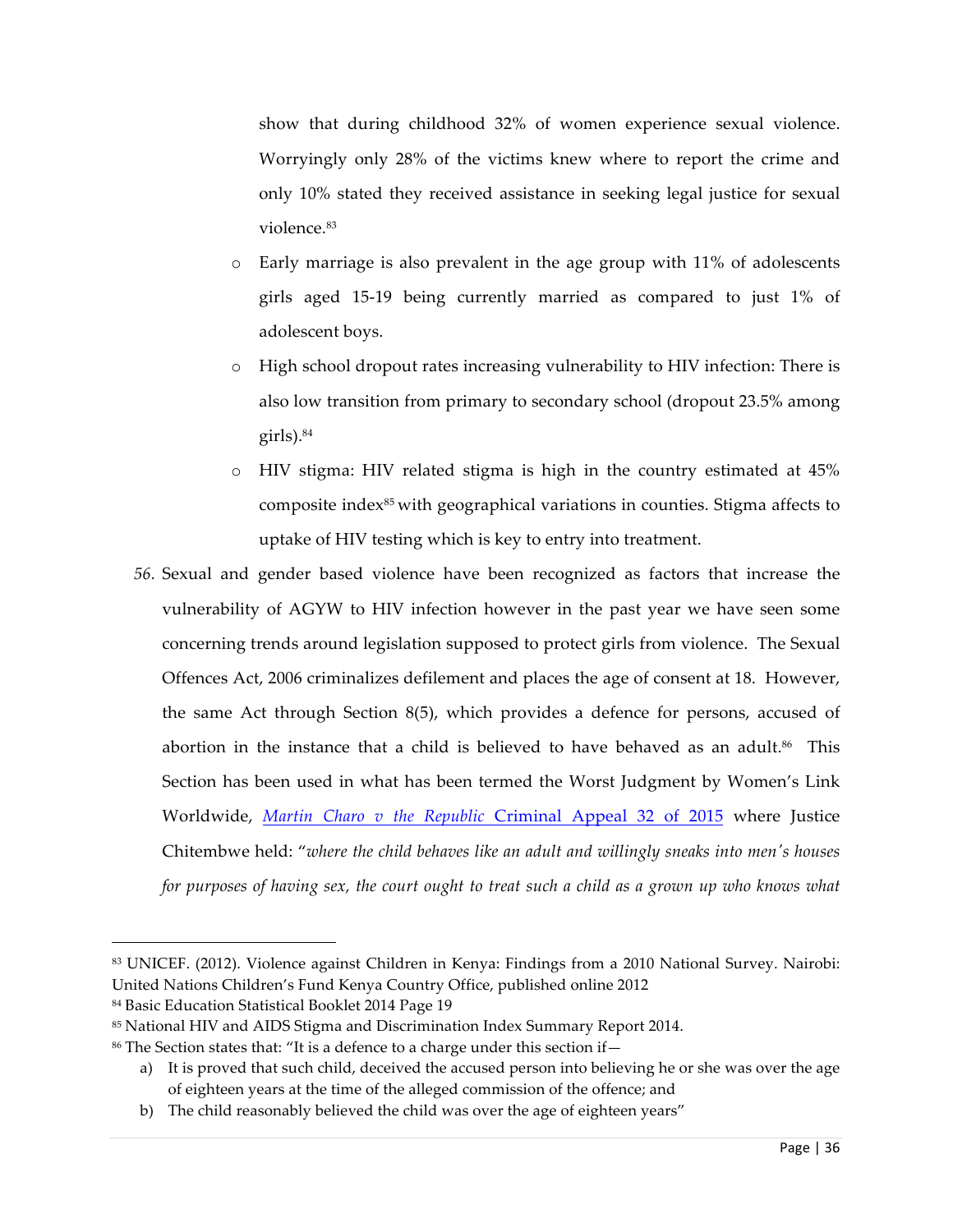*she is doing".* This was a case of a 13 year old that was allegedly defiled by an adult man. This case highlighted the dangers of the availability of a defence in a section that should ideally protect children and victims of survivors of violence in that Courts will ignore their duty as upper guardian of the child and the best interests of the child. In recognition of the impact of sexual violence in Kenya and AGYW's vulnerability to HIV infection as a result of it, such provisions and judgments can be a danger to addressing the growing crisis among AGYW.

- 57. The East African Community HIV and AIDS Prevention and Management Act, 2012 (which binds Kenya as a member state), has a number of objectives including – promoting a rights based approach to health; promoting public awareness on transmission, means of prevention, management and consequences of HIV; protect the human rights of people living with HIV; promote safety and precaution in practices and procedures that carry the risk of HIV transmission; and positively address and seek to address the conditions that aggravate HIV.<sup>87</sup> This Act places obligations on Kenya to address HIV related stigma, provide HIV education and information in different forums (media, workplace, learning institutions) and as a healthcare service and prevention measures to be undertaken by the government amongst others. A number of issues have arisen with regard to the HIV response, which have the potential to affect women, and girls who have a higher HIV burden than their counterparts. These are:
- 57.1 The Kenya HIV Testing Service Guidelines (HTS Guidelines) allow for disclosure of HIV status to a sex partner or other person in reliance on Section 24 of the HIV and AIDS Prevention and Control Act, 2006 (HAPCA) that has since been declared unconstitutional.88 There exists a high correlation between sexual and other forms of violence against women and girls and their chances of HIV infection and a vicious cycle of increasing vulnerabilities to both SGBV and HIV can be established – essentially, just as violence can lead to AIDS, in a community where violence is condoned, AIDS can

<sup>87</sup> The East African Community HIV and AIDS Prevention and Management Act, 2012 available at http://www.kelinkenya.org/wp-content/uploads/2017/04/EAC-HIV-ACT-2012.pdf. 88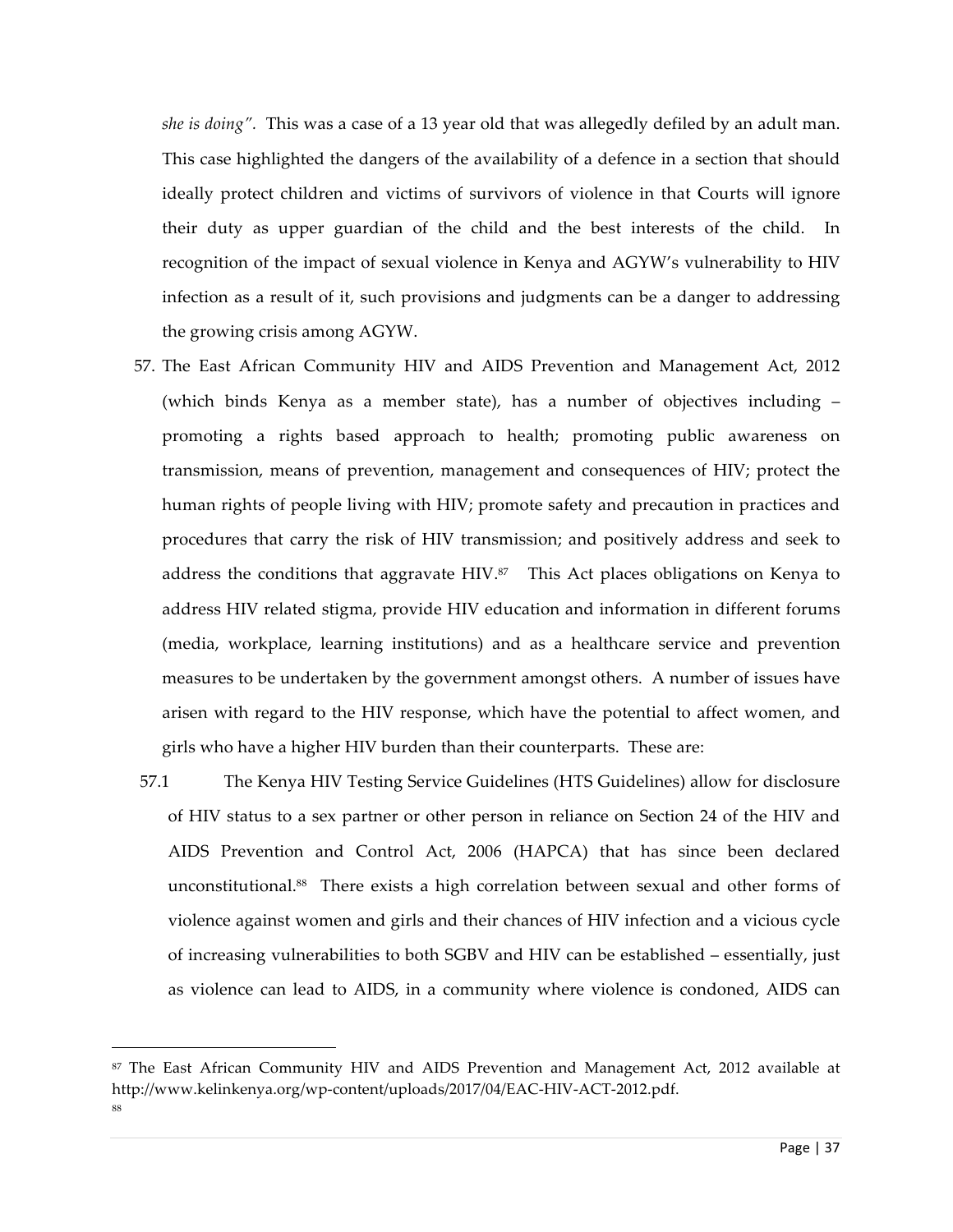lead to violence.89 Evidence of the latter shows numerous persons reporting experiences of violence following disclosure of HIV status, or even following admission that HIV testing has been sought. $90$  Such guidelines may affect their willingness to go for tests or start treatment.

- 57.2 The HTS guidelines provide for self testing however it is necessary to take cognizance of the environment in Kenya and issues of stigma and discrimination. The 2014 UNAIDS and WHO Technical Update on self-testing state that before self-testing is adopted, countries must consider the fact that human rights and protection laws, policies and regulations that address misuse and abuse (such as coercive testing, violence, discrimination and prosecution) may need to be developed, or adapted, to protect people who self-test. Channels through which misuse or abuse can be reported and monitored also may need to be established (this includes the distribution or sale of HIV self-test kits of poor quality).
- 58. A number of factors render AGYW vulnerable to HIV infection and these must be addresses holistically to effectively respond to the epidemic. AGYW are a population that have been left behind and because of that we have seen their vulnerability and susceptibility increase and the State and the HIV response has to evolve in tandem with emerging issues and seek to curb a growing crisis.

#### **Recommendations**

- Increase promotion and accessibility to female condoms and encourage uptake through media campaigns aimed at popularising female condoms and equal power relations in negotiation for safe sex
- Increase measures to prevent and address sexual violence and target the bottlenecks in the criminal justice system that leads to the under-reporting of instances of sexual violence and the low numbers of convictions for sexual offences

 <sup>89</sup> Program on International Health and Human Rights, Harvard School of Public Health, HIV/AIDS and Gender-Based Violence (GBV) Literature Review, 2006

<sup>90</sup> Program on International Health and Human Rights, Harvard School of Public Health, HIV/AIDS and Gender-Based Violence (GBV) Literature Review, 2006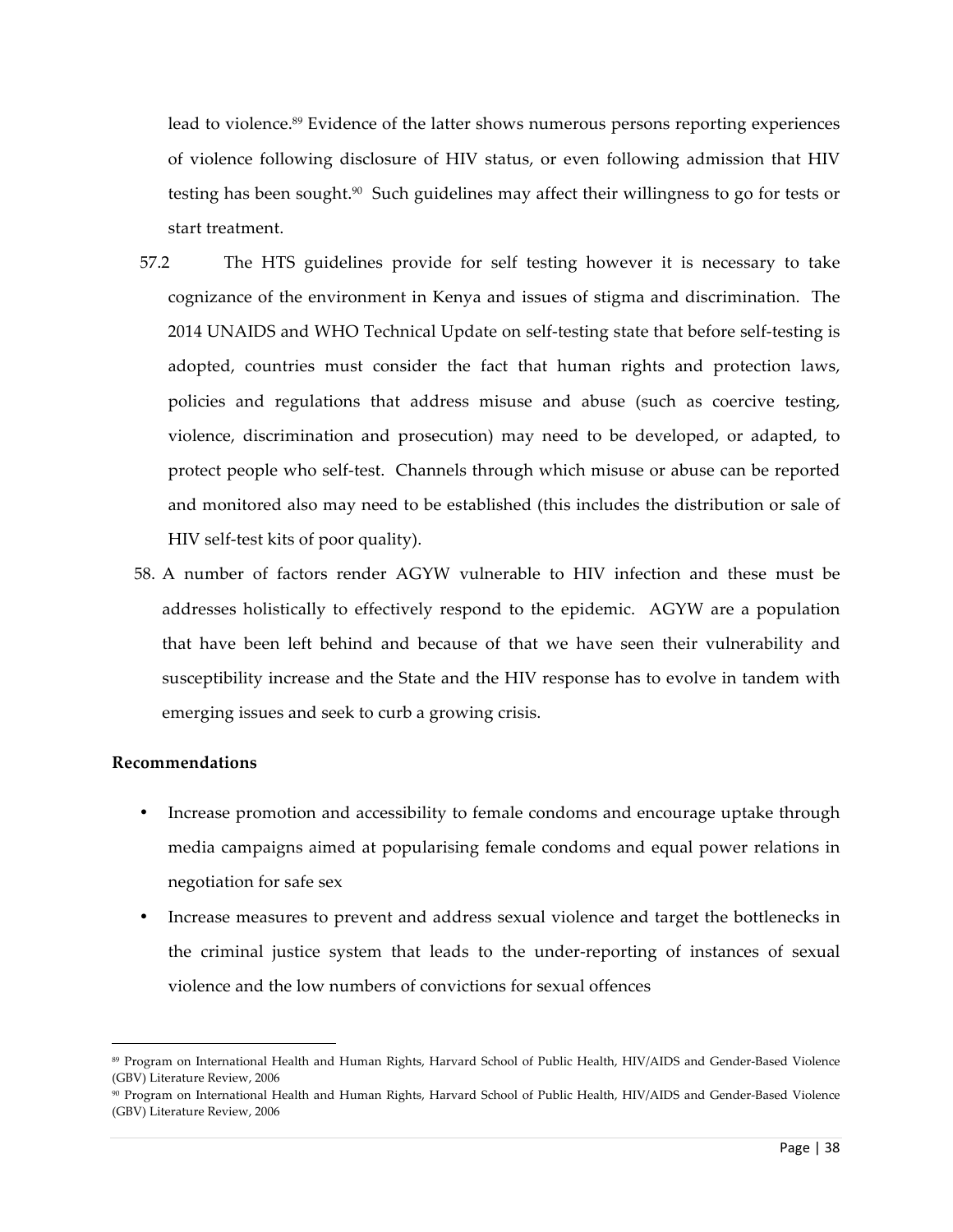- Increase community awareness through education and engagement on the detrimental effects of early marriages
- Conduct research on the school dropout rates and their link to HIV infection and develop programmes to intervene by ensuring that children of all ages can stay in school

# **COMPREHENSIVE SEXUALITY EDUCATION**

- 59. In the Concluding observations of the committee on the elimination of discrimination against women 2011 made a recommendation number 37 which in part states that existing sex education programmes are not sufficient enough and may not give enough attention to the prevention of early pregnancy and the control of sexually transmitted infections. Recommendation 38 states that states parties are urged to widely promote education on sexual reproductive health and rights targeted at adolescent girls and boys, with special attention to the prevention of early pregnancy and the control of STI's including HIV and AIDS however in the consideration report submitted by states specifically Kenya's eighth edition, it is still remains silent on the issue of comprehensive sexuality education.
- 60. Adolescents aged 10-19 years constitute about 24% of the country's total population (9.2 million).<sup>91</sup> More than a third of adolescents aged 15-19 are sexually active (37% of females and  $41\%$  of males).<sup>92</sup> In addition the average age of sexual debut in Kenya is fifteen.<sup>93</sup> On average, 47% of adolescent girls and young women (15-24) have had sex, with a majority of sexually active youth (over  $70\%$ ) not engaging in protected sex.<sup>94</sup> This leads to about 20-50% of adolescents falling pregnant with a median age of 18.5 at the first pregnancy.95

<sup>91 2009</sup> Kenya Population and Housing Census (KPHC).

<sup>92</sup> Sidze M. E. et al "From Paper to Practice: Sexuality Education Polices and their Implementation Kenya" (eds): Guttmacher Institute and APHRC) (April 2017) available at: http://aphrc.org/wpcontent/uploads/2017/04/416\_Sex-Ed-Policies\_Kenya\_4.3.17.pdf.

<sup>93</sup> Kenya National Bureau of Statistics et al "Demographic and Health Survey 2015" available at https://dhsprogram.com/pubs/pdf/fr308/fr308.pdf.

<sup>94</sup> Chiao C, Mishra V. Trends in primary and secondary abstinence among Kenyan youth. AIDS Care. 2009;21(7):881–92. doi: 10.1080/09540120802537856 [PubMed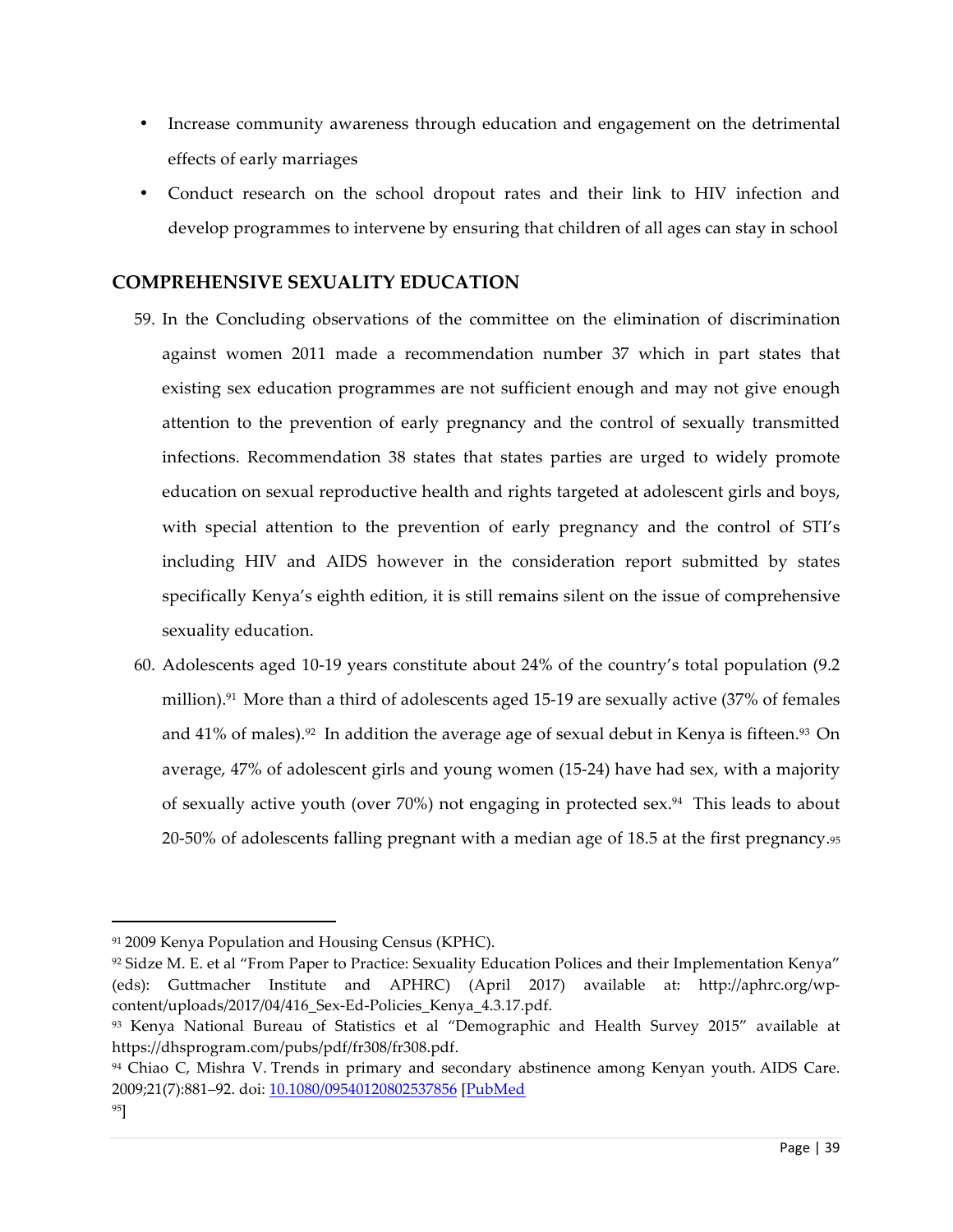This is indicative that while adolescents are having sex they are not properly equipped to navigate the sexual space.

- 61. A study conducted by UNESCO and UNFPA reviewed comprehensive sexuality education in Kenya and highlighted the strengths and weaknesses of its provision. Some of the strengths noted were that: the content was age appropriate, broadly focused on refusal skills and risk avoidance (delaying the age of sexual debut) and there was an increased focus on gender. The weaknesses were: an emphasis on abstinence, lack of information on: contraceptives, condoms, sex and sexual health. It was noted that key topics were excluded such as sexual violence, condom use and sexual health.
- 62. In addition to this KELIN conducted a baseline survey to assess the current levels of knowledge, awareness and appreciation of sexual health and reproductive health laws, policies and practices among orphaned and vulnerable girls in Kisumu and Homa-Bay Counties. Qualitative interviews were held with a total of 375 orphaned and vulnerable adolescent girls aged between 12-24 years from the 15 constituencies in Kisumu and Homa-Bay Counties, 375 adolescent boys and members of the communities, which AGYW were sampled from. Qualitative findings indicated: early and unprotected sexual activities with multiple sex partners increasing the risk of STIs including HIV infection; knowledge on and access of the range of contraceptive methods available for young people within their reach is limited; and this is compounded by lack of skills on how to deal with peer pressure.
- 63. In the consideration of reports submitted by state parties to committee on the elimination of discrimination against women 2017 under the section on Health, it states one of the issues and questions in relation to the report is that Kenya needs to provide information about whether an age- appropriate programme on sexual and reproductive health and rights for all levels of education to be integrated into curricula in the state party. According to the National AIDS Control Council Approximately 51% of all new HIV infections here in Kenya are among young people and the adolescents. The main mode of transmission of the virus among adolescents and young people is through sexual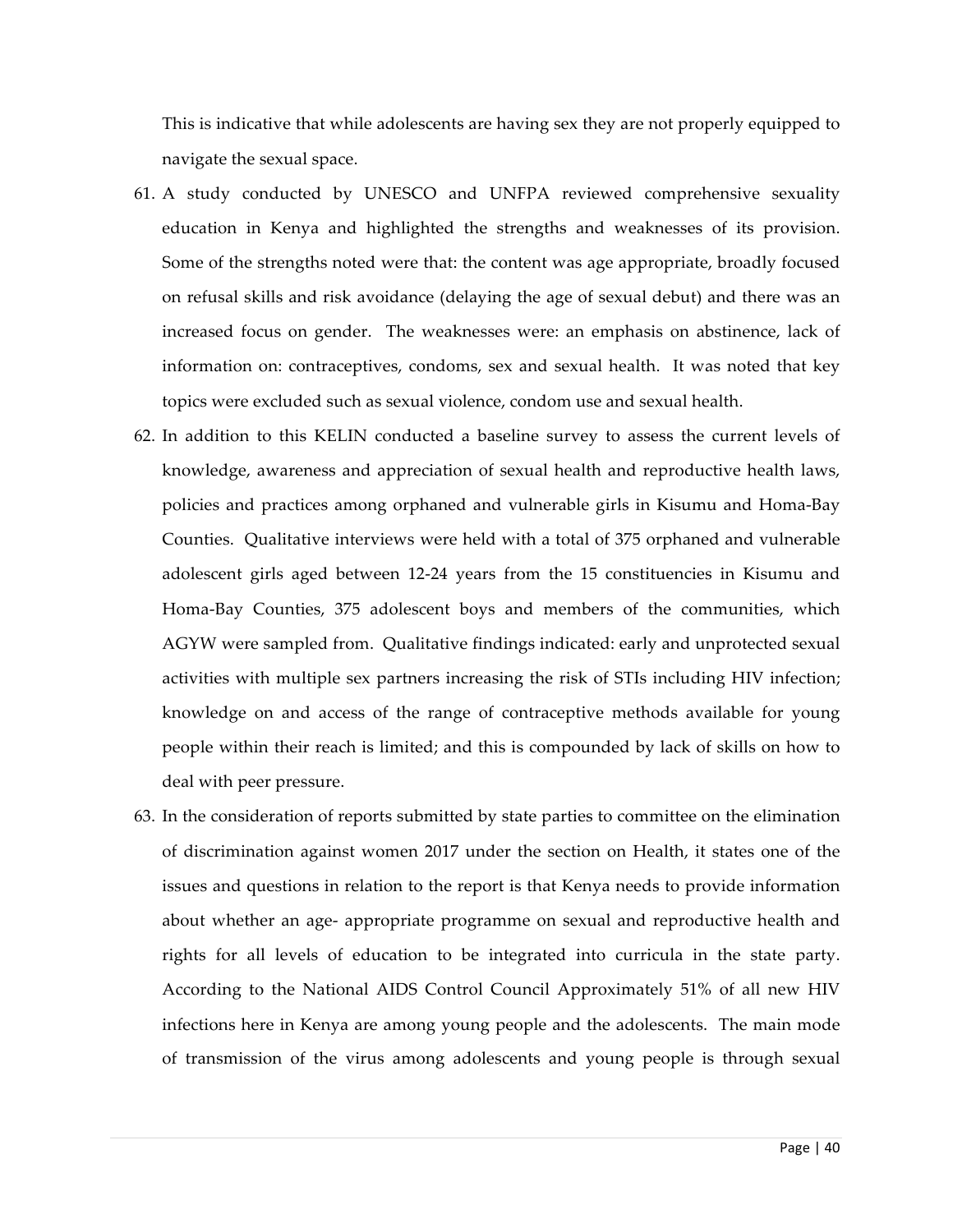intercourse. This shows that most young people are sexually active emphasizing the need for comprehensive sexuality education

- 64. Kenya, signed the Ministerial Commitment on Comprehensive Sexuality Education and Sexual and Reproductive Health Services for Adolescents and Young people in Eastern and Southern Africa, 2013 in which she committed to scaling up comprehensive rightsbased sexuality education beginning in primary school. This Declaration built on a 10 country review of sexuality education curricula by the Population Council in 2012. This yet to be implemented raising a question as to the commitment of Kenya in providing comprehensive sexuality education.
- 65. The provision of SRH information and services to adolescents in Kenya is supported by various health and education policies including the 2004 Policy Framework for Education and Training and the 2004 and 2013 Education Sector Policy on HIV and AIDS. Existing educational policies, however, still emphasize life skills and HIV education, and thus are limited in scope. Kenya's life skills education curriculum was originally developed by the Ministry of Education in 2002 and revised in 2008. The new syllabus promotes general skills for day-to-day living, such as self-appreciation, improving interpersonal relationships, acquiring decision-making skills, respecting other people's rights and coping with stress and emotions. According to standards set by the United Nations and other international agencies, comprehensive sexuality education should cover a range of topics, which fit into five categories identified by the study team: sexual and reproductive physiology; HIV and STI prevention; contraception and unintended pregnancy; values and interpersonal skills; and gender and sexual and reproductive rights. This is not the case with life skills leaving a huge gap in the provision of sexuality education.
- 66. Kenya provides for various policies including; the adolescent package of care which ensures access to contraceptives and the National Adolescent Sexual and Reproductive Health Policy Provides guidance to enhance the SRH status of adolescents in Kenya and contribute toward realization of their full potential in national development but despite such laws advocating for access to contraceptives the adolescents don't know how to use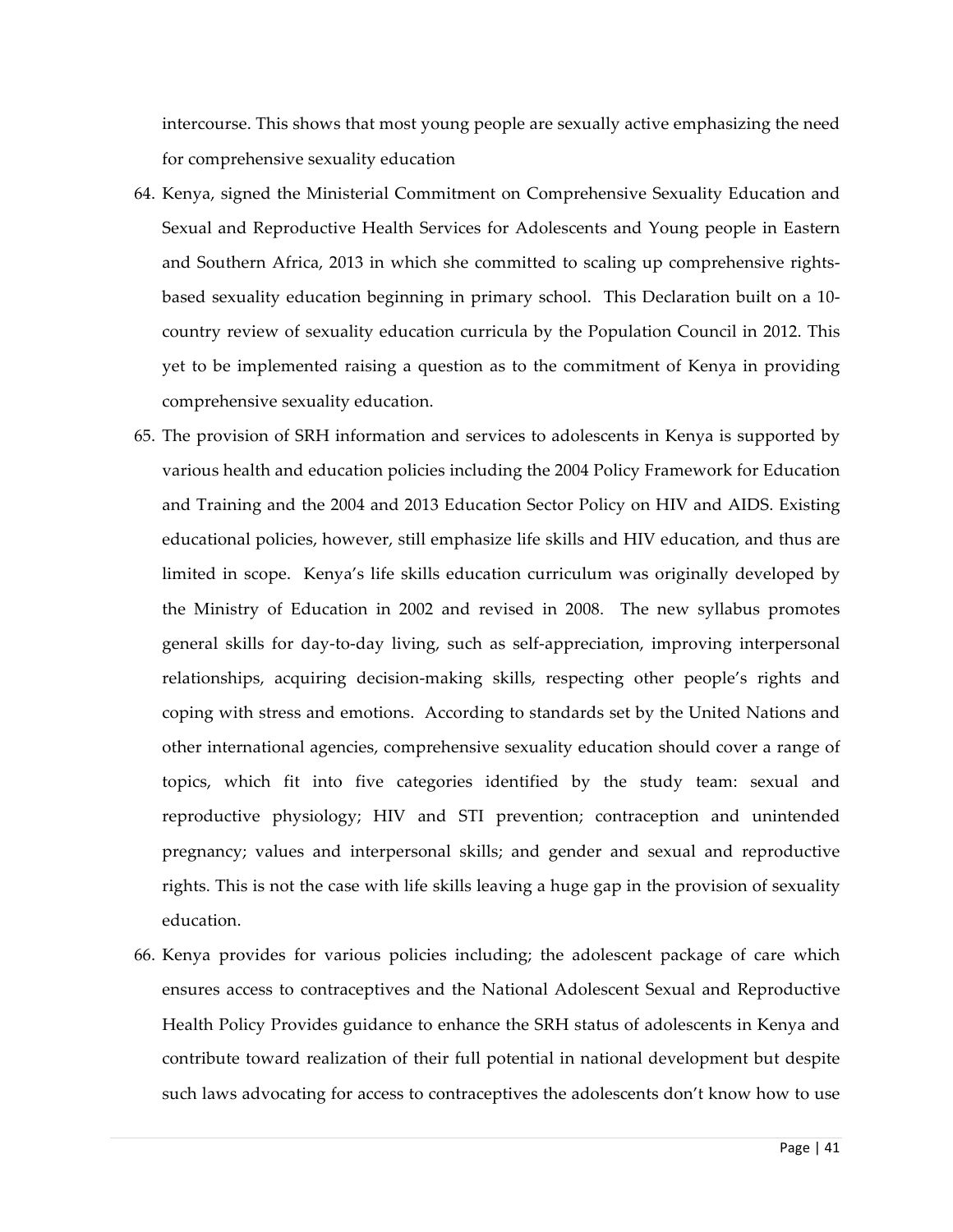the contraceptives which makes implementation of the laws challenging. Comprehensive sexuality education bridges that gap ensuring that the policies achieve their intended goal.

- 67. Some of the barriers to effective implementation of sexuality education in schools are: opposition from religious and conservative groups, cultural silence regarding sexuality, lack of teachers well-trained in sexuality education, poorly supported schools, absence of a clear framework for translating policies into practice, and weak regulation and supervision of the implementation of existing policies, lack of involvement of adolescents in creation of the curriculum.
- 68. The Kenyan curriculum is under review by the Kenya Institute of Curriculum Development. The actors involved in the development of the curriculum and policies include teachers, government departments and ministries, United Nations bodies, civil society organizations, activists and professional groups, but not adolescents themselves. The exclusion of the views and experiences of students the intended beneficiaries raises questions as the effectiveness of the developed curriculum.

#### **Recommendations**

- Overhaul Ministry of Health's Family Life Skills curriculum to address sexual and reproductive health, to include methods of preventing pregnancy and STI's and STDs including HIV and AIDS.
- Develop a policy for provision of CSE in and out of schools to accommodate AYP not in schools
- Make the curriculum development process more inclusive especially with regard to CSE to ensure there is more robust consultation that shall lead to interventions targeted at meeting the needs of AYP.

**Questions for the Committee to the State Party Representatives:** To what extent does the current curriculum development process take into account CSE?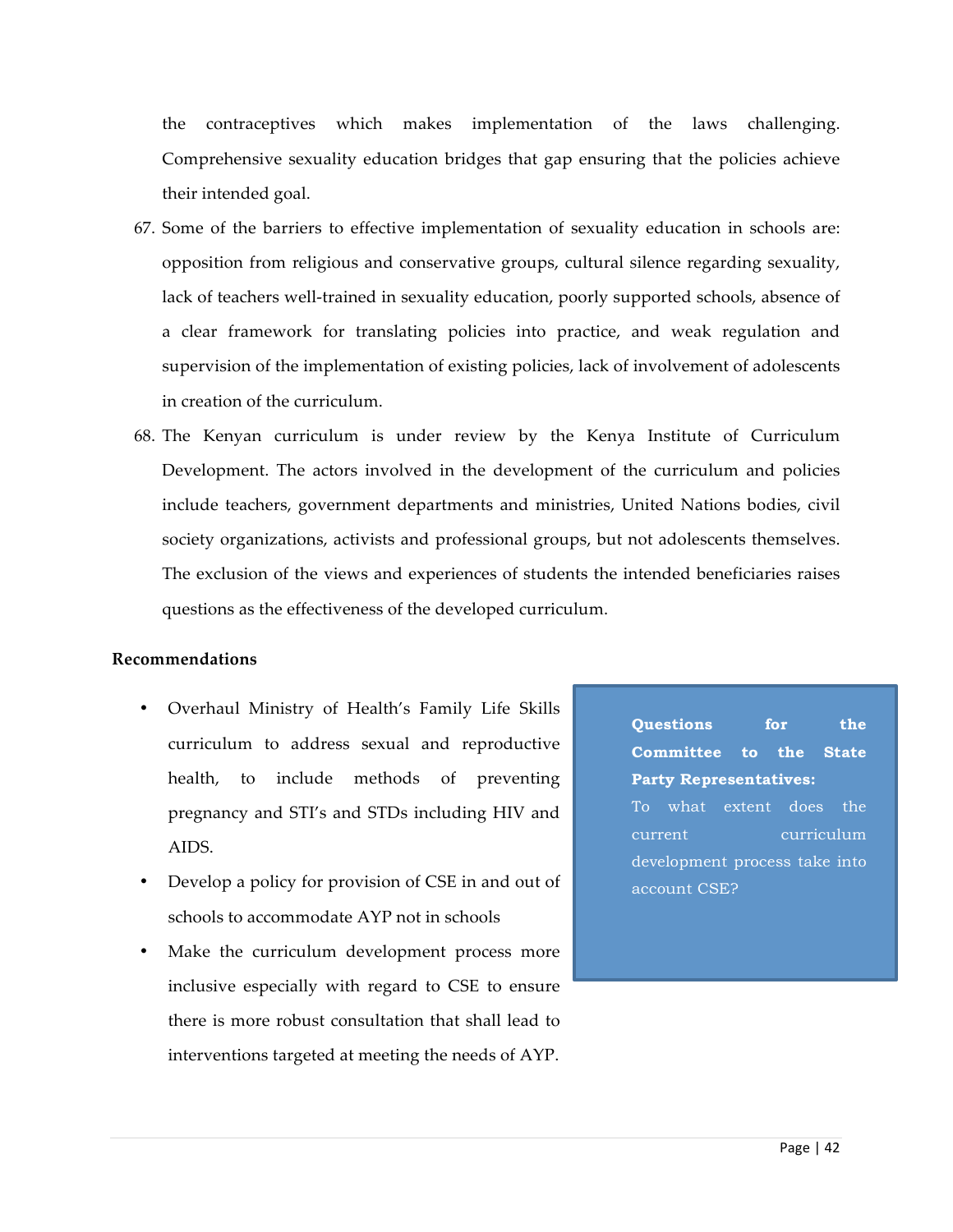• Recognize that abstinence only approaches are ineffective and update policy and programs to target the education of contraceptives among youth and adolescent.

#### **FAMILY LIFE AND MARRIAGE**

l

- 69. Kenya recognizes five different types of marriages civil, customary, Christian, Muslim and Hindu all of which are now governed by the Marriage Act, 2014. Previously, the legal framework for marriage included seven separate laws.<sup>96</sup> All have been repealed by the Marriage Act, 2014, which consolidates the five marital regimes into a single law with separate Parts establishing the legal framework governing each.
- 70. The Constitution of Kenya 2010 promotes and protects rights related to marriage and family. Article 27 provides for equality and freedom from discrimination in all spheres including race, sex, pregnancy, marital status, health status, ethnic or social origin, colour, age, disability, religion, conscience, belief, culture, dress, language or birth and provides for full and equal enjoyment of all rights. This has been construed to mean that the parties to the marriage are equal and the element of consent is considered before entering the union, in disposing property or any other decision that affects the family.
- 71. Article 45 provides for equality for all parties of the in marriage, at the time of marriage, during the marriage and at the dissolution of marriage and Article 40 provides women the rights to acquire and own property. The Constitution further provides for enactment of enabling laws to implement these protective constitutional provisions. Kenyan law includes significant gaps when it comes to the distribution of property in cases of divorce; Kenyan courts have had wide discretion in determining the appropriate division of property in divorce and succession cases. Case law has historically been conflicted owing to different understandings by judges of customary law, with which they are likely to be less familiar, as well as a range of interpretations of the term "contribution" in

<sup>96</sup> Marriage Act 2014 CAP 150: African Christian Marriage and Divorce Act at Cap 151; Matrimonial Causes Act at Cap 152; Subordinate Court (Separation and Maintenance) Act at Cap 153; Marriage and Divorce Registration Act at Cap 155, Mohammedan Marriage Divorce and Succession Act at Cap 156; and Hindu Marriage and Divorce Act at Cap 157.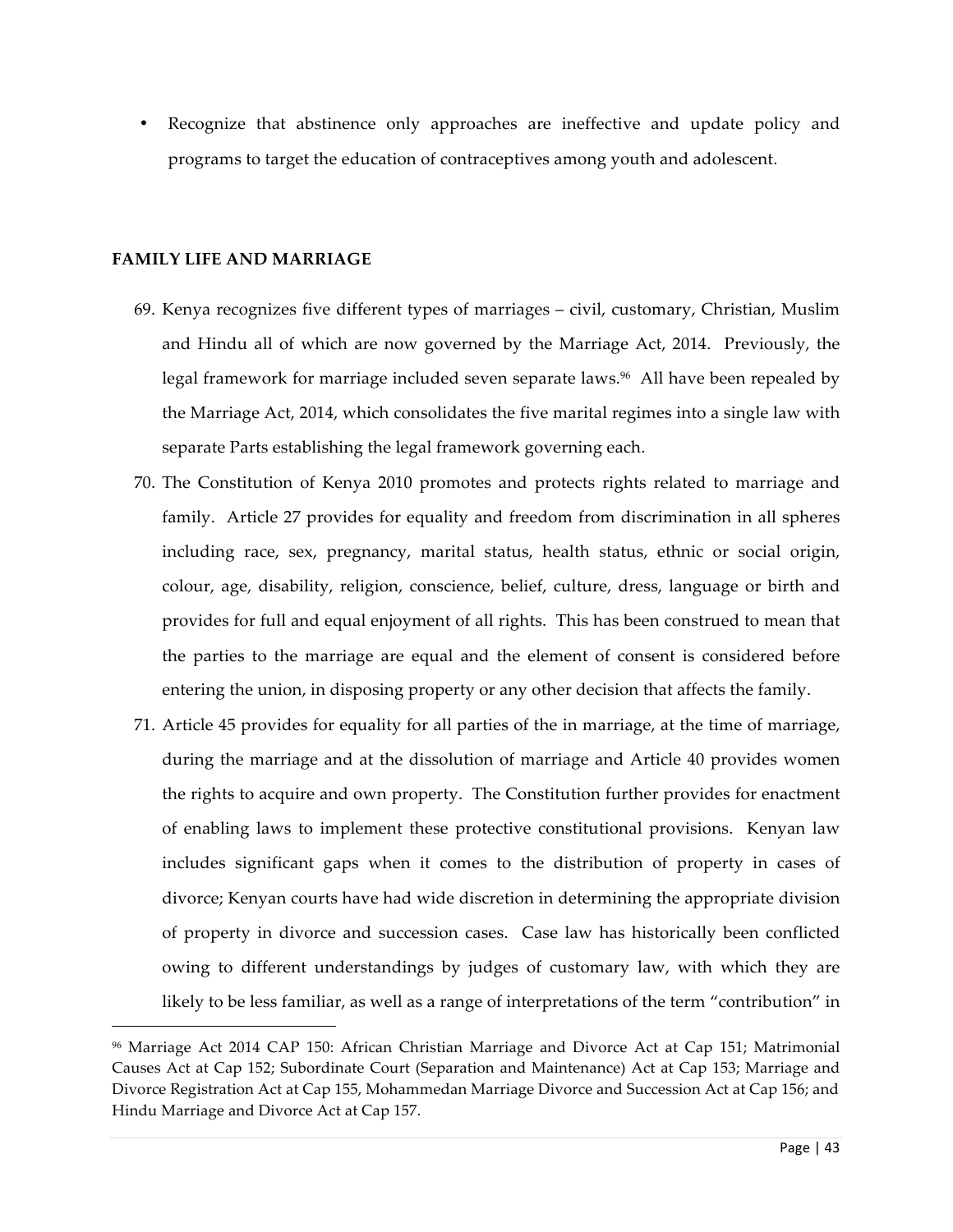the context of determining spouses' proportional rights to contested property, this has only been partially filled by the Matrimonial Property Act. And this means that there is need for the repeal or amendment of these laws to ensure exhaustive protection of rights.

- 72. The States Party report indicates that the Law reform commission has undertaken great steps in re-drafting several bills affecting marriage. These include:
	- a) Enact, within two years, the Family Protection Bill 2007, the unified Marriage Bill 2007, the Matrimonial Property Bill 2007 and the Equal Opportunity Bill; <sup>97</sup>
	- b) Give priority attention to the elaboration of new laws as well as the review and repeal of discriminatory provisions in order to achieve *de jure* equality for women and compliance with the State party's obligations under CEDAW and to this end reduce the prescribed time line in Schedule 5;
	- c) Establish an effective monitoring mechanism to ensure that the Constitutional Implementation Oversight Committee, established by the parliament, is effectively carrying out its mandate;
	- d) Harmonize religious and customary law with Article 16 of the Convention and consider bringing Khadhi courts under the specific equality provision enshrined in the new Constitution.
- 73. These are indeed positive steps towards addressing the various problems affecting the marriage and family life even though this has been due to advocacy efforts by civil society's organizations which include KELIN Kenya.

#### **Recommendations**

 $\overline{a}$ 

• The Government should reignite interest in family law reform to ensure that there is no gap between law and practice, specifically through the review of the current Law of succession Act to align to the equality provisions of the constitution of Kenya 2010

<sup>97</sup> From the discussion on COMMENTARY ON LAWS AROUND WOMEN'S RIGHTS SINCE THE LAST REVIEW OF KENYA BY THE CEDAW COMMITTEE IN 2011 it is apparent that a number of these Bills have been enacted.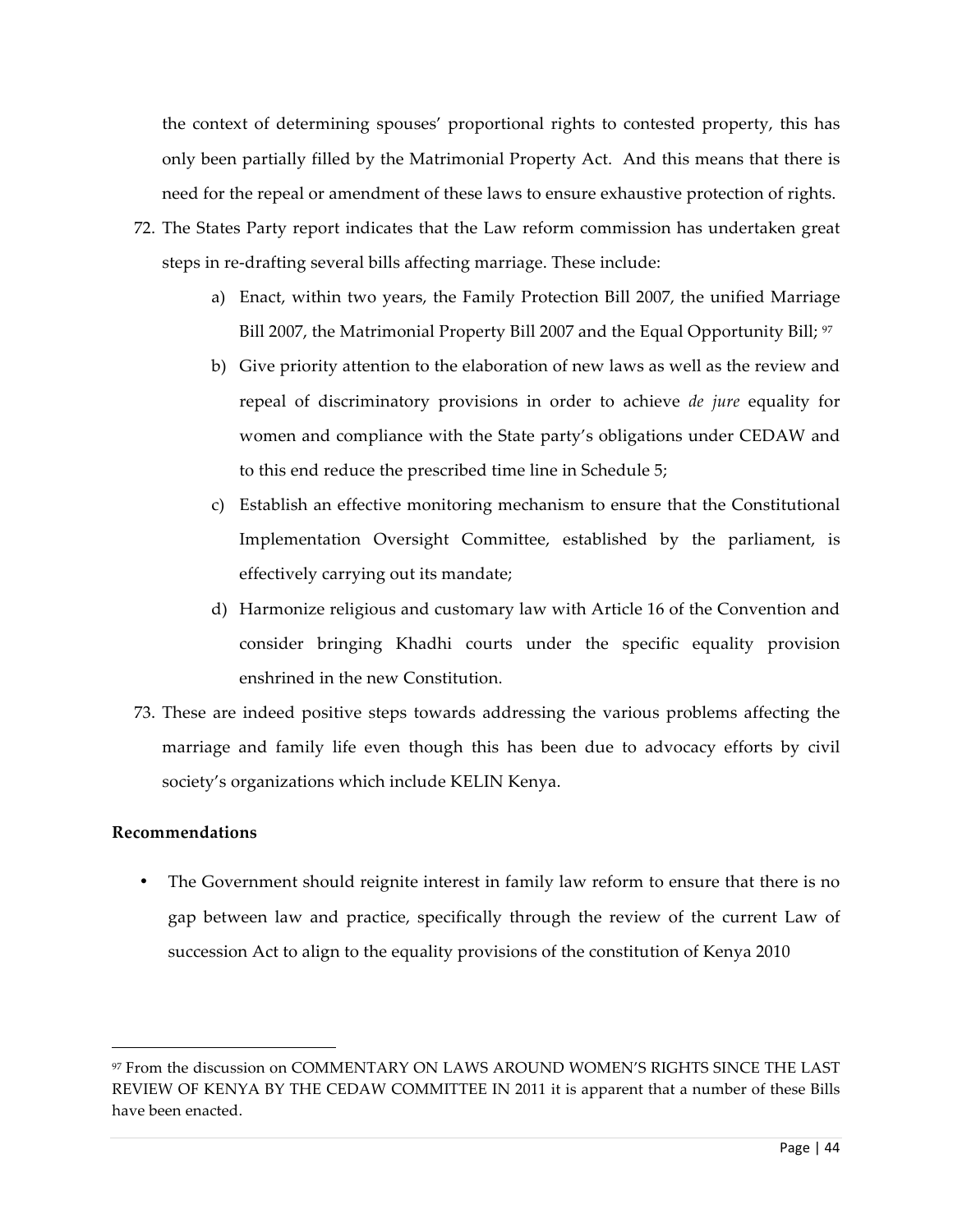- The Government needs to expedite the process of turning the pending bills into law and subsequently ensuring proper implementation so that women can benefit from the provisions therein.
- The Government should consider introducing family law education in schools to deal with cultural issues at early stages as identified in its report as a challenge to family law and marriage.
- The persistence of cultural norms and practices and patriarchal attitudes that tend to discriminate women hinders their rights and government should enact specific laws to ensure the practice of such norms are limited to the extent of their consistency to the constitution and also initiate process of documentation of culture so as to ensure proper application of the practices.

# **PROGRESS IN IMPLEMENTATION OF CEDAW**

74. Despite having ratified CEDAW and other international conventions and treaties, Kenya has not ratified the Optional Protocol to CEDAW despite an express recommendation by the Commitee<sup>98</sup>. This failure has limited the full realization of the rights recognized in CEDAW. Failure to ratify the protocol affects holistic realization of the benefits for women under CEDAW since these two documents complement each other.

By ratifying the Optional Protocol:

- a) The state can engage more deliberately with the CEDAW Committee by receiving and considering communication from the committee that is useful to the realization of the CEDAW provisions.
- b) The state allows Kenyans individually or as a group to seek redress from the CEDAW Committee for violation of rights under CEDAW, in cases where they have exhausted local and regional avenues of redress, there-by offering its citizens the freedoms to seek access to justice from all possible avenues.

<sup>98</sup> Optional Protocol to the Convention on the Elimination of All Forms of Discrimination against Women http://www.ohchr.org/EN/ProfessionalInterest/Pages/OPCEDAW.aspx